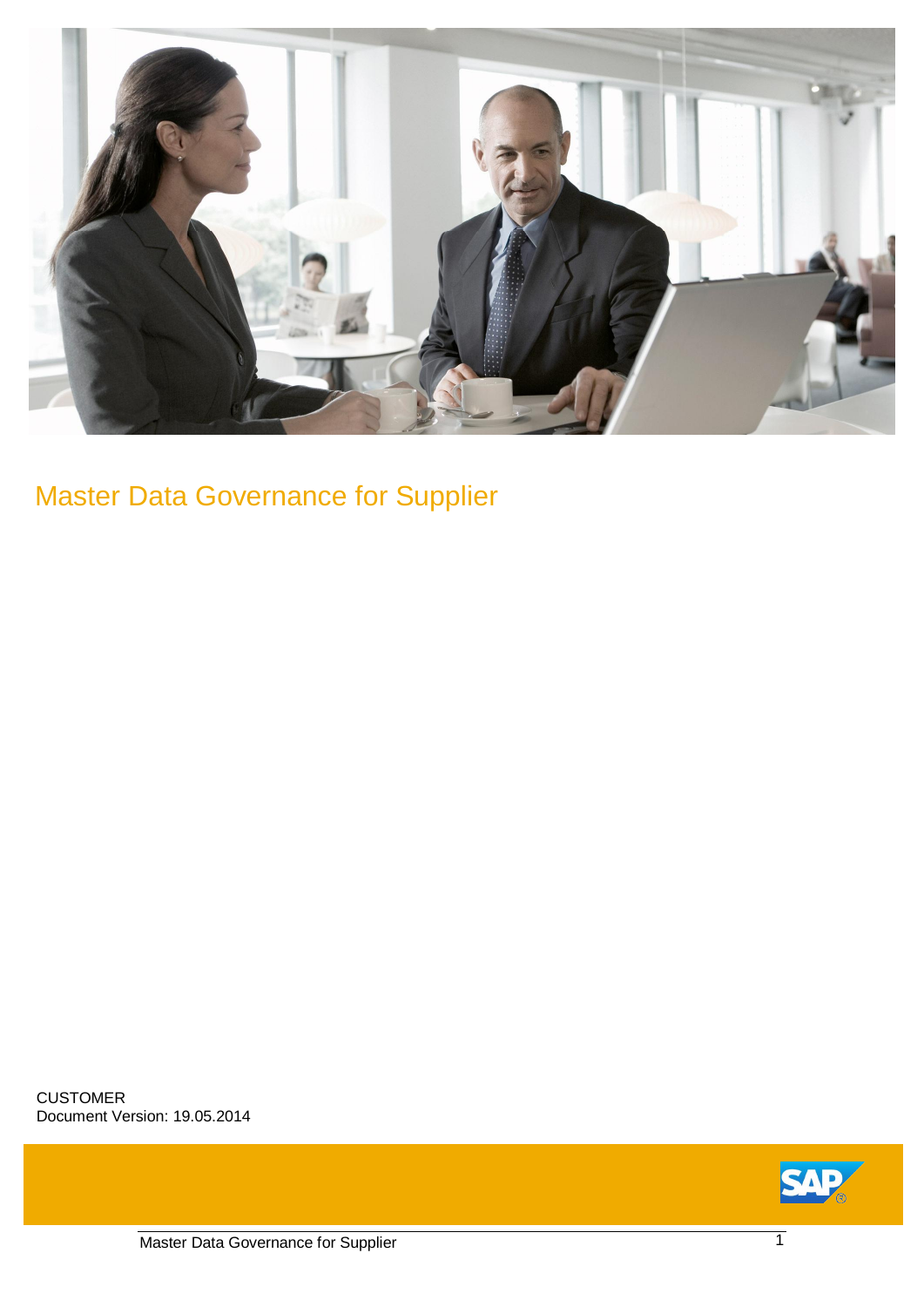#### **Copyright**

© Copyright 2013 SAP AG. All rights reserved.

SAP Library document classification: PUBLIC

No part of this publication may be reproduced or transmitted in any form or for any purpose without the express permission of SAP AG. The information contained herein may be changed without prior notice.

Some software products marketed by SAP AG and its distributors contain proprietary software components of other software vendors. National product specifications may vary.

These materials are provided by SAP AG and its affiliated companies ("SAP Group") for informational purposes only, without representation or warranty of any kind, and SAP Group shall not be liable for errors or omissions with respect to the materials. The only warranties for SAP Group products and services are those that are set forth in the express warranty statements accompanying such products and services, if any. Nothing herein should be construed as constituting an additional warranty.

SAP and other SAP products and services mentioned herein as well as their respective logos are trademarks or registered trademarks of SAP AG in Germany and other countries.

Please see http://www.sap.com/corporate-en/legal/copyright/index.epx#trademark for additional trademark information and notices.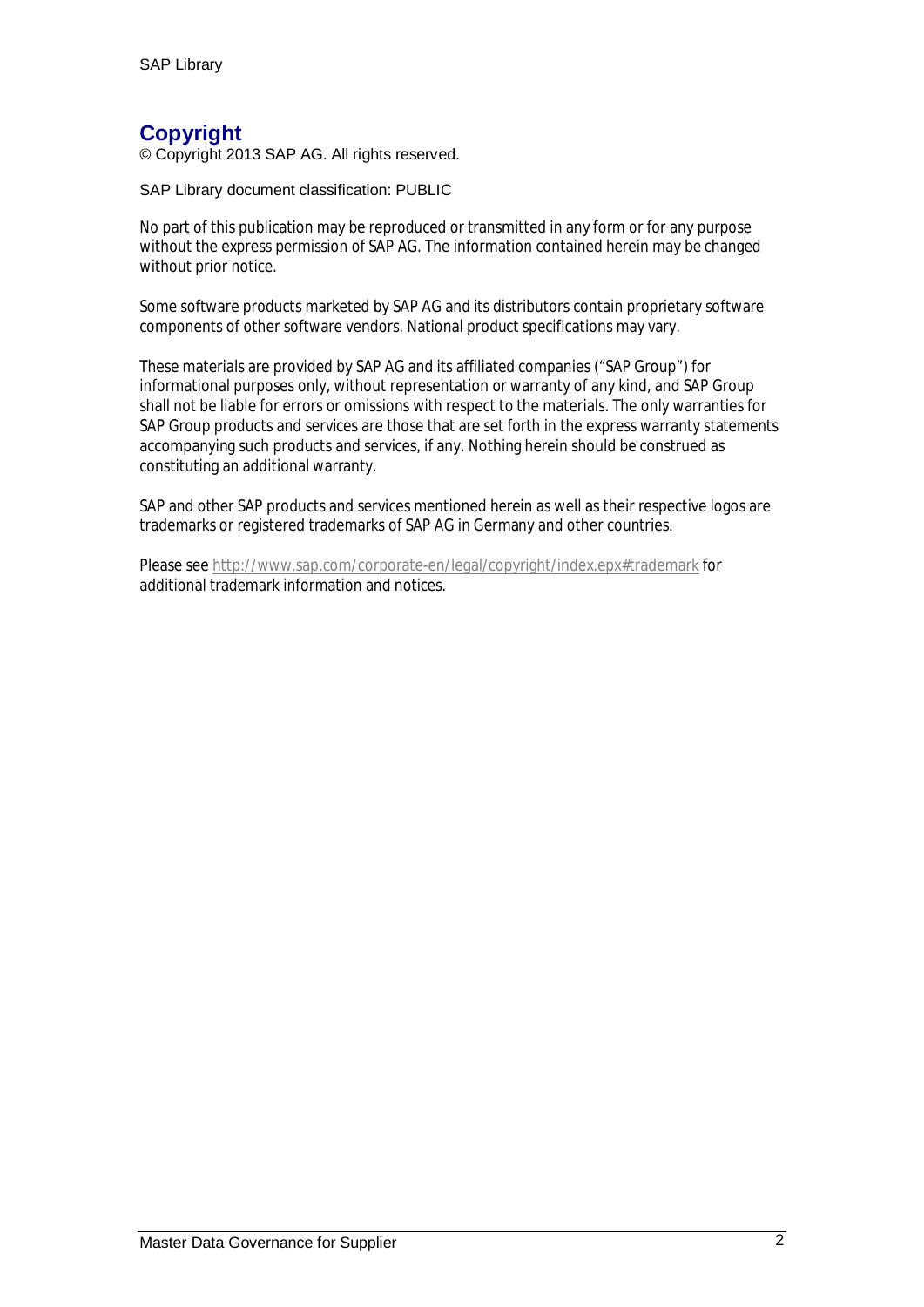#### **Icons in Body Text**

| Icon     | <b>Meaning</b>                                                                                              |
|----------|-------------------------------------------------------------------------------------------------------------|
|          | Caution                                                                                                     |
| ÷        | Example                                                                                                     |
|          | Note                                                                                                        |
|          | Recommendation                                                                                              |
| ٠,       | Syntax                                                                                                      |
| .<br>. . | .<br>$\mathbf{r}$ , and the second contract the second contract of $\mathbf{r}$<br>$\overline{\phantom{a}}$ |

Additional icons are used in SAP Library documentation to help you identify different types of information at a glance. For more information, see *Help on Help*  $\rightarrow$  *General Information Classes and Information Classes for Business Information Warehouse* on the first page of any version of *SAP Library*.

#### **Typographic Conventions**

| <b>Type Style</b>           | <b>Description</b>                                                                                                                                                                                                                        |
|-----------------------------|-------------------------------------------------------------------------------------------------------------------------------------------------------------------------------------------------------------------------------------------|
| Example text                | Words or characters quoted from the screen. These include field names, screen                                                                                                                                                             |
|                             | titles, pushbuttons labels, menu names, menu paths, and menu options.                                                                                                                                                                     |
|                             | Cross-references to other documentation.                                                                                                                                                                                                  |
| <b>Example text</b>         | Emphasized words or phrases in body text, graphic titles, and table titles.                                                                                                                                                               |
| <b>EXAMPLE TEXT</b>         | Technical names of system objects. These include report names, program<br>names, transaction codes, table names, and key concepts of a programming<br>language when they are surrounded by body text, for example, SELECT and<br>INCLUDE. |
|                             |                                                                                                                                                                                                                                           |
| Example text                | Output on the screen. This includes file and directory names and their paths,<br>messages, names of variables and parameters, source text, and names of<br>installation, upgrade and database tools.                                      |
| Example text                | Exact user entry. These are words or characters that you enter in the system<br>exactly as they appear in the documentation.                                                                                                              |
| <example text=""></example> | Variable user entry. Angle brackets indicate that you replace these words and<br>characters with appropriate entries to make entries in the system.                                                                                       |
| EXAMPLE TEXT                | Keys on the keyboard, for example, F2 or ENTER.                                                                                                                                                                                           |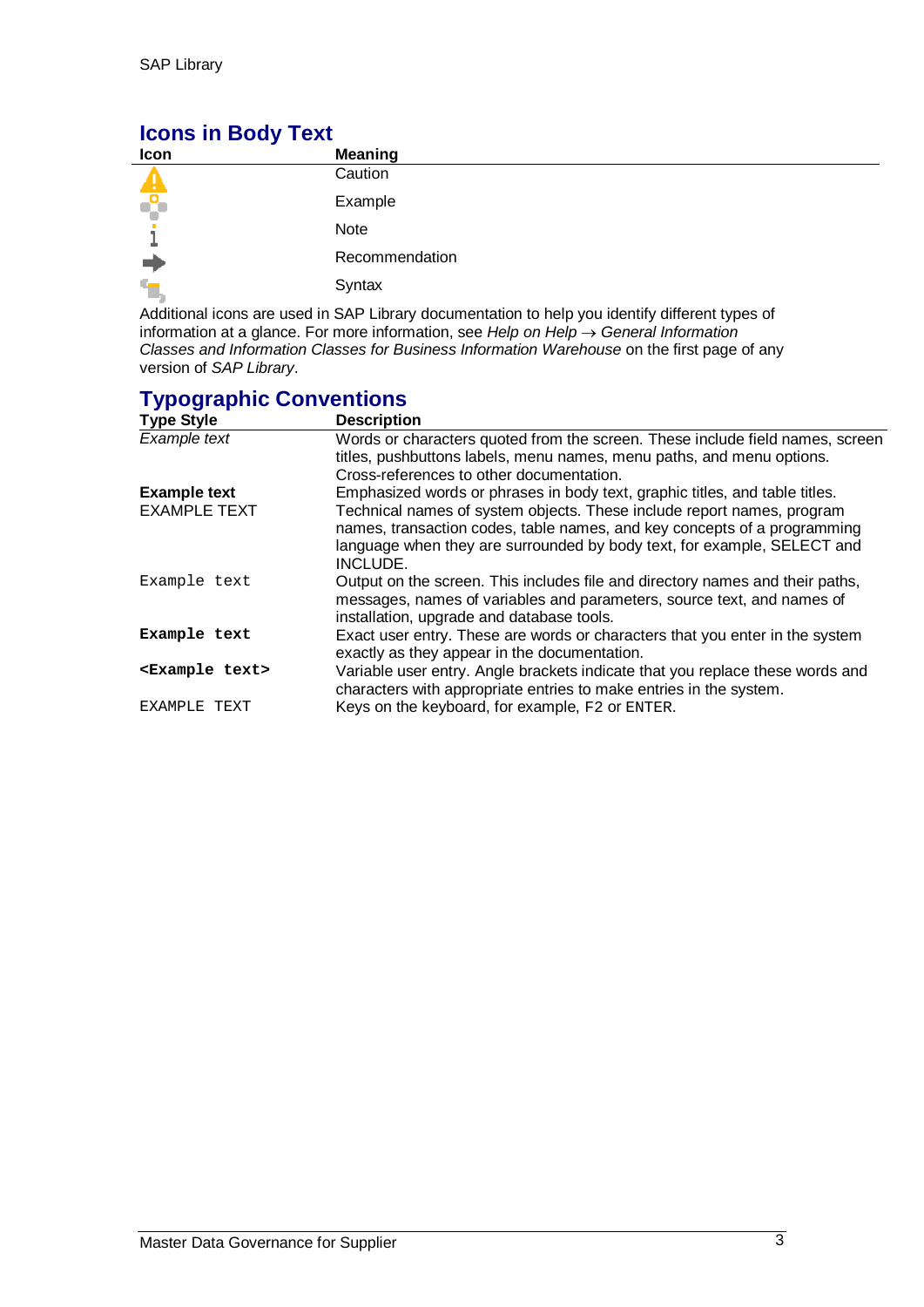# **Naster Data Governance for Supplier**

*Master Data Governance for Supplier* enables you to monitor and control the creation, editing, and deletion of supplier master data.

This documentation provides the information you require to set up *Master Data Governance for Supplier*. It supplements the information provided in Customizing as well as the information about activities that you need to execute in addition to configuring Customizing settings.

### **1 1 Configuring Master Data Governance for Supplier**

SAP Master Data Governance for Supplier (MDG-S) enables you to govern supplier master data on a hub system and to replicate the supplier master data to a variety of different client systems.

To use SAP Master Data Governance for Supplier, you need to carry out the steps described below.

#### **Prerequisites**

#### **Business Function**

Before you activate the business functions, ensure that you have the administration authorization for MDG. The required authorization objects are delivered with the authorization role SAP\_MDG\_ADMIN. In transaction PFCG, we recommend creating a copy of this role and assigning the relevant authorization values. For the authorization object USMD\_DM Data Model you need to assign the values for the authorization field USMD\_MODEL Data Model and the values for the authorization activity ACTVT Activity (for example 01:Create or generate, or 02: Change).

In the Customizing activity *Activate Business Functions* (transaction SFW5), you have activated the following business functions:

- Master Data Governance, Generic Functions (MDG\_FOUNDATION) [External]
- Master Data Governance, Generic Functions 2 (MDG\_FOUNDATION\_2) [External]
- Master Data Governance, Generic Functions 3 (MDG\_FOUNDATION\_3) [External]
- Master Data Governance, Generic Functions 7.0 (MDG\_FOUNDATION\_4) [External]
- **Master Data Governance, Generic Functions 7.0 Feature Pack** (MDG\_FOUNDATION\_5) [External]

i

This business function is available with support package 02 and higher of  $MDG$  7.0.

Master Data Governance for Supplier (MDG\_ERP\_SUPPLIER) [External]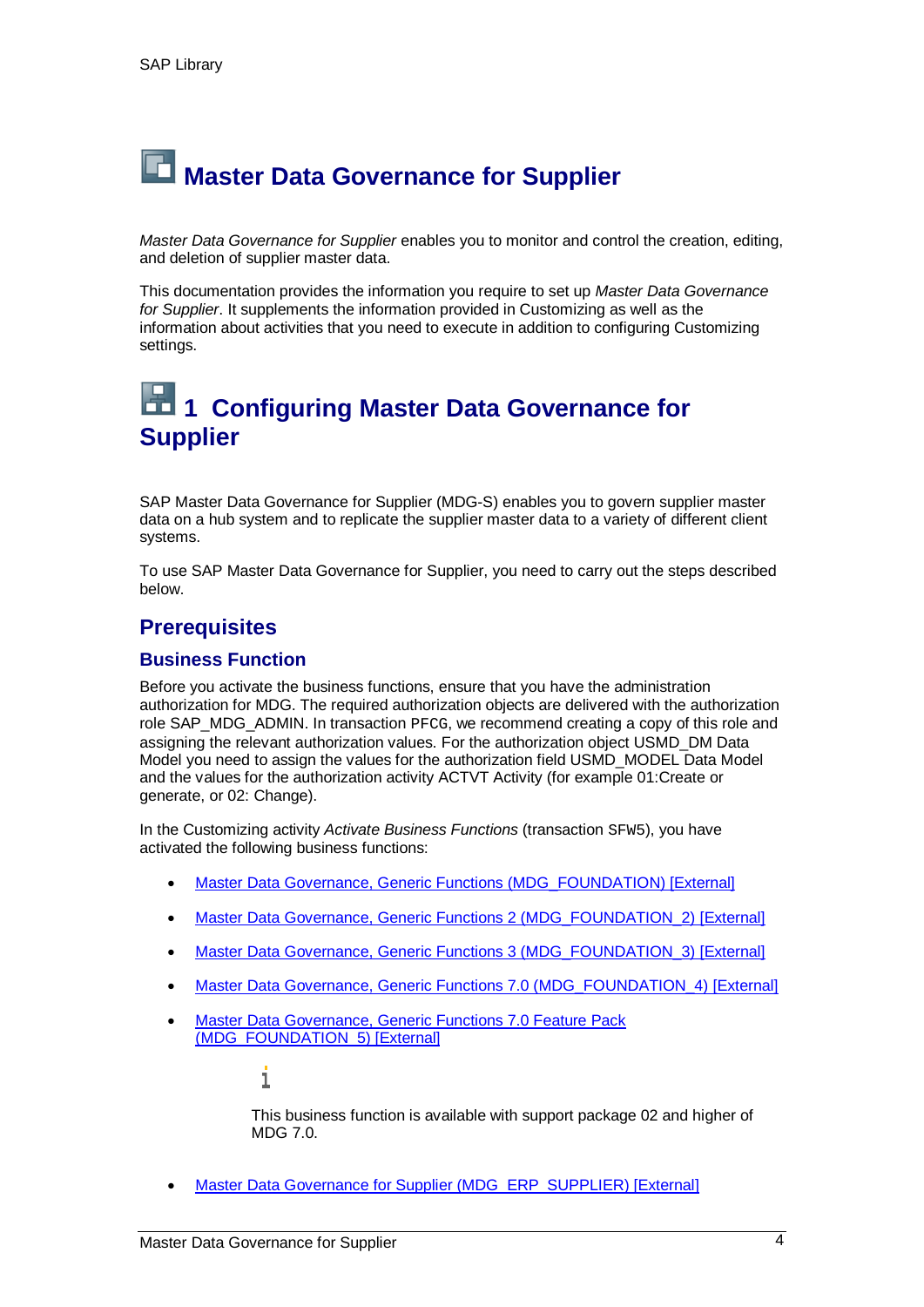- Master Data Governance for Supplier on Hub (ERP) (MDG\_ERP\_SUPPLIER\_2) [External]
- Master Data Governance for Supplier 6.1 (MDG\_ERP\_SUPPLIER\_3) [External]
- Master Data Governance for Supplier 7.0 (MDG\_ERP\_SUPPLIER\_4) [External]
- Master Data Governance for Supplier 7.0 Feature Pack (MDG\_ERP\_SUPPLIER\_5) [External]

#### i

This business function is available with support package 02 and higher of MDG 7.0.

#### 1

If you intend to distribute data using SOA services, you have to activate the following business functions:

- Business Foundation: Services for Supplier (CA\_SUPPLIER\_SOA) [External]
- Business Foundation: Services for Business Partner (CA\_BP\_SOA) **[External]**

#### i

If you want to use graphical elements in the MDG-S work center or the *Business Context Viewer* (BCV), we recommend to activate the following business functions:

- x FND, Business Context Viewer Main Application (/BCV/MAIN) [External]
- FND, Business Context Viewer Main Application 2 (/BCV/MAIN\_1) [External]

For information about the *Business Context Viewer*, see Business Context Viewer (BCV) [External].

#### i

If you want to use the ALE replication of supplier master records with bank accounts that were created with IBAN and without BIC, you have to activate the following business function on the MDG hub and on the MDG client system:

• Materials Management: Procure to Pay (LOG\_MM\_CI\_2) [External]

#### **Authorization Objects**

You have assigned the relevant authorization objects and roles. For more information about authorization objects and roles, see Supplier Master Data Governance (CA-MDG-APP-SUP) [External].

#### **Set Up Workflow**

You have defined general settings for **SAP Business Workflow [External]** in Customizing for SAP NetWeaver under *Application Server Business Management SAP Business Workflow* .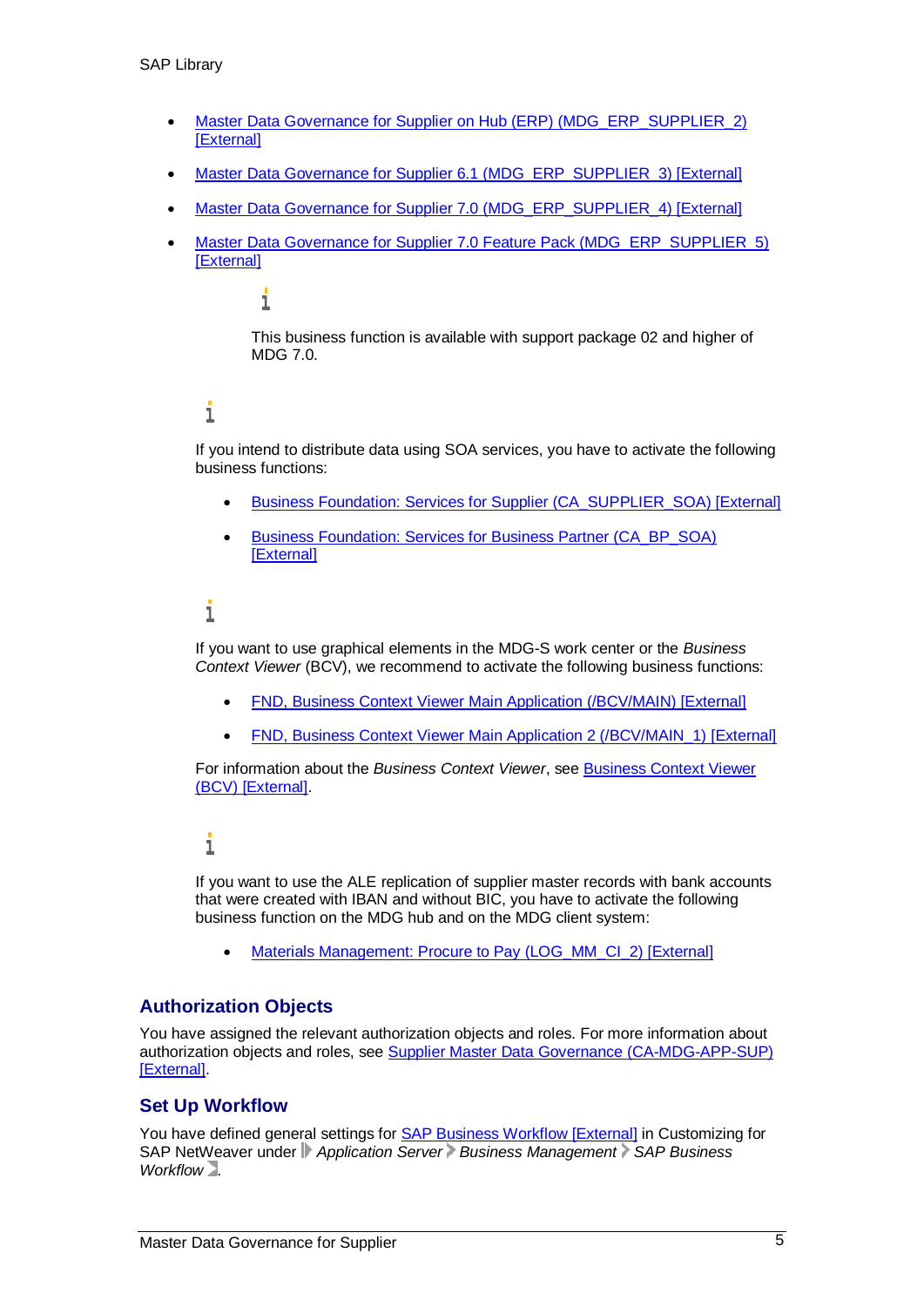#### **Web Dynpro Applications**

i

You have activated the services for Web Dynpro Applications. For a detailed list of the relevant services, see Services to be Activated for Web Dynpro Applications [External].

#### **Constraints**

- Master Data Governance for Supplier does not support time dependency for central data, addresses, and business partner relationships. Therefore it cannot run on clients using the SAP business partner with time dependency for central data; see table TB056. Time validity for bank details and roles is supported.
- An activation of Master Data Governance for Supplier on an SRM One Client system as a hub is not supported.

Make sure that under **System** Status Component information there is no SRM\_SERVER entry.

To distribute business partner data including purchasing organization data from an ERP system into an SRM client system as of SRM 7.01 and higher services are required. Communication via IDOCs is not possible.

#### **Process**

You run the settings for this process in Customizing under *Cross-Application Components Processes and Tools for Enterprise Applications Master Data Governance* **...** 

#### ī

You can access all MDG specific Customizing using transaction MDGIMG.

- 1. Activation of the Business Partner (BP) Data Model [Page 7]
- 2. Activate Business Configuration Set [Page 8]
- 3. Create Number Range Interval for Cleansing Application [Page 9]
- 4. Define Number Ranges for Supplier Account Groups per Target Syst [Page 9]
- 5. Configure Change Request Settings [Page 9]
- 6. Specify Change Request Types to Enable Account Group Change [Page 16]
- 7. Set Up the Workflow [Page 17]
- 8. Set Up the Rule-Based Workflow [Page 20]
- 9. Show Master Data Governance for Supplier 6.1 Specific UIBBs [Page 25]
- 10. Set Up Business Partner [Page 28]
- 11. Set Up Vendor [Page 28]
- 12. Set Up Customer-Vendor Integration [Page 29]
- 13. Replicate Data [Page 29]
- 14. Define Value Mapping [Page 29]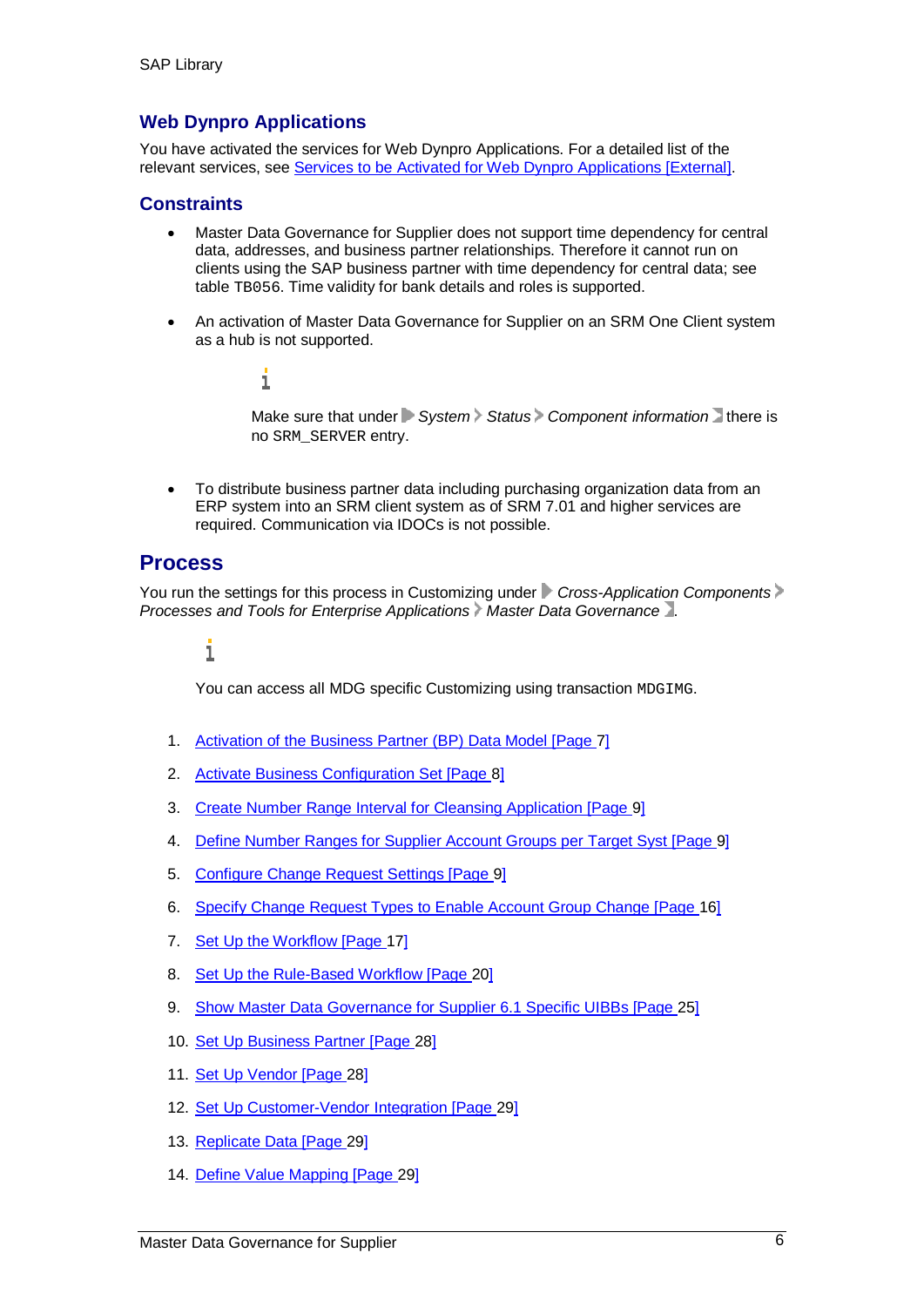- 15. Define Key Mapping [Page 29]
- 16. Search and Duplicate Check [Page 30]
- 17. Data Quality Services [Page 30]
- 18. Set Up Embedded Search [Page 30]
- 19. Configuring SAP HANA-Based Search for MDG [Page 31]
- 20. Choose UI Environment to Run SAP Master Data Governance [Page 39]
- 21. Data Transfer of Supplier Master Data [Page 41]
- 22. Event Control [Page 44]
- 23. Validations and Enrichments [Page 45]

#### **Result**

The system is configured for Master Data Governance for Supplier.

#### **More Information**

Master Data Governance Security Guide [External]

For information about the data model of Master Data Governance for Supplier and options to extend the data model, see SAP Note 1973686.

### **1.1 Activation of the Business Partner (BP) Data Model**

#### i

When you activate the MDG\_ERP\_SUPPLIER\_4 business function the system activates the BP data model. Before continuing with system configuration, open transaction *SFW5* and check if the activation has been completed by choosing **Goto** Switch Framework Logs and selecting the corresponding entry with a double click.

1. Check whether you can use the data model delivered by SAP for managing your supplier master data with MDG-S.

If you want to enhance the delivered data model, edit it in the Customizing for *Master Data Governance* under *General Settings Data Modeling Edit Data Model* and activate it again.

i

You can select the governance scope at any point after you activate the BP data model. The governance scope determines which fields can be edited and which fields are read-only on the MDG-S UI. To define the governance scope run this Customizing activity: Master Data Governance General *Settings Process Modeling Define Governance Scope*

To restore the BP data model to its state in enhancement package 6 for SAP ERP 6.0 run this Customizing activity: *Master Data Governance Master*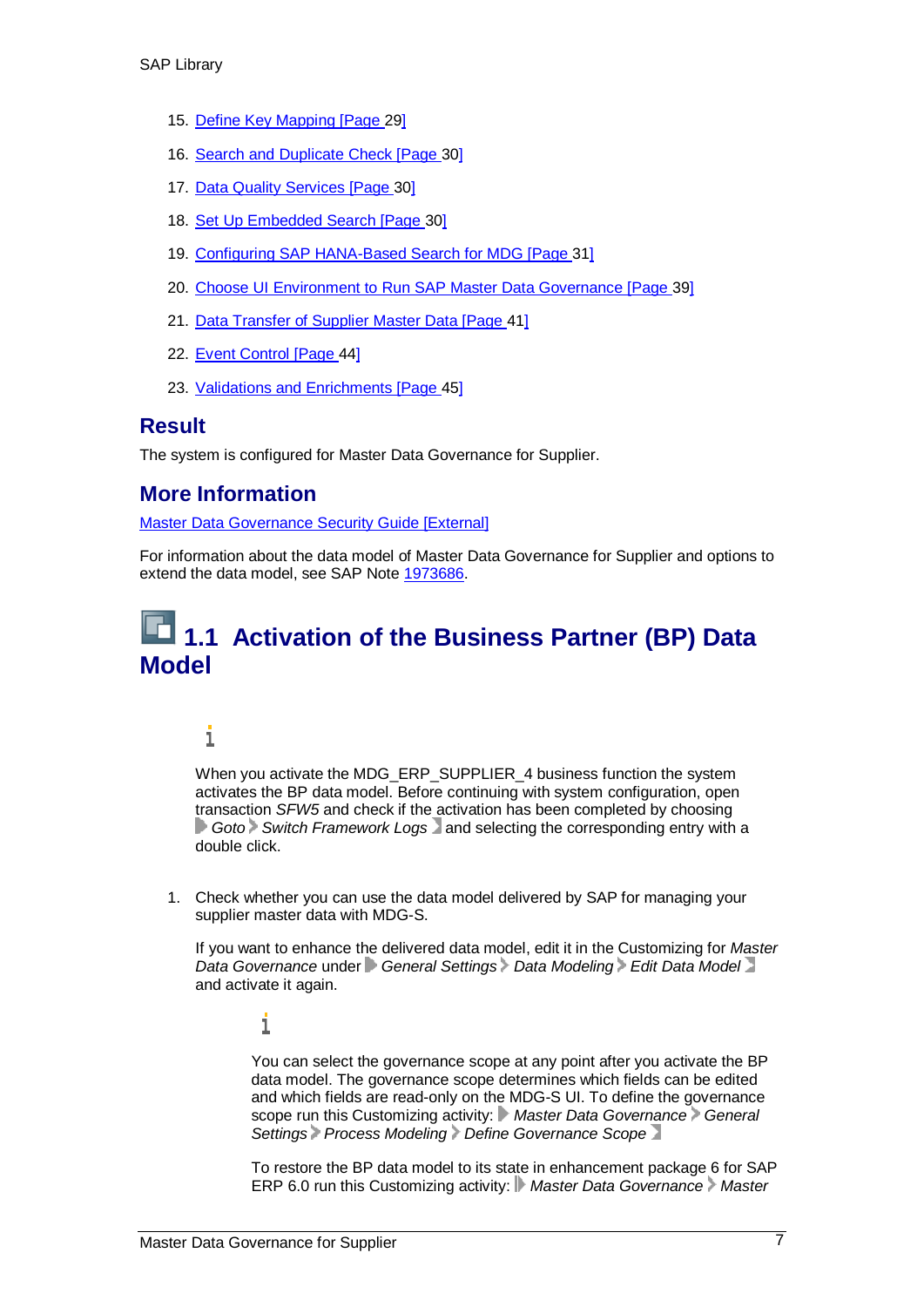*Data Governance for Business Partner Activate BC Set to Reset Governance Scope* .

For further information, see **Defining a Governance Scope [External]**.

2. Assign an internal key

To support internal key assignment, run the activity in Customizing for *Master Data Governance* under *General Settings Data Modeling Define Prefixes for Internal Key Assignment* .

*Example:* If you create new entries with the following values, all temporary IDs are prefixed with  $\frac{1}{2}$  and an internal sequence number.

Data Model = BP, Entity Type = ADDRNO => Prefix  $$$  (where ADDRNO is the address number)

Data Model = BP, Entity Type = BP\_HEADER => Prefix \$ (where BP\_HEADER is the supplier number)

# **1.2 Activate Business Configuration Set**

#### i

MDG-S offers two different groups of change request types that support either the supplier UI or the ERP vendor UI. Only one of these groups should be used. If you intend to use the ERP vendor UI as alternative to the supplier UI proceed as follows:

1. Run the corresponding activity in Customizing for *Master Data Governance* under *Master Data Governance for Supplier ERP Vendor UI (Alternative to the Supplier UI) Import Predefined Change Request Types for ERP Vendor UI* .

#### 1

To access the BC-Set open the assigned documentation and choose the link.

2. Proceed with the ERP vendor UI specific settings described in the corresponding note below.

If you intend to use the supplier UI run this activity in Customizing for *Master Data Governance* under *Master Data Governance for Supplier Import Predefined Change Request Types* .

#### i

To use the feature *Highlight Changes* from the business function Master Data Governance, Generic Functions 7.0 Feature Pack [External] you have to activate the corresponding BC set that is delivered with the business function Master Data Governance for Supplier 7.0 Feature Pack [External]:

x *MDGS Change Request Types (Supplier) 7.0 FP*CA-MDG-APP-SUP VC USMD110 C05 if you use the supplier UI.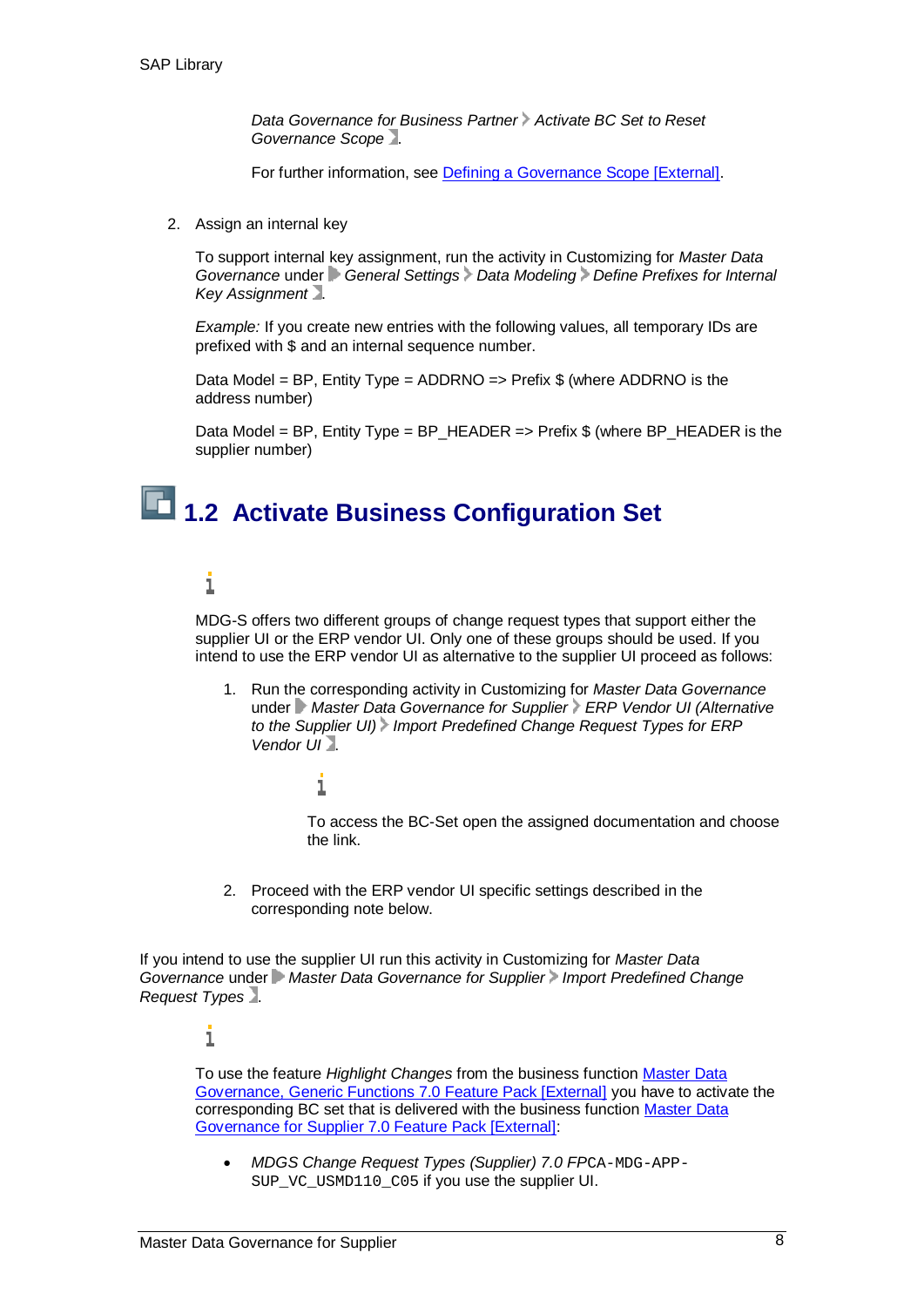x *MDGS: Change Request Types (Vendor-Like UI) 7.0 FP* CA-MDG-APP-VL VC USMD110 C04 if you use the ERP vendor UI.

#### i

To access the BC-Set open the assigned documentation and choose the link.

#### i

If you want to use the MDG-S work center or side panel or the *Business Context Viewer* (BCV), you must activate the BC set MDGAF\_BCV under *SAP Menu Tools Customizing Business Configuration Sets Activation of BC Sets* .

### **1.3 Create Number Range Interval for Cleansing Application**

If you intend to use the business partner cleansing application carry out the following steps in your MDG hub system.

- 1. Run transaction COM\_CLEAR\_NUM, choose  $\partial \mathcal{P}(D)$ *splay Intervals*) and make sure that the number range interval 01 is available.
- 2. If the number range interval 01 is not available, run transaction COM\_CLEAR\_NUM, choose (*Change Intervals*) and create interval 01. For example:

| <b>No</b> | From No.   | To No.     |
|-----------|------------|------------|
| -01       | 0000000001 | 1000000000 |

i 3.

4. For further information, see Cleansing Cases [External].

5.

### **1.4 Define Number Ranges for Supplier Account Groups per Target System**

If you intend to override the standard settings, so that you can distribute supplier master data into the target systems, with the numbers of the suppliers in the target system being different from the corresponding numbers in the hub system, run this activity in Customizing for *Master Data Governance* under *Master Data Governance for Supplier Define Number Ranges for Supplier Account Groups per Target System* .

# **1.5 Configure Change Request Settings**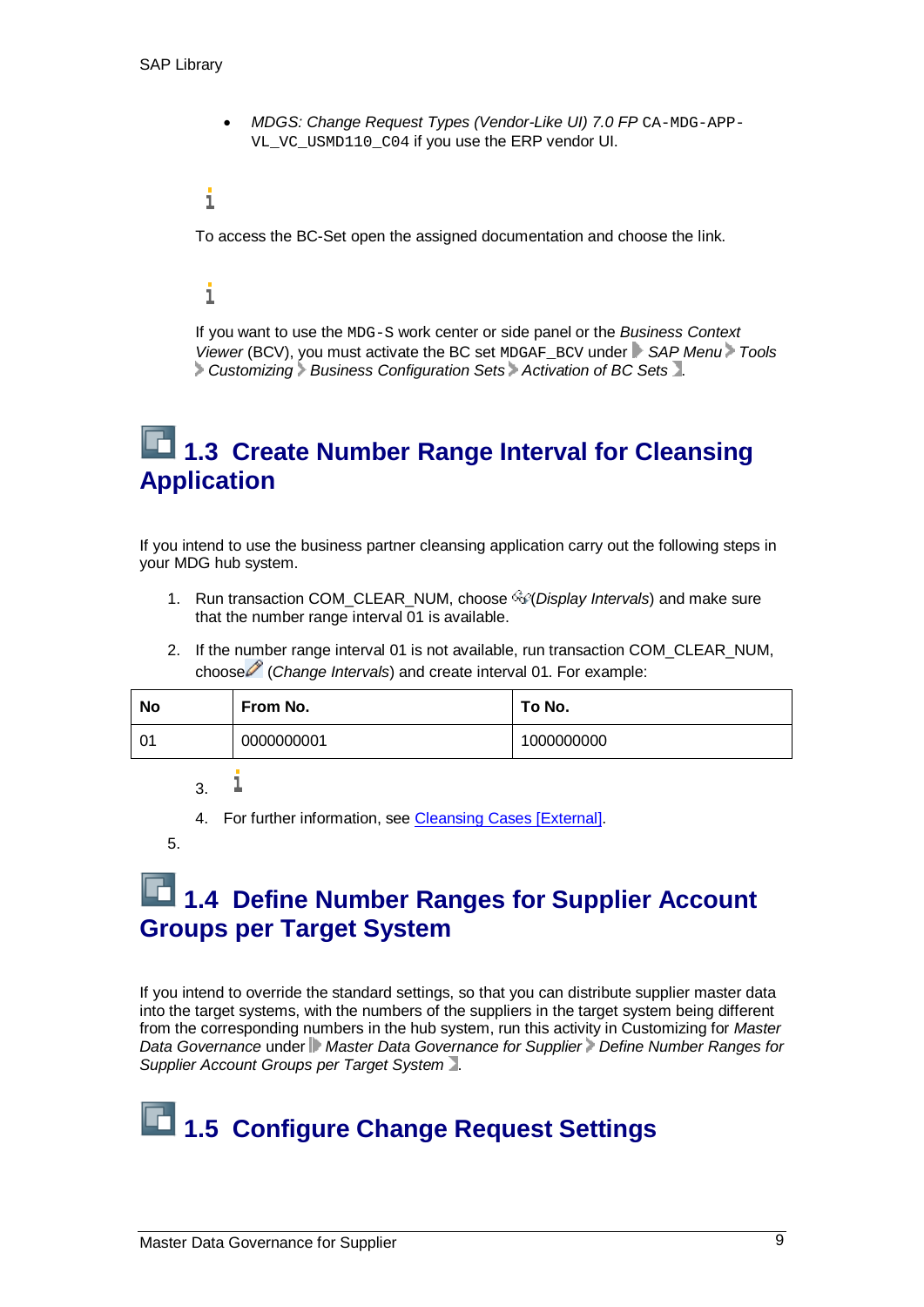Depending on your company's requirements, you might want to adjust and enhance the change request default values.

The following information describes the minimal settings required for a standard governance process. For more information about each Customizing activity, see the relevant documentation for that Customizing activity.

1. Review and/or define which statuses the change requests can have, and which processing options are enabled for those statuses. Optionally, you can add new statuses to be used in the change request types defined in the next step.

For more information, see Customizing for *Master Data Governance* under *General* Settings Process Modeling > Change Requests > Edit Statuses of Change *Requests* .

| <b>Status Value</b> | <b>Description</b>                       | <b>Permitted Processing</b> |
|---------------------|------------------------------------------|-----------------------------|
| 00                  | To Be Evaluated                          | Change of Object List       |
| 01                  | To Be Considered and Approved            | Change of Object List       |
| 02                  | Changes to Be Executed                   | <b>Execution of Changes</b> |
| 03                  | To Be Revised                            | Change of Object List       |
| 04                  | Final Check to Be Performed              | No Processing               |
| 05                  | <b>Final Check Approved</b>              | No Processing               |
| 06                  | <b>Final Check Rejected</b>              | No Processing               |
| 07                  | <b>Activation Failed</b>                 | No Processing               |
| 08                  | Approved, to Be Replicated               | No Processing               |
| 09                  | Dependent Data to Be Processed/Approved  | <b>Execution of Changes</b> |
| 10                  | To Revise: Perform Changes               | <b>Execution of Changes</b> |
| 11                  | <b>Process Errors After Activation</b>   | <b>Execution of Changes</b> |
| 12                  | Approved, Contact Person to be Processed | No Processing               |
| 99                  | No Status Set                            | No Processing               |

The following statuses are required for the SAP standard process:

- 2. Check in the Customizing that the following business activities are in your system under *Master Data Governance* General Settings Process Modeling *Business* Activities *Create Business Activity* and make sure that they are assigned to the default data model *BP*.
	- o SUP1 (Create Supplier)
	- o SUP2 (Process Supplier)
	- o SUP3 (Display Supplier)
	- o SUP5 (Block/Unblock Supplier)
	- o SUP6 (Mark Supplier for Deletion)
	- o BPPC (Business Partner Data Cleansing)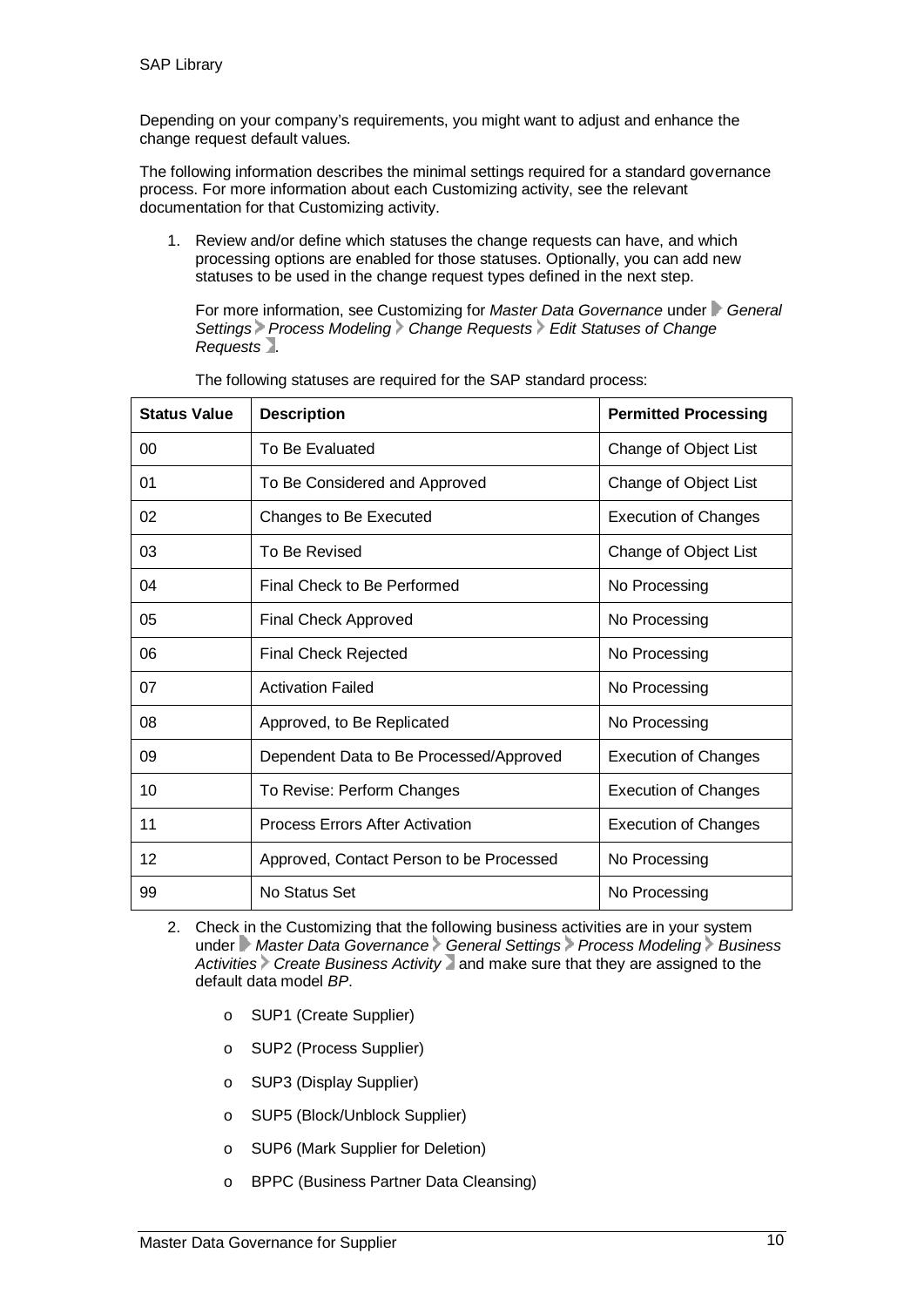- o BPPH (Process Business Partner Hierarchies)
- o BPPL (Business Partner Initial Load)
- o BPPM (Business Partner Mass Maintenance)
- 3. Create new change request types for data model *BP*, or validate after import using business configuration set (BC Set).

For more information, see Customizing for *Master Data Governance* under *General* Settings Process Modeling > Change Requests > Create Change Request Type

o The following table shows the change request types for data model *BP* of the supplier UI. Only the relevant columns are included.

| Change<br><b>Request</b><br><b>Type</b> | Data<br>Model | <b>Description</b>                                          | <b>Single</b><br>Object | <b>Main Entity</b><br><b>Type</b> | <b>Workflow</b> |
|-----------------------------------------|---------------|-------------------------------------------------------------|-------------------------|-----------------------------------|-----------------|
| SUPPL1P1                                | ВP            | <b>Create Supplier</b>                                      | Yes                     | <b>BP HEADER</b>                  | WS54300005      |
| SUPPL2P1                                | <b>BP</b>     | <b>Process Supplier</b>                                     | Yes                     | BP_HEADER                         | WS54300007      |
| SUPPL5P1                                | <b>BP</b>     | Block/Unblock<br>Supplier                                   | Yes                     | BP HEADER                         | WS60800059      |
| SUPPL6P1                                | <b>BP</b>     | Mark Supplier for<br>Deletion                               | Yes                     | BP HEADER                         | WS60800068      |
| BPHP1                                   | <b>BP</b>     | <b>Process Business</b><br><b>Partner Hierarchies</b>       | No                      | BP HEADER                         | WS60800095      |
| BPLP1                                   | <b>BP</b>     | <b>Business Partner</b><br><b>Initial Load</b>              | <b>No</b>               | BP HEADER                         | WS72100006      |
| BPMP1                                   | ВP            | <b>Business Partner</b><br>Mass Maintenance                 | <b>No</b>               | BP HEADER                         | WS60800095      |
| BPCC <sub>2</sub>                       | <b>RP</b>     | <b>Process Business</b><br><b>Partner Cleansing</b><br>Case | Yes                     | BP HEADER                         | WS60800086      |

- o The following settings should exist in the substructures of the change request types:
- o Substructure of Change Request Types:

#### **SUPPL1P1**

- **Entity types:** 
	- ADDRNO: Msg. Output = Standard
	- **BP\_HEADER: Msg. Output = Standard**
	- BP\_REL: Msg. Output = Standard
- Business Activity: SUP1

#### **SUPPL2P1**

- Entity types:
	- ADDRNO: Msg. Output = Standard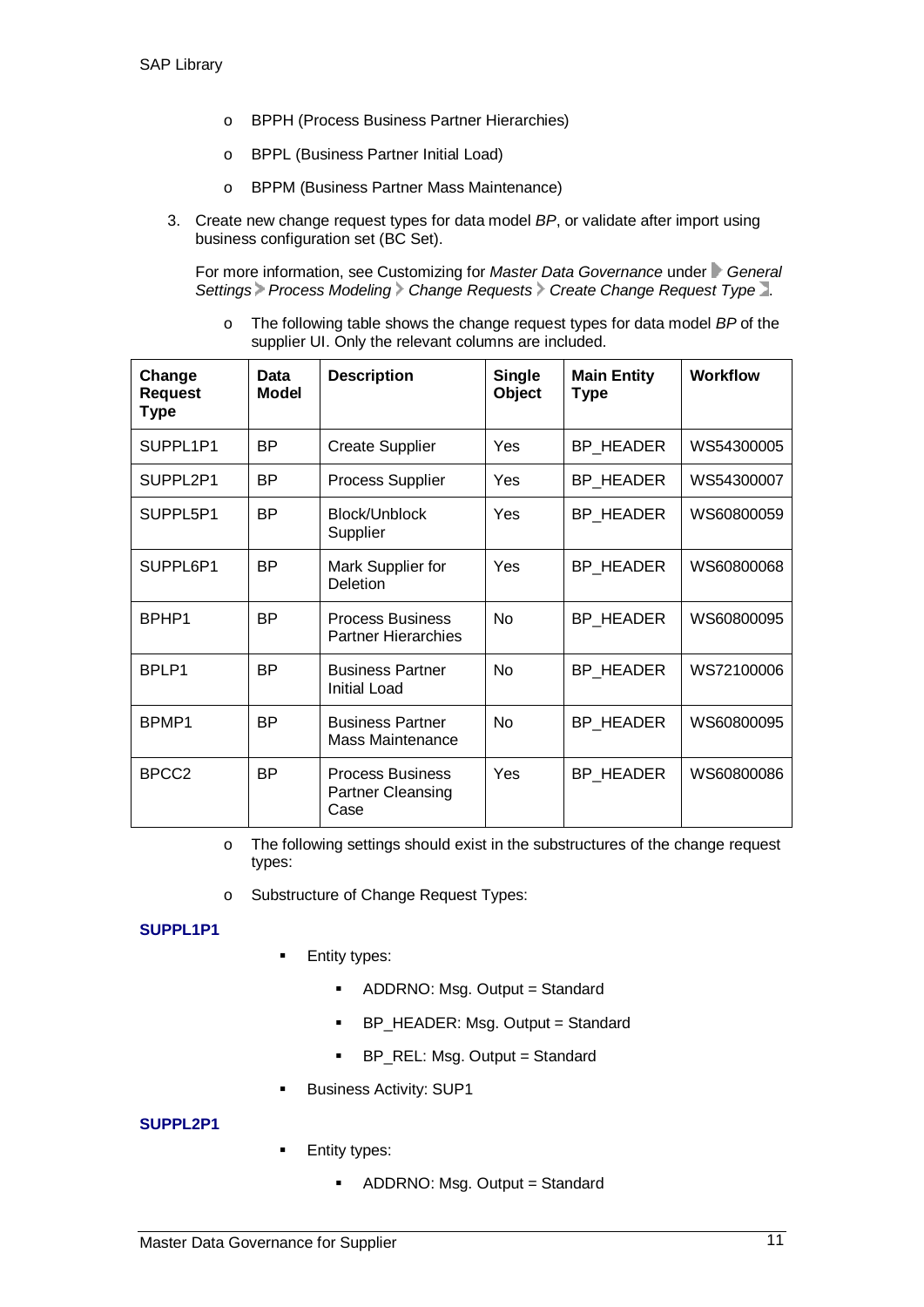- BP\_HEADER: Msg. Output = Standard
- BP\_REL: Msg. Output = Standard
- Business Activity: SUP2

#### **SUPPL5P1**

- Entity type: BP\_HEADER: Msg. Output = Standard
- Business Activity: SUP5

#### **SUPPL6P1**

- **Entity type: BP\_HEADER: Msg. Output = Standard**
- Business Activity: SUP6

#### **BPHP1**

- Entity types:
	- ADDRNO: Msg. Output = Standard
	- BP\_HEADER: Msg. Output = Standard
	- BP\_HRCHY: Msg. Output = Standard
	- BP\_REL: Msg. Output = Standard
	- BP\_SUBHRY: Msg. Output = Standard
- Business Activity: BPPH

#### **BPLP1**

- Entity types:
	- ADDRNO: Msg. Output = Standard
	- BP\_HEADER: Msg. Output = Standard
	- **BP\_HRCHY: Msg. Output = Standard**
	- **BP\_REL: Msg. Output = Standard**
	- BP\_SUBHRY: Msg. Output = Standard
- Business Activity: BPPL

#### **BPMP1**

- Entity types:
	- ADDRNO: Msg. Output = Standard
	- BP\_HEADER: Msg. Output = Standard
	- BP\_HRCHY: Msg. Output = Standard
	- BP\_REL: Msg. Output = Standard
	- BP\_SUBHRY: Msg. Output = Standard
- Business Activity: BPPM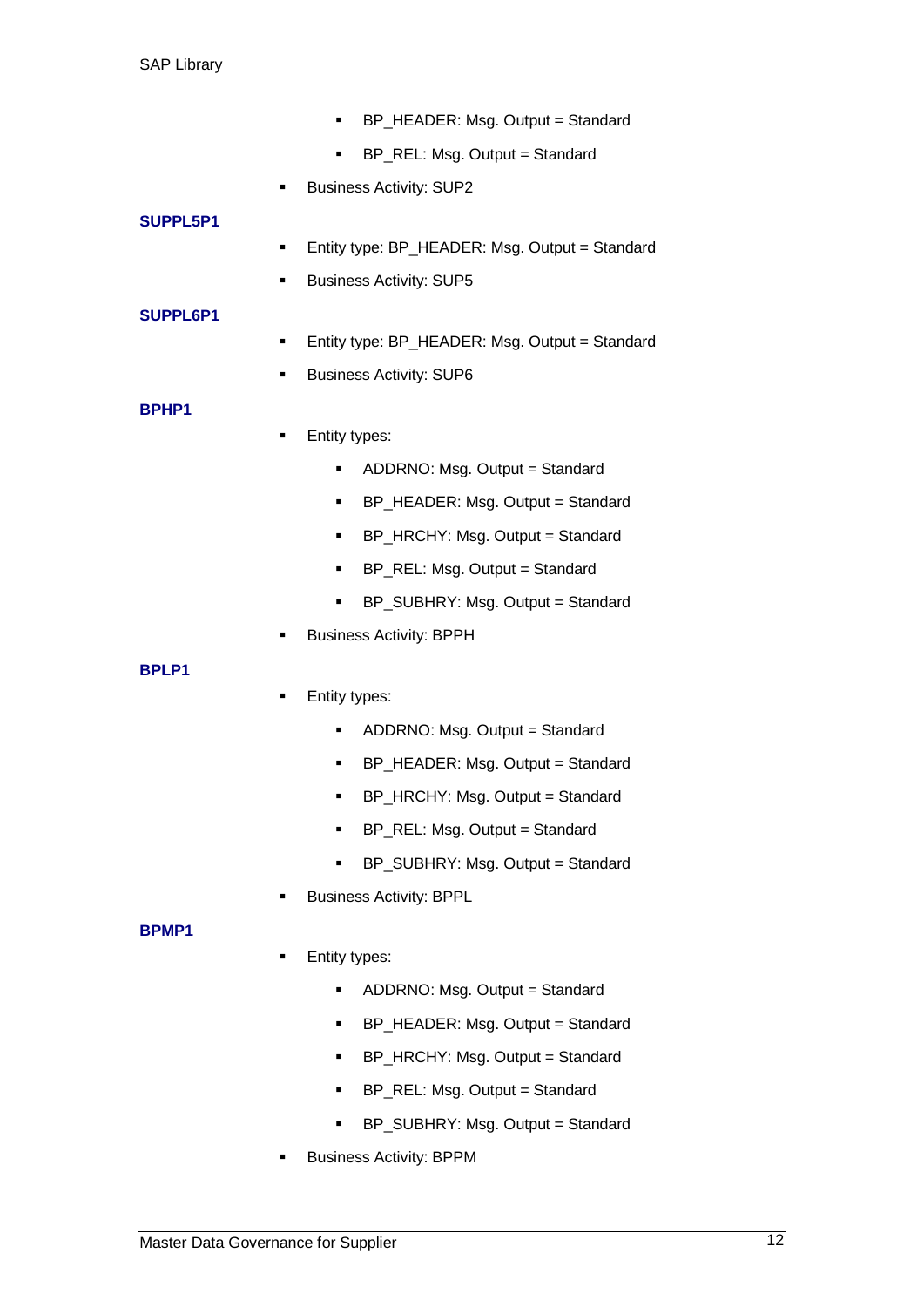#### **BPCC2**

- **Entity types:** 
	- ADDRNO: Msg. Output = Standard
	- BP\_HEADER: Msg. Output = Standard
	- BP\_REL: Msg. Output = Standard
- **Business Activity: BPPC**

#### i

In an optional step you can specify *Service Level Agreement* for all the mentioned change request types.

#### i

*ERP Vendor UI Specific Settings*

- o If you use the ERP vendor UI, check that the following business activities are in your system:
	- **•** VLP1 (Create Supplier)
	- **•** VLP2 (Process Supplier)
	- **•** VLP3 (Display Supplier)
	- VLP5 (Block/Unblock Supplier)
	- **VLP6 (Mark Supplier for Deletion)**
	- **BPPH (Process Business Partner Hierarchies)**
	- **BPPL (Business Partner Initial Load)**
	- **BPPM (Business Partner Mass Maintenance)**
- o The following table shows the change request types for data model *BP* of the ERP vendor UI. Only the relevant columns are included.

| Change<br><b>Request</b><br><b>Type</b> | Data<br>Model | <b>Description</b>                   | <b>Single</b><br><b>Object</b> | <b>Main Entity</b><br><b>Type</b> | <b>Workflow</b> |
|-----------------------------------------|---------------|--------------------------------------|--------------------------------|-----------------------------------|-----------------|
| VENDR01                                 | <b>BP</b>     | <b>Create Supplier</b>               | Yes                            | BP HEADER                         | WS54300005      |
| VENDR02                                 | <b>BP</b>     | <b>Process Supplier</b>              | Yes                            | BP_HEADER                         | WS54300007      |
| VENDR05                                 | <b>BP</b>     | Block/Unblock<br>Supplier            | Yes                            | BP HEADER                         | WS60800059      |
| VENDR06                                 | BP.           | Mark Supplier for<br><b>Deletion</b> | Yes                            | BP HEADER                         | WS60800068      |
| <b>VENDL1</b>                           | BP.           | Lean Vendor<br>Creation              | Yes                            | <b>BP HEADER</b>                  | WS54300013      |
| BPHP1                                   | BP.           | <b>Process Business</b>              | No                             | BP HEADER                         | WS60800095      |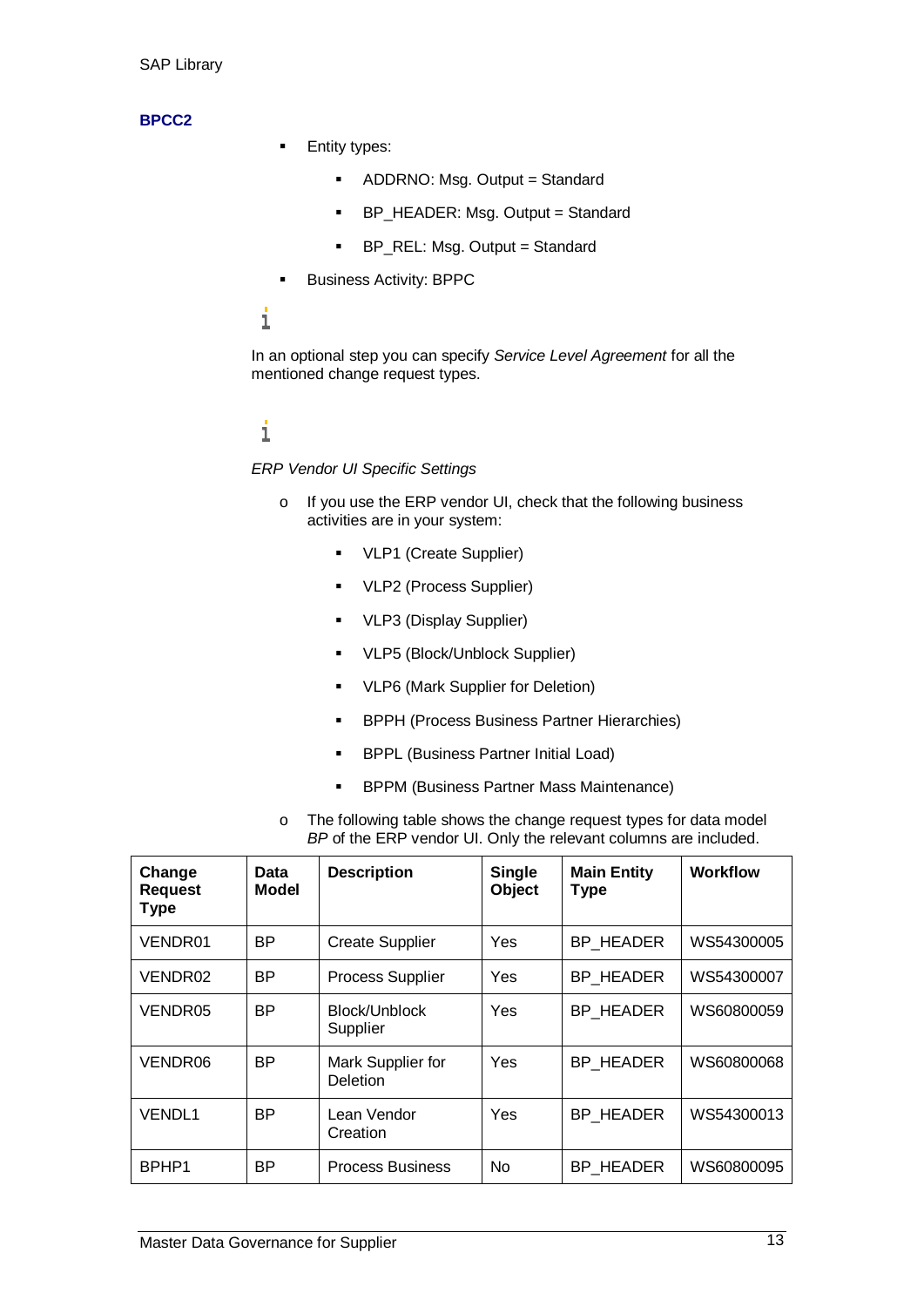|       |           | <b>Partner Hierarchies</b>                  |    |           |            |
|-------|-----------|---------------------------------------------|----|-----------|------------|
| BPLP1 | <b>BP</b> | <b>Business Partner</b><br>Initial Load     | No | BP HEADER | WS72100006 |
| BPMP1 | <b>BP</b> | <b>Business Partner</b><br>Mass Maintenance | No | BP HEADER | WS60800095 |

- o The following settings should exist in the substructures of the change request types:
- o Substructure of Change Request Types:

#### **VENDR01**

- **Entity types:** 
	- ADDRNO: Msg. Output = Standard
	- BP\_HEADER: Msg. Output = Standard
- **Business Activity: VLP1**

#### **VENDR02**

- **Entity types:** 
	- ADDRNO: Msg. Output = Standard
	- BP\_HEADER: Msg. Output = Standard
- Business Activity: VLP2

#### **VENDR05**

#### **Entity types:**

- ADDRNO: Msg. Output = Standard
- BP\_HEADER: Msg. Output = Standard
- **Business Activity: VLP5**

#### **VENDR06**

- **Entity types:** 
	- ADDRNO: Msg. Output = Standard
	- **BP\_HEADER: Msg. Output = Standard**
- **Business Activity: VLP6**

#### **VENDL1**

- **Entity types:** 
	- ADDRNO: Msg. Output = Standard
	- BP\_HEADER: Msg. Output = Standard
- **Business Activity: VLP1**

#### i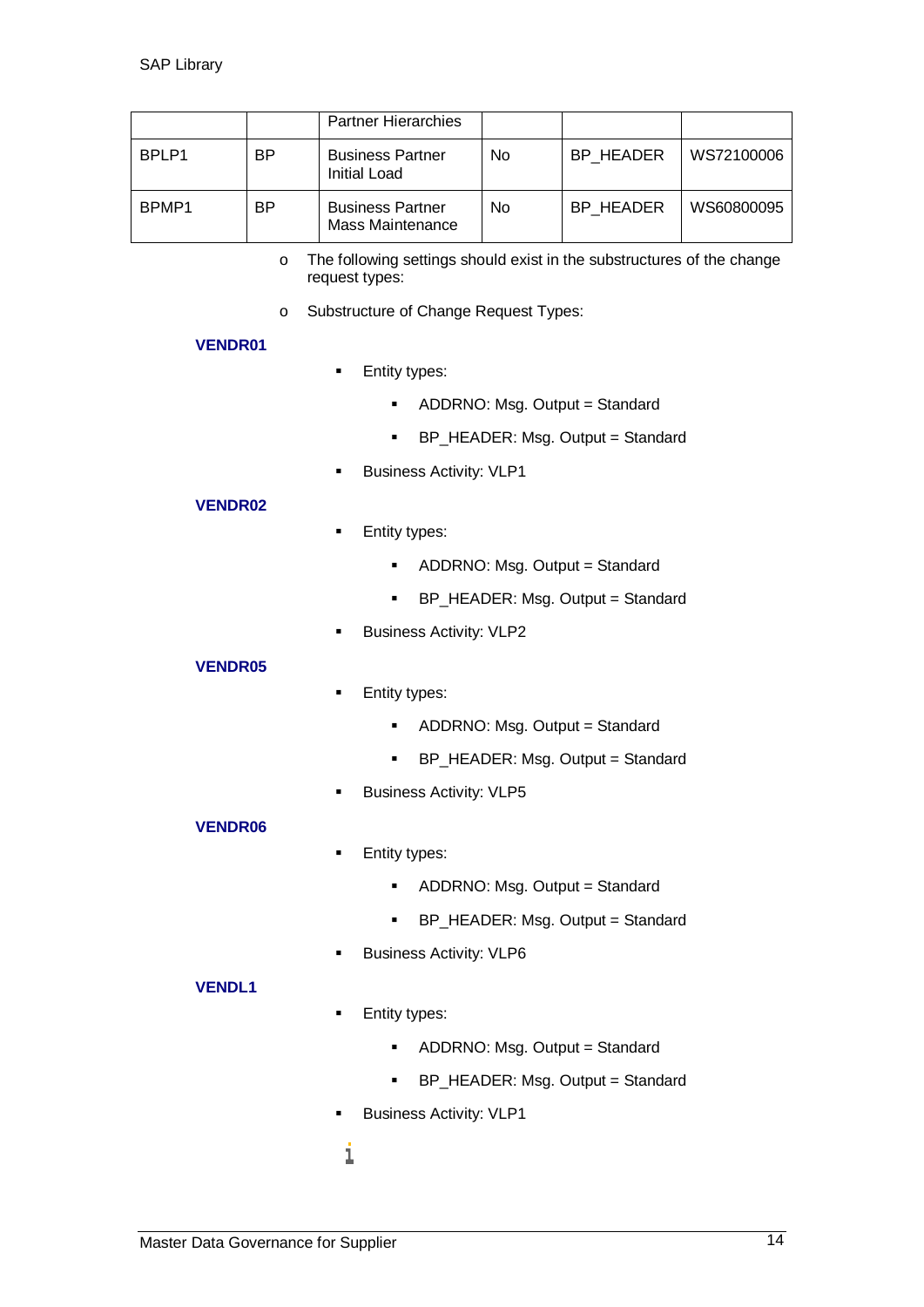Quite often many users are supposed to request the creation of new supplier master data. As these users might not be familiar with MDG, they need a UI that is easy to use, even without training. To fulfill this requirement MDG-S provides the *lean request UI* as a model.

The *lean request UI* is based on the change request type VENDL1. It provides a basic subset of input fields and therefore offers a simplified way to create supplier master data. In a subsequent step, another user can change the data, can enter further data using the complete set of input fields and finally can approve the change request.

To use the *lean request UI* the menu role SAP\_MDGS\_LVC\_MENU\_03, Master Data Governance for Supplier: Lean Requester Menu [External] is required.

#### **BPHP1**

#### Entity types:

- ADDRNO: Msg. Output = Standard
- BP\_HEADER: Msg. Output = Standard
- BP\_HRCHY: Msg. Output = Standard
- BP\_REL: Msg. Output = Standard
- BP\_SUBHRY: Msg. Output = Standard
- Business Activity: BPPH

#### **BPLP1**

- Entity types:
	- ADDRNO: Msg. Output = Standard
	- BP\_HEADER: Msg. Output = Standard
	- **BP\_HRCHY: Msg. Output = Standard**
	- **BP\_REL: Msg. Output = Standard**
	- BP\_SUBHRY: Msg. Output = Standard
- Business Activity: BPPL

#### **BPMP1**

- Entity types:
	- ADDRNO: Msg. Output = Standard
	- BP\_HEADER: Msg. Output = Standard
	- BP\_HRCHY: Msg. Output = Standard
	- BP\_REL: Msg. Output = Standard
	- BP\_SUBHRY: Msg. Output = Standard
- Business Activity: BPPM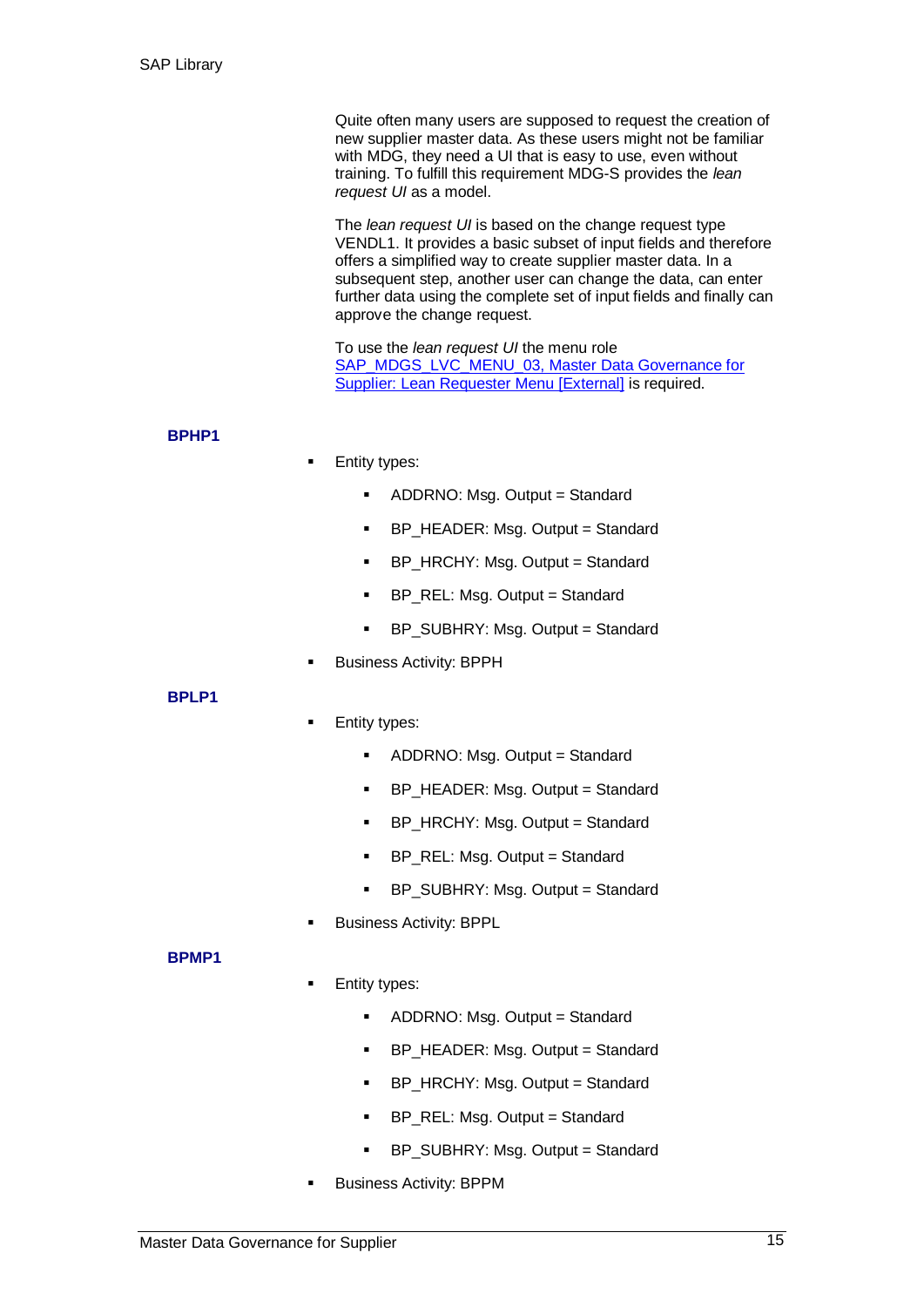For more information about the ERP Vendor UI, see Customizing for *Master Data Governance* under *Master Data Governance for Supplier ERP Vendor UI (Alternative to the Supplier UI)***.** 

4. Import Predefined Field Modification Criteria for Transaction BP Using MDG-S

To Run this activity in Customizing for *Master Data Governance* under *Master Data* Governance for Business Partner Import Predefined Field Modification Criteria for *Transaction BP Using MDG-S* .

5. Optionally, you can define priorities, reasons, or rejection reasons for change requests. You can enter codes and a short description to tag or classify your change requests. These codes can be used later for change request analytics (process quality analysis). They also can be used to influence the workflow-driven processes. For example, depending on the priority of a change request, you can mark it for special processing.

For more information, see Customizing for *Master Data Governance* under *General Settings Process Modeling Change Requests Define Priorities for Change Requests / Define Reasons for Change Requests / Define Rejection Reasons for Change Requests* .

i

You can apply system settings that allow you to monitor in detail how effectively your organization processes change requests. For details, see **Enabling Detailed Analysis** of Change Requests [External].

### **1.6 Specify Change Request Types to Enable Account Group Change**

You can specify change request types to enable the change of account groups. In the corresponding change requests the field *Account Group* will then be changeable instead of being a mere display field.

If you want to enable all users to change account groups, then specify your standard change request types.

If you want to enable only a restricted group of user we recommend to use a specific change request type for this task.

i

Changing the account group might result in different partner functions, different number assignment and different attributes for certain fields.

#### **Preconditions**

- You have created the corresponding change request types.
- You have assigned the change requests types to the Business Partner (BP) Data Model.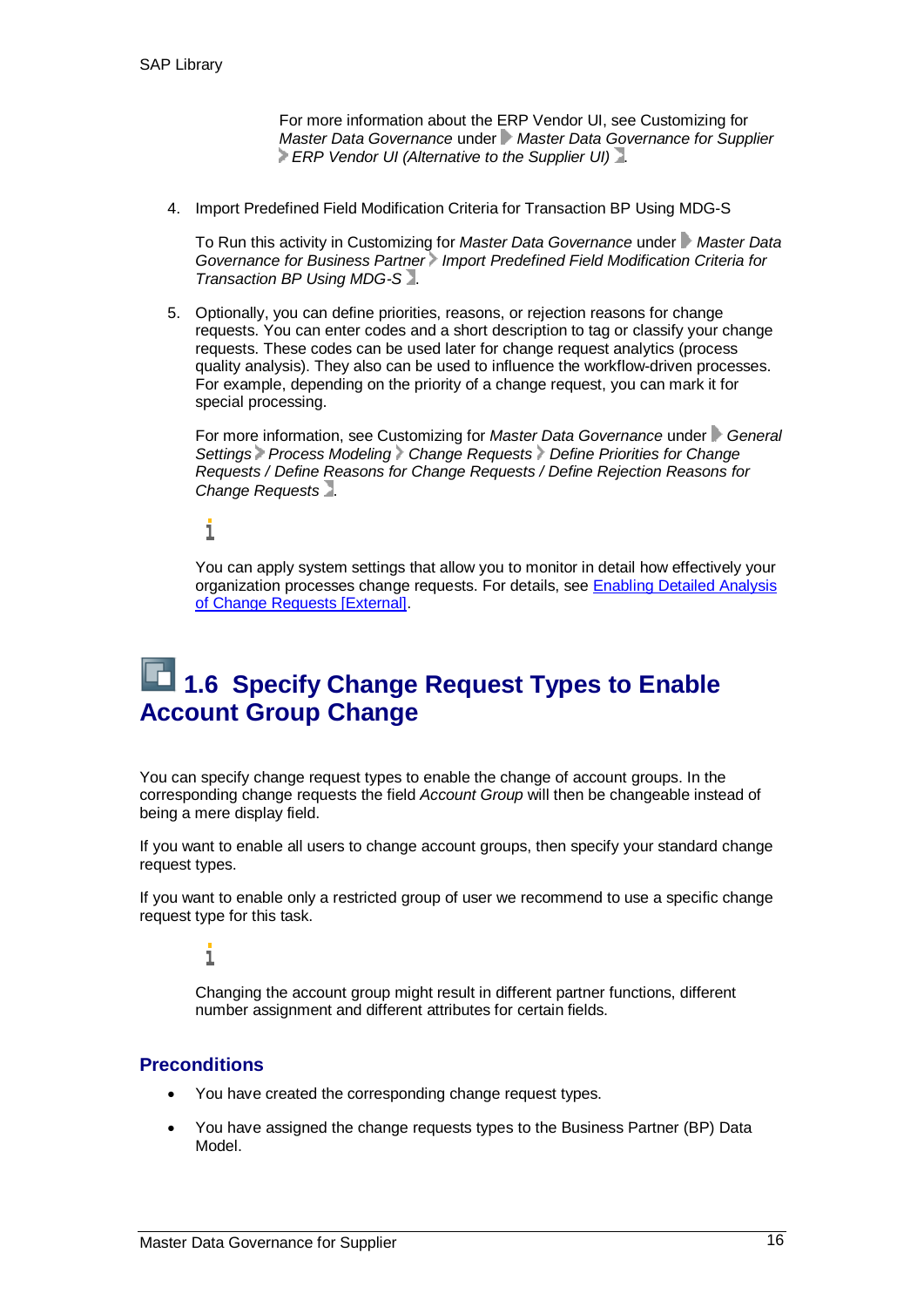#### **Activity**

Run the Customizing activity *Specify Change Request Types to Enable Account Group Change* under *Master Data Governance Master Data Governance for Supplier* .

#### **More Information**

For further information, see SAP Note 1952436.

# **1.7 Set Up the Workflow**

This section describes how to make the Customizing settings required to run the workflow for the approval process in MDG-S.

You define the workflow settings in Customizing for *Master Data Governance* under **General Settings Process Modeling Workflow.** ...

1. Activate type linkage

To activate the type linkage, run the following activity in Customizing for *Master Data Governance* under *General Settings Process Modeling Workflow Activate Type Linkage* .

Ensure, that one object type BUS2250 has the following settings:

- o Event: CREATED
- o Receiver Type: (blank)
- o Type linkage active: yes
- o Enable event queue: deactivated

The type linkage indicator must not be active for all other receiver types of object type BUS2250 and event CREATED. This receiver type is defined via the receiver type function module USMD\_WF\_RECEIVER\_TYPE. Make sure that receiver function module SWW\_WI\_CREATE\_VIA\_EVENT\_IBF is entered.

To enter the receiver type function module or if you need to change the settings, mark the according line in the table and choose Goto Details .

2. Configure workflow tasks.

To configure workflow tasks, run the following activity in Customizing for *Master Data Governance* under *General Settings Process Modeling Workflow Configure Workflow Tasks* .

- 1. Go to application component *CA-MDG-AF* and choose *Assign Agents*.
- 2. All activities (denoted by *TS\**) that are not set as *Background Task* need to be set to *General Task*. To do so, select the activity, choose *Attributes*, and change to *General Task*.
- 3. Repeat the procedure for all non-background activities within the *CA-MDG-APP-BP* and *CA-MDG-APP-SUP* application components.
- 3. Check number of workflow steps
	- 0. To define the workflow steps for the workflows assigned to your change request types (which shall be assigned to a processor), run the following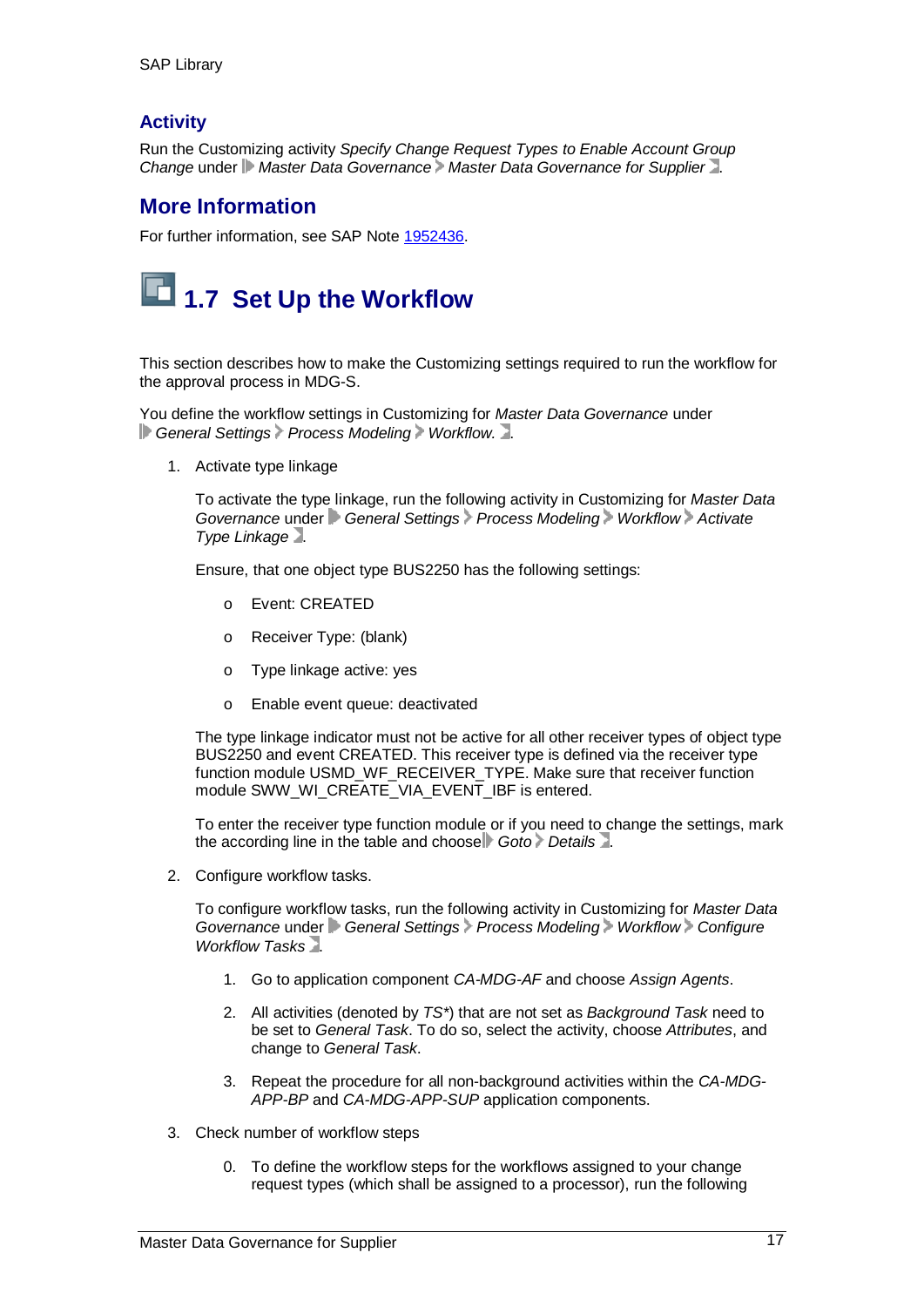activity in Customizing for *Master Data Governance* under *General Settings Process Modeling Workflow Other MDG Workflows Define Change Request Step Numbers* .

- 1. If you use the change request types delivered with MDG-S, the following workflow steps are delivered:
	- WS54300005: Step 0, 1, 4, 5, 6, 7
	- WS54300007: Step 0, 1, 4, 5
	- WS60800059: Step 0, 1, 2, 3
	- WS60800068: Step 0, 1, 2, 3
	- WS60800095: Step 0, 1, 2, 3, 4, 5
	- WS72100006: Step 0, 1, 2, 3, 4, 5
- 4. Create organizational unit or change staff assignments for organizational unit

Create an organizational unit with transaction *PPOCW* or change staff assignments for an organizational unit with transaction *PPOME*. Users who will process the workflow steps have to be assigned to this organizational unit.

- 5. Check or set up the business rule framework plus (BRFplus)
	- 0. To check the business rule framework plus (BRFplus) run the following activity in Customizing for *Master Data Governance Master Data Governance for Supplier Workflow Assign Processor to Workflow Step Number in BRFplus for Supplier* .
		- i

If the system does not contain the Customizing application MDG\_BS\_ECC\_SUPPLIER\_WF\_CUSTM export it from client 000 using transaction *SCC1*.

#### i

To copy the content of the decision table GET\_AGENT, do the following:

Prerequisite: In transaction *BRF+* under *Personalize* the *User Mode* Expert is selected.

- 1. Run transaction *BRF+* in the source client and search for *Name* MDG\_BS\_ECC\_SUPPLIER\_WF\_CUSTM.
- 2. In the search result list expand *MDG\_BS\_ECC\_SUPPLIER\_WF\_CUSTM Expression Decision Table GET\_AGENT* and open GET\_AGENT with a double click.
- 3. Choose *Additional Actions Export to Excel* to download the data.
- 4. In your target client repeat the steps 1 and 2 to open the decision table GET\_AGENT.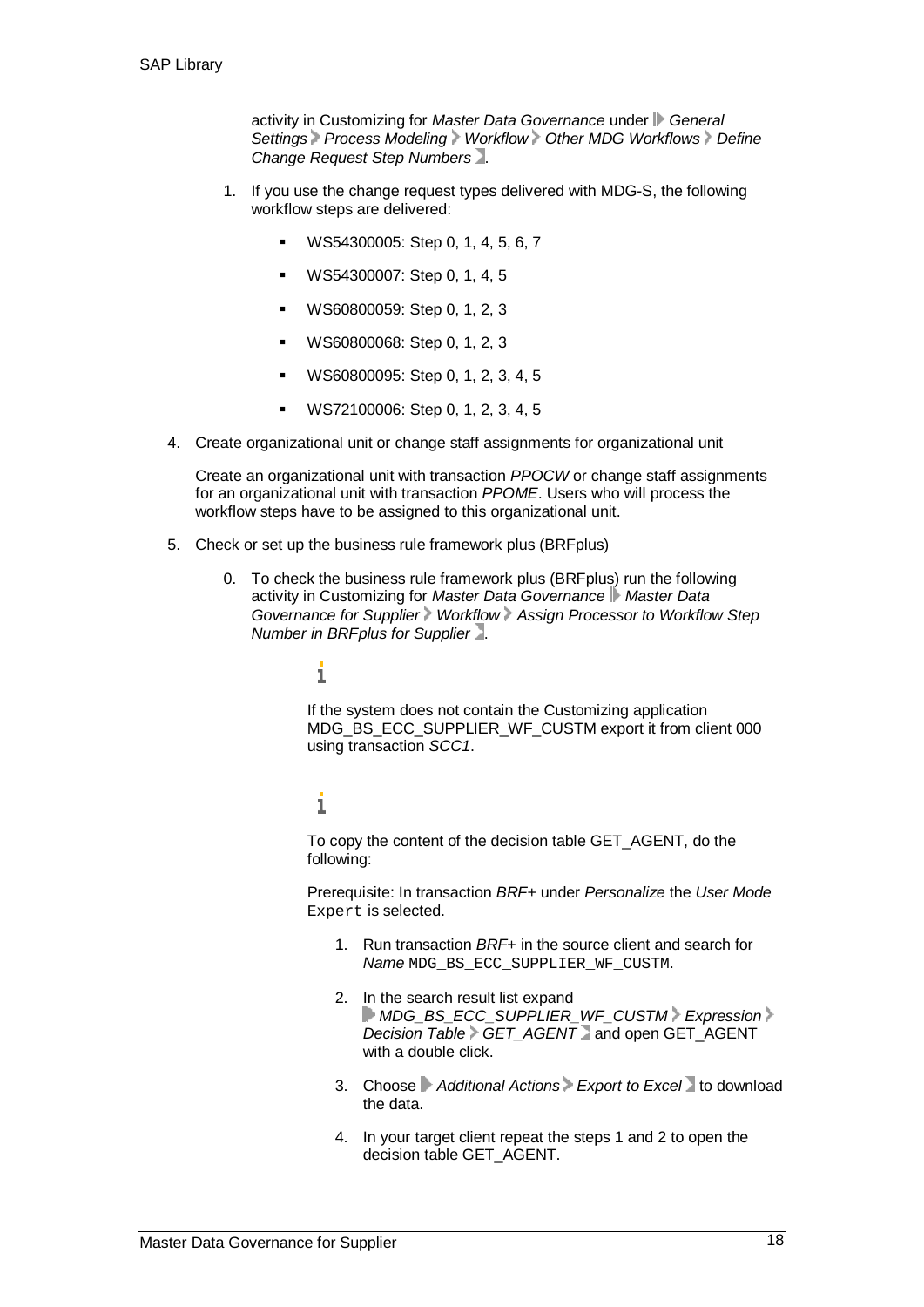- 5. Choose Additional Actions Import from Excel to upload the data.
- 1. To assign processors to workflow step numbers run the following activity in Customizing for *Master Data Governance Master Data Governance for Supplier Workflow Assign Processor to Workflow Step Number in BRFplus for Supplier*

Assign processors, for example users or organizational units , for all change request types and their created workflow steps.

The following table shows an example of the change request types and their workflow steps.

| <b>Change Request</b><br><b>Type</b> | <b>Workflow Step Number</b>                    | Object<br><b>Type</b> | <b>Object ID</b> |
|--------------------------------------|------------------------------------------------|-----------------------|------------------|
| SUPPL1P1                             | 01 Approval                                    | O                     | OrgUnit-<br>ID   |
| SUPPL1P1                             | 04 Revision after Rejection                    | O                     | OrgUnit-<br>ID   |
| SUPPL1P1                             | 05 Subworkflow: Data Maintenance               | O                     | OrgUnit-<br>ID   |
| SUPPL1P1                             | 06 Subworkflow: Approval                       | $\circ$               | OrgUnit-<br>ID   |
| SUPPL1P1                             | 07 Decision: Activation Despite<br>Discrepancy | $\circ$               | OrgUnit-<br>ID   |
| SUPPL2P1                             | 01 Approval                                    | $\circ$               | OrgUnit-<br>ID   |
| SUPPL2P1                             | 04 Decision: Activation Despite<br>Discrepancy | O                     | OrgUnit-<br>ID   |
| SUPPL2P1                             | 05 Revision after Rejection                    | O                     | OrgUnit-<br>ID   |
| SUPPL5P1                             | 01 Approval                                    | $\circ$               | OrgUnit-<br>ID   |
| SUPPL5P1                             | 02 Decision: Activation Despite<br>Discrepancy | $\circ$               | OrgUnit-<br>ID   |
| SUPPL5P1                             | 03 Revision after Rejection                    | O                     | OrgUnit-<br>ID   |
| SUPPL6P1                             | 01 Approval                                    | O                     | OrgUnit-<br>ID   |
| SUPPL6P1                             | 02 Decision: Activation Despite<br>Discrepancy | $\circ$               | OrgUnit-<br>ID   |
| SUPPL6P1                             | 03 Revision after Rejection                    | O                     | OrgUnit-<br>ID   |
| BPLP1                                | 01 Processing                                  | $\circ$               | OrgUnit-         |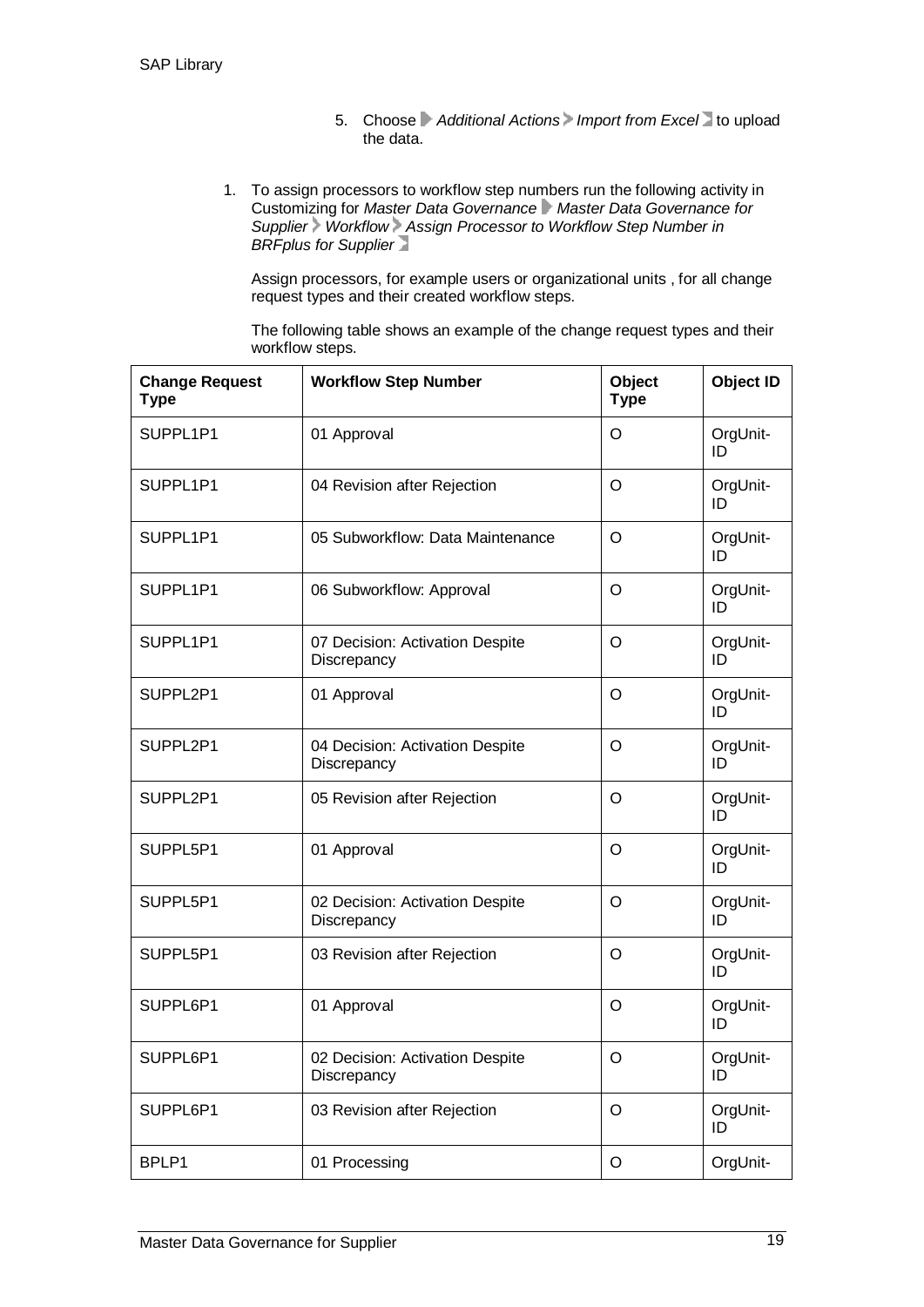|       |                                                |         | ID             |
|-------|------------------------------------------------|---------|----------------|
| BPLP1 | 02 Approval                                    | O       | OrgUnit-<br>ID |
| BPLP1 | 03 Revision after Rejection                    | $\circ$ | OrgUnit-<br>ID |
| BPLP1 | 04 Revision after Rejection                    | $\circ$ | OrgUnit-<br>ID |
| BPLP1 | 05 Decision: Activation Despite<br>Discrepancy | O       | OrgUnit-<br>ID |
| BPMP1 | 01 Processing                                  | $\circ$ | OrgUnit-<br>ID |
| BPMP1 | 02 Approval                                    | $\circ$ | OrgUnit-<br>ID |
| BPMP1 | 03 Revision after Rejection                    | $\circ$ | OrgUnit-<br>ID |
| BPMP1 | 04 Revision after Rejection                    | O       | OrgUnit-<br>ID |
| BPMP1 | 05 Decision: Activation Despite<br>Discrepancy | $\circ$ | OrgUnit-<br>ID |
| BPHP1 | 01 Processing                                  | $\circ$ | OrgUnit-<br>ID |
| BPHP1 | 02 Approval                                    | $\circ$ | OrgUnit-<br>ID |
| BPHP1 | 03 Revision after Rejection                    | O       | OrgUnit-<br>ID |
| BPHP1 | 04 Revision after Rejection                    | $\circ$ | OrgUnit-<br>ID |
| BPHP1 | 05 Decision: Activation Despite<br>Discrepancy | O       | OrgUnit-<br>ID |

 $\dot{1}$ 

If you intend to use MDG-S and MDG-C in parallel and you already have assigned the processors to the change request types for MDG-C, then nevertheless the assignment of processors to the change request types BPLP1, BPMP1, and BPHP1 has to be done in the Customizing activity *Assign Processor to Workflow Step Number in BRFplus for Supplier* as described in this document.

# **1.8 Set Up the Rule-Based Workflow**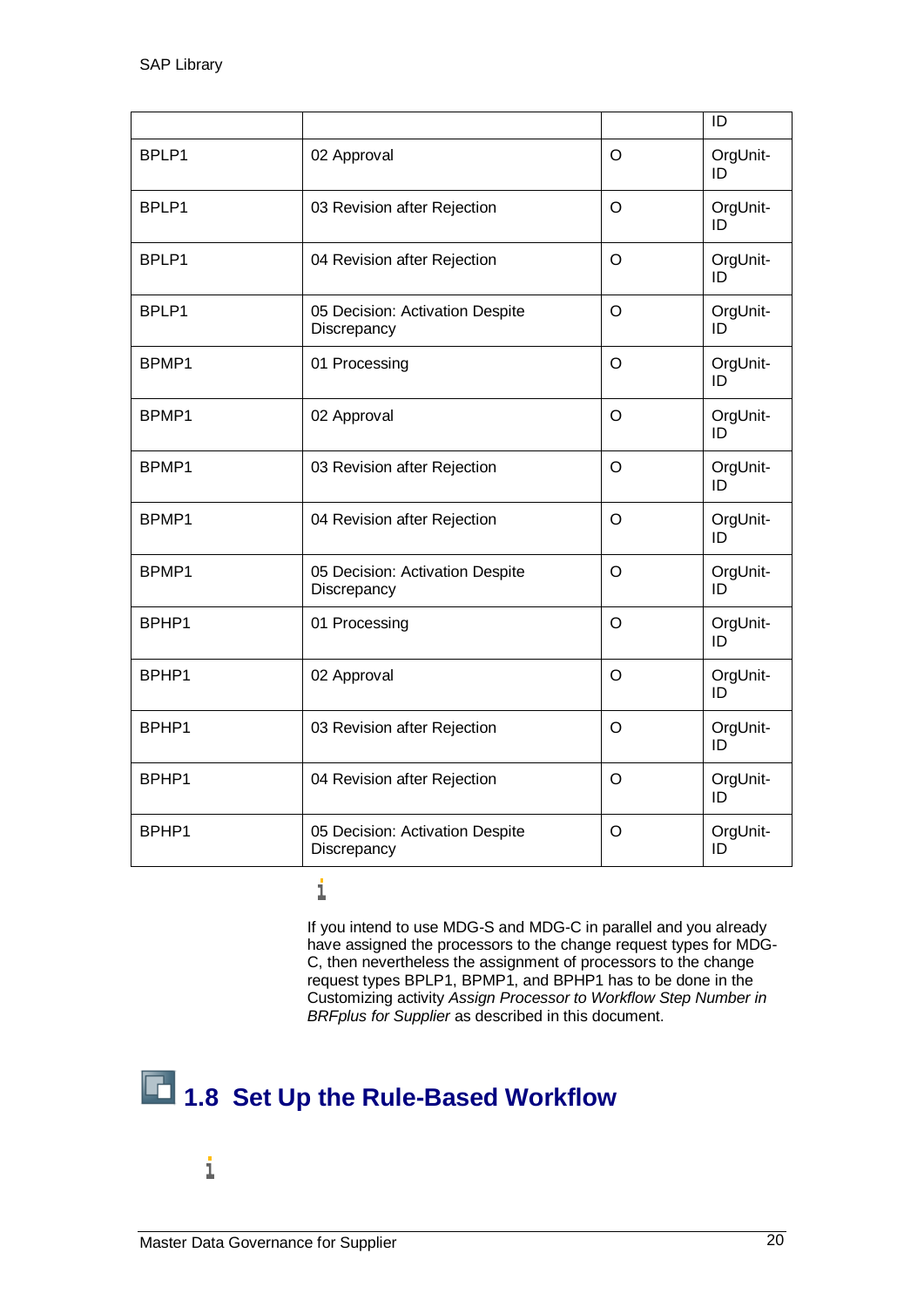This document describes an example for a preconfigured Rule-Based Workflow for the Process Business Partner Cleansing Case.

MDG-S uses advanced workflow capabilities by combining the SAP Business Workflow with the SAP Business Rule Framework plus (BRFplus) tool. This section describes how to activate and load the necessary settings for BRFplus.

To use the predefined change request type BPCC2 run the following Customizing activity *Master Data Governance Master Data Governance for Supplier Import Predefined Change Request Types* and activate the BC set CA-MDG-APP-SUP\_VC\_USMD110\_C04.

Check that the steps for Rule-Based Workflow are imported by the BC-Set by running the following activity in Customizing: General Settings Process Modeling Workflow Rule*based Workflow Define Change Request Steps for Rule-Based Workflow* .

| <b>Type of Chg. Request</b> | <b>CR Step</b> | <b>Keys</b> | Validation | <b>Description</b>                |
|-----------------------------|----------------|-------------|------------|-----------------------------------|
| BPCC <sub>2</sub>           | 0              |             |            | Processing                        |
| BPCC <sub>2</sub>           | 90             |             | X          | <b>Final Check</b>                |
| BPCC <sub>2</sub>           | 91             |             |            | Activation                        |
| BPCC <sub>2</sub>           | 92             |             |            | Revision                          |
| BPCC <sub>2</sub>           | 95             |             |            | <b>Revision Processing</b>        |
| BPCC <sub>2</sub>           | 96             |             |            | Processing After Activation Error |
| BPCC <sub>2</sub>           | 99             |             |            | Complete                          |

The following are the default steps required for the predefined change request type BPCC2.

To check that the predefined change request type exists see the Customizing activity *General Settings Process Modeling Change Requests Create Change Request Type* .

To check that the link between the predefined change request type and the generated BRF+ application ID exists, run transaction SE16, enter the table name USMD213C\_SSW and look for the following entries:

| USMD CREO TYPE    | USMD BRFP APP ID                 |  |
|-------------------|----------------------------------|--|
| BPCC <sub>2</sub> | 005056AC02D81ED2AC971CAB3C1DC848 |  |

Check that the BRF+ catalogs (inclusive application, functions, decision tables with content) for the predefined change request type are in the client.

Due to technical restrictions further settings currently cannot be included in the BC set processing therefore the following steps need to be executed manually:

- 1. Run transaction BRF+.
- 2. On the *Catalog* tab choose *Select Catalog*.
- 3. Enter the search criteria: Select the *Object Type* Catalog and as *Name* enter USMD\_SSW\_CATA\_BPCC2.
- i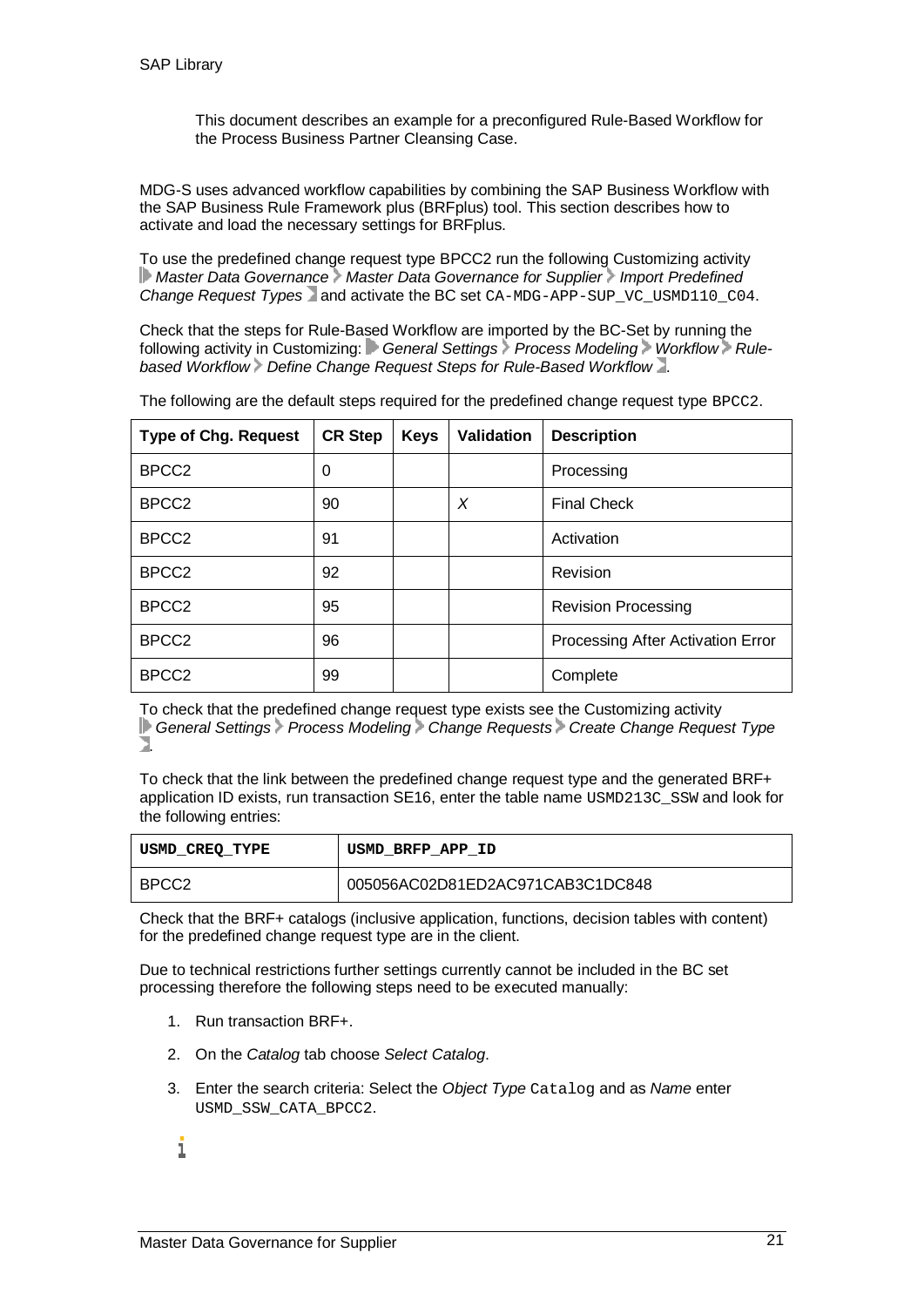If the catalog does not exist in your client, export the catalog from the client 000 using transaction SCC1.

The import will also include the values in the three pre-delivered decision tables. For testing the standard workflow configuration you have to start the workflow now.

Maintain your content in the decision tables, reflecting your governance process. You can use the pre-delivered SAP content as a starting point.

To maintain your content either run transaction USMD\_SSW\_RULE and select the correponding change request type or run the Customizing activity *General Settings Process Modeling Workflow Rule-Based Workflow Configure Rule-Based Workflow* .

1

If you extend the BRFplus decision tables make sure that the status of the final step is set to *05 Final Check Approved* or *06 Final Check Rejected*.

The following are the minimal settings for the relevant change request types.

- DT\_SINGLE\_VAL\_BPCC2 (Single value decision table)
- DT\_NON\_USER\_AGT\_GRP\_BPCC2 (Non-user agend decision table)
- DT\_USER\_AGT\_GRP\_BPCC2 (User agent decision table)

DT\_NON\_USER\_AGT\_GRP\_BPCC2 and DT\_SINGLE\_VAL\_BPCC2 contain the automated steps and follow-up logic used by the BRFplus. The follow-up logic can either result in an automated step or in a user task that will be made visible as a workflow.

The users involved in the Master Data Governance process need to be included in table DT\_USER\_AGT\_GRP\_BPCC2 so that they can receive and execute the workflow tasks. Maintain agents (for example the users or organizations in the Portal Content and Portal Role Assignment sections of this document) for all change request types and their associated workflow steps. Each condition alias that appears in the DT\_SINGLE\_VAL\_BPCC2 table needs at least one processor, either automatic or user (group). Therefore, for all nonautomated steps at least one entry needs to exist in DT\_USER\_AGT\_GRP\_BPCC2.

For further details on the workflow concepts, see Rule Based Workflow for Business Partner [External]. You can adopt the settings described in that document for BP1P1 to BPCC2.

| <b>Step</b><br><b>Type</b> | <b>Short Description</b>                      | <b>Actions</b>                                  |
|----------------------------|-----------------------------------------------|-------------------------------------------------|
|                            | <b>Check Change Request</b>                   | 01 Agree; 02 Disagree                           |
| 2                          | Approve Change Request                        | 03 Approve; 04 Reject                           |
| 3                          | Process Change Request                        | 05 Finalize Processing; 06 Send for<br>Revision |
| 4                          | Revise Change Request                         | 07 Resubmit; 08 Withdraw                        |
| 5                          | <b>Activate Change Request</b>                | 09 Activate; 10 Send for Revision               |
| 6                          | Approve Change Request (Without<br>Rejection) | 03 Approve; 06 Send for Revision                |

The following step types are pre-delivered by SAP: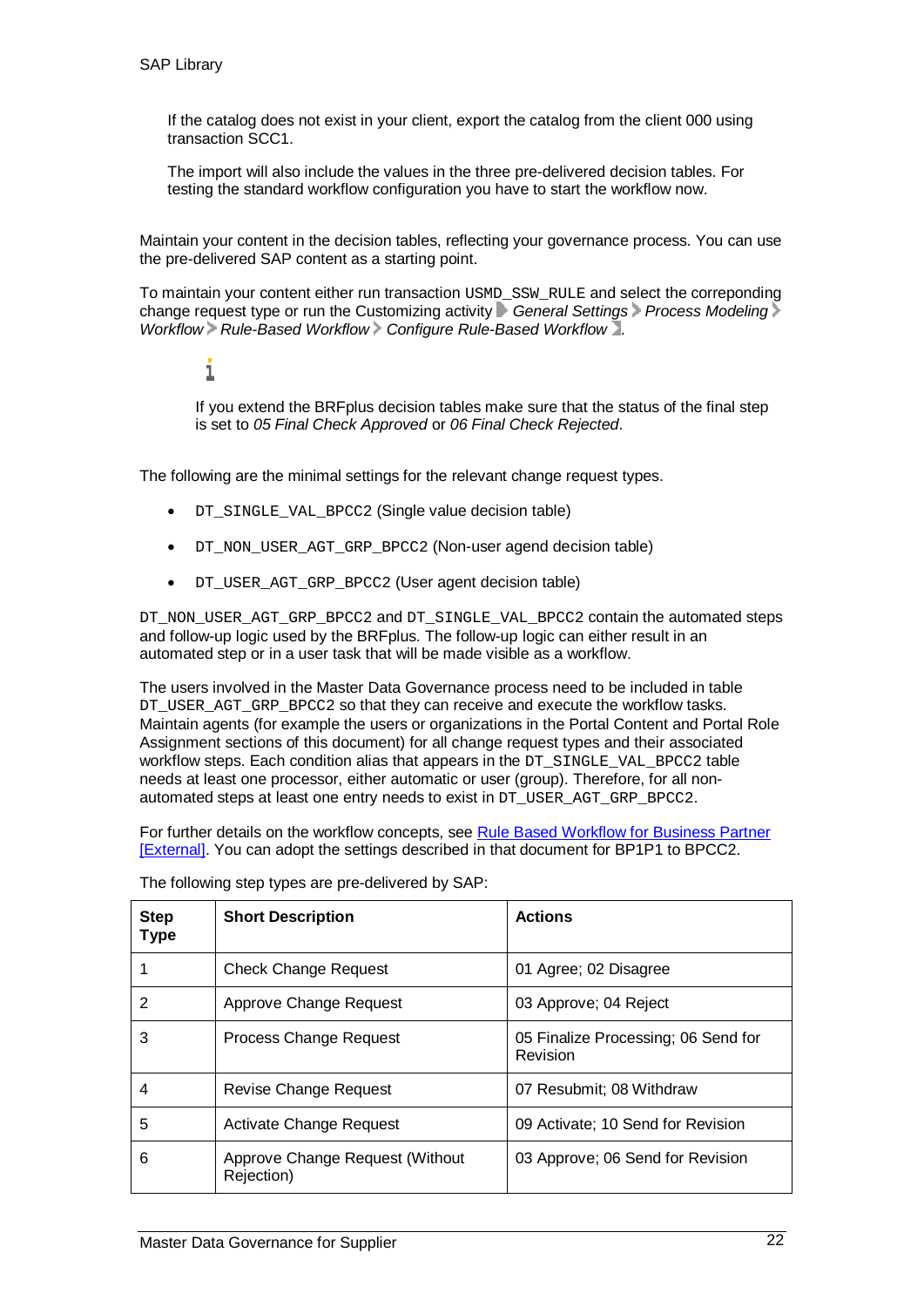| Revise Change Request (Without<br>Rejection) | 05 Finalize Processing |
|----------------------------------------------|------------------------|
| <b>Activate Change Request</b>               | 09 Activate; 04 Reject |

#### The following agent types exist:

| <b>User Agent Type</b> | <b>Short Description</b>                |
|------------------------|-----------------------------------------|
| <b>US</b>              | User                                    |
| O                      | <b>Organizational Unit</b>              |
| $\mathsf{C}$           | Job                                     |
| S                      | Position                                |
| AG                     | Role                                    |
| SU                     | Special User (Initiator/Last-Step User) |

The following is the standard content pre-delivered by SAP:

DT\_SINGLE\_VAL\_BPCC2

| <b>Previous</b><br><b>Change Request</b><br><b>Step</b><br>PREVIOUS STEP | <b>Previous Action</b><br>PREVIOUS_ACTION | Condition<br><b>Alias</b><br>COND ALIAS | <b>New</b><br>Change<br><b>Request</b><br><b>Step</b><br>NEW_STEP | <b>New Change</b><br><b>Request Status</b><br>NEW_CR_STATUS |
|--------------------------------------------------------------------------|-------------------------------------------|-----------------------------------------|-------------------------------------------------------------------|-------------------------------------------------------------|
| 00 (Processing)                                                          | No value                                  | 1                                       | 90 (Final<br>Check)                                               | 01 (To Be<br>Considered and<br>Approved)                    |
| 90 (Final Check)                                                         | 03 (Approve)                              | $\overline{2}$                          | 91(<br>Activation)                                                |                                                             |
| 90 (Final Check)                                                         | 04 (Reject)                               | 3                                       | 95 (Revision<br>Processing)                                       | 10 (To Revise:<br>Perform<br>Changes)                       |
| 91 (Activation)                                                          | 31 (Activation<br>Successful)             | 4                                       | 99<br>(Complete)                                                  | 05 (Final Check<br>Approved)                                |
| 91 (Activation)                                                          | <>31 (Activation<br>Successful)           | 5                                       | 96<br>(Processing<br>After<br>Activation<br>Error)                | 11 (Process<br><b>Errors After</b><br>Activation)           |
| 92 (Revision)                                                            | No value                                  | 6                                       | 99<br>(Complete)                                                  | 06 (Final Check<br>Rejected)                                |
| 95 (Revision<br>Processing)                                              | 07 (Resubmit)                             | 1                                       | 90 (Final<br>Check)                                               | 01 (To Be<br>Considered and<br>Approved)                    |
| 95 (Revision<br>Processing)                                              | 08 (Withdraw)                             | 8                                       | 92<br>(Revision)                                                  |                                                             |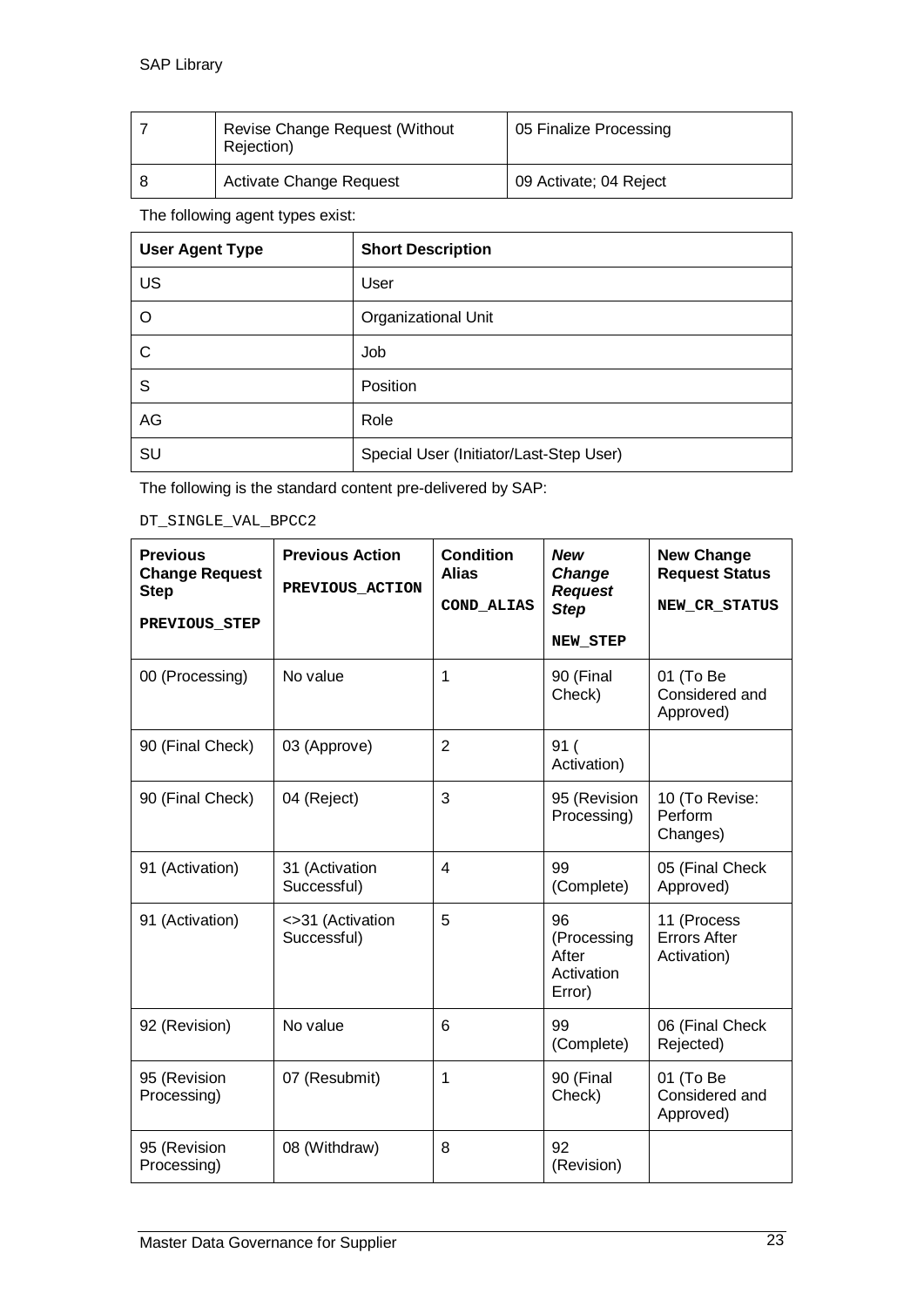| 96 (Processing<br><b>After Activation</b><br>Error | 09 (Activate)             | 9 | 91<br>(Activation)          |                                       |
|----------------------------------------------------|---------------------------|---|-----------------------------|---------------------------------------|
| 96 (Processing<br><b>After Activation</b><br>Error | 10 (Send for<br>Revision) | 3 | 95 (Revision<br>Processing) | 10 (To Revise:<br>Perform<br>Changes) |

DT\_USER\_AGT\_GRP\_BPCC2

| <b>Condition</b><br><b>Alias</b><br>COND ALIAS | <b>User Agt Grp</b><br>No.<br><b>AGENT GROUP</b> | <b>Step Type</b><br>STEP TYPE     | <b>User Agent Type</b><br><b>USER TYPE</b>                 | <b>User Agent</b><br>Value<br><b>USER VALUE</b> |
|------------------------------------------------|--------------------------------------------------|-----------------------------------|------------------------------------------------------------|-------------------------------------------------|
|                                                | 001                                              | 2 (Approve<br>Change<br>Request)  | <b>SU (Special User</b><br>(Initiator/Last-Step<br>User))  | <b>INIT</b>                                     |
| 3                                              | 001                                              | 4 (Revise<br>Change<br>Request)   | <b>SU (Special User</b><br>(Initiator/Last-Step)<br>User)) | <b>INIT</b>                                     |
| 5                                              | 001                                              | 5 (Activate<br>Change<br>Request) | <b>SU (Special User</b><br>(Initiator/Last-Step<br>User))  | <b>INIT</b>                                     |

DT\_NON\_USER\_AGT\_GRP\_BPCC2

| <b>Condition Alias</b> | <b>Agent Group</b> | <b>Process Pattern</b>                   |
|------------------------|--------------------|------------------------------------------|
| COND ALIAS             | <b>AGENT GROUP</b> | PROCESS PATTERN                          |
|                        | 001                | 05 (Activation (Do Not Bypass Snapshot)) |
| 4;6                    | 001                | 99 (Complete (Sub-)Workflow)             |
| 8                      | 001                | 08 (Roll back change request)            |
| 9                      | 001                | 06 (Activation (Bypass Snapshot))        |

#### **Notes**

- It is necessary to activate your new entries for each of the three decision tables.
- In the preconfigured delivery for all step types the value for user agent type is SU (Special User) and the user agent value is INIT (Initiator). Therefore testing is immediately possible.
- The quickest way to allow additional users to participate for example in the approve step for testing purposes is to copy the default entry for step type 2 into the DT\_USER\_AGT\_GRP\_BPCC2 table and change the entries as follows:
	- o User Type: *AG* (Role)
	- o User Value: *SAP\_MDGS\_MENU\_04* (The MDG-S role of PFCG/SU01)
- If the system cannot find a processor for your change requests check the background steps of the change requests workflow log to see if a work item with the description *Set Status x for Change Request y* is in process or in error. If this is the case regenerate the authorization profile of SAP\_ALL or include USMD\* authorization objects into the authorization for the user WF-Batch.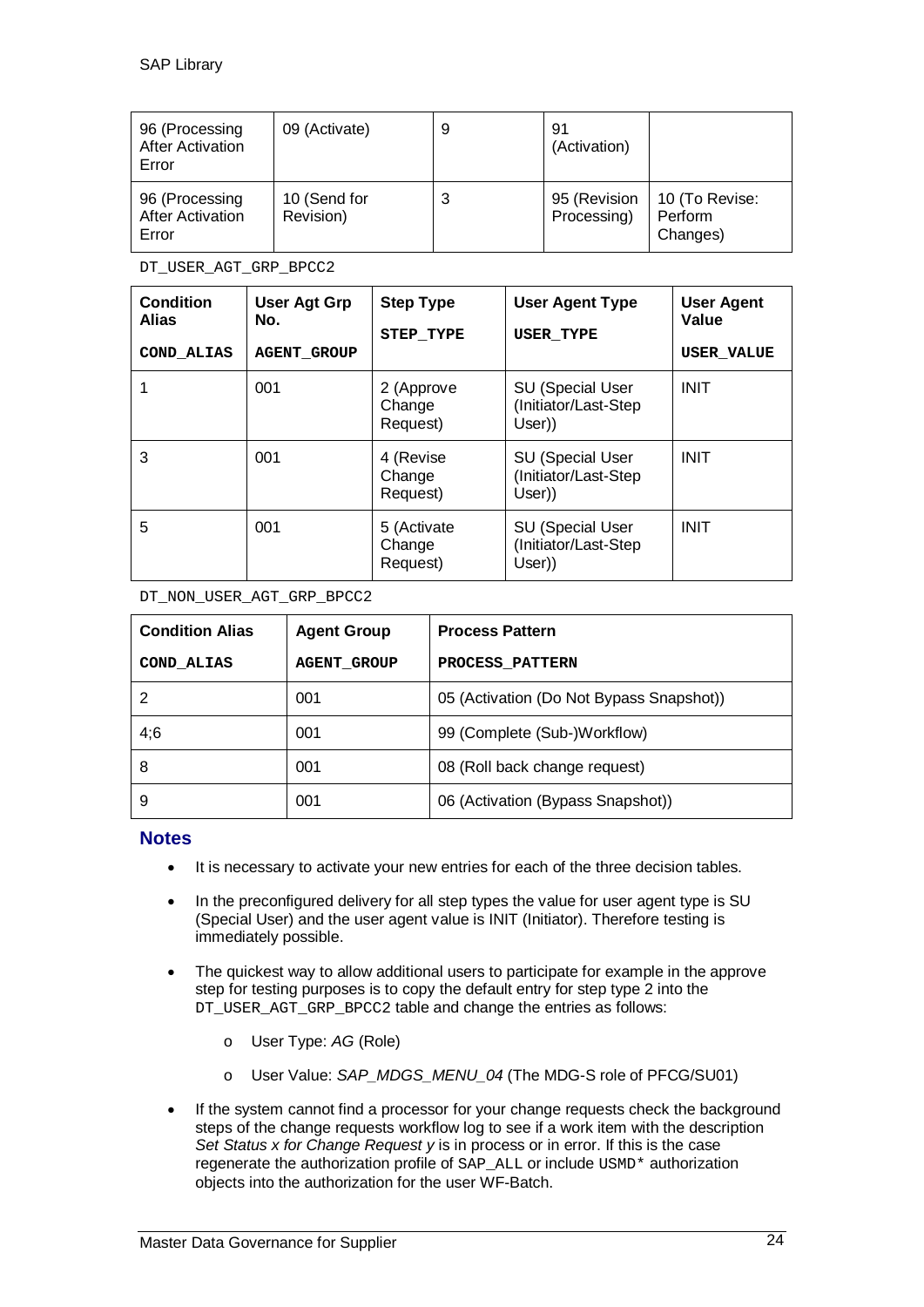x Choosing the process pattern *06 Activation (Bypass Snapshot)* means that the business partner will be activated, even if the business partner record was changed in the backend system since the change request was created. Any backend changes are lost upon activation. You can adjust this behavior with SAP Note 1797009. Implementing this note means that the system only overwrites changes to entities present in the change request rather than all entities.

### **1.9 Show Master Data Governance for Supplier 6.1 Specific UIBBs**

By default the user interface building blocks (UIBB) for the entities delivered with the business function *Master Data Governance for Supplier 6.1* are *not* shown after activation of the business function.

To show these user interface building blocks proceed as follows:

#### i

Depending on whether you use the supplier UI or the ERP vendor UI carry out the corresponding procedure.

#### **Prerequisites**

- x In transaction *SU01* on the *Parameters* tab the Set/Get parameter FPM\_CONFIG\_EXPERT is set to the value A.
- The authorization objects S\_DEVELOP and S\_WDR\_P13N are assigned to your user.

#### **Show specific UIBBs for the supplier UI**

- 1. Run transaction *NWBC*, enter the role SAP\_MDGS\_MENU\_04 and choose *Start NetWeaver Business Client for HTML*.
- 2. Choose *Search Supplier*.
- 3. Choose (*Customize Page*).

#### i

If an error message is displayed concerning missing object component Customizing proceed as follows:

- 1. Choose *New*.
- 2. In the *Create Customizing* dialog box enter a description and choose *OK*.
- 3. In the *Select Transport Request* dialog box choose *OK*.
- 4. Mark *Main Page* BS\_BP\_OVP.
- 5. On the *Overview Page Schema* tab, choose (*Expand Node*) in front of *Section: BP\_SECTION* to open the UIBB structure.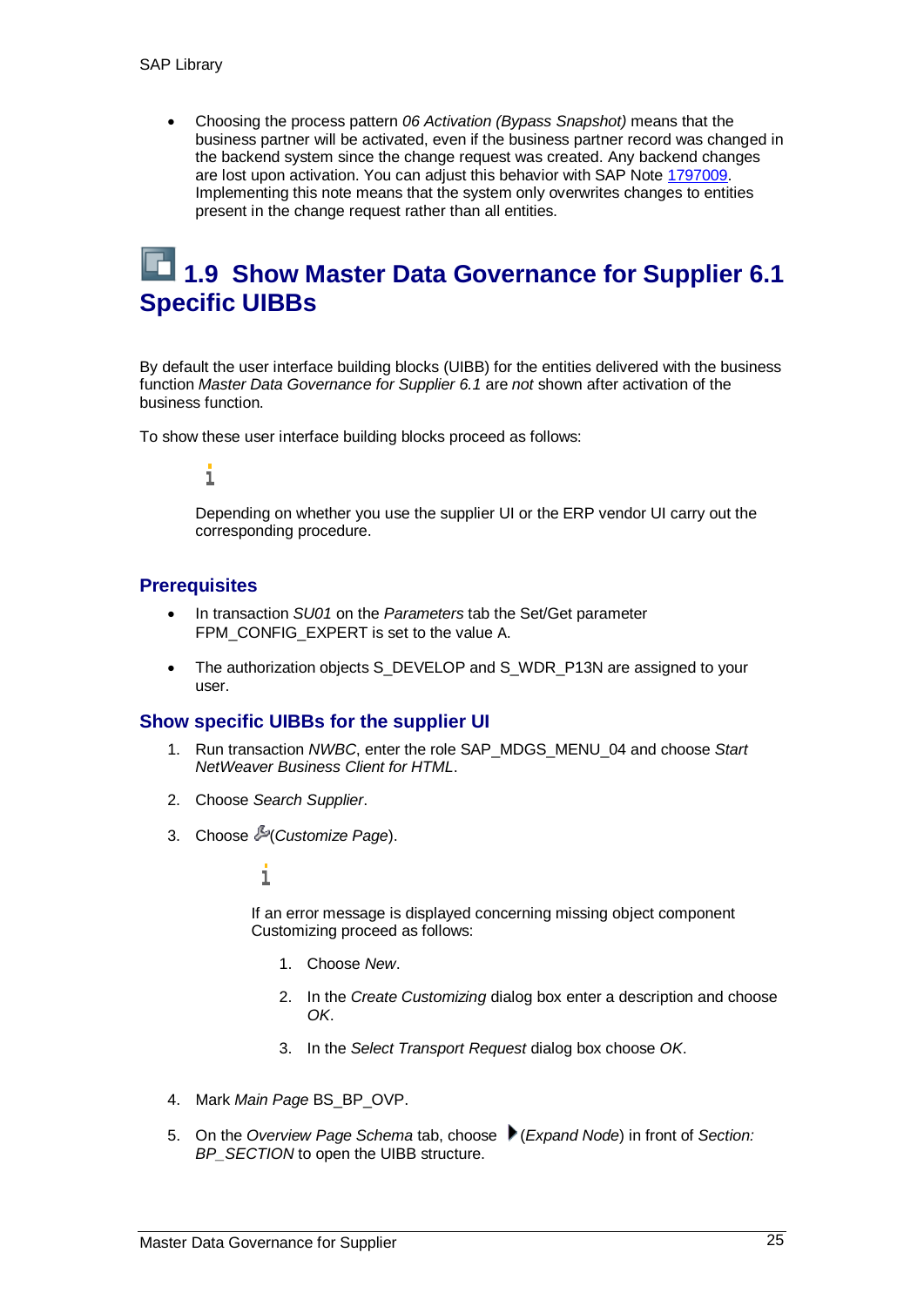- 6. Mark *UIBB: Relationship* BS\_BP\_RELATIONS.
- 7. In the *Hidden Element* field in the *Attributes of UIBB* section select Visible and choose *Save*.
- 8. Repeat the procedure as of step 4 using the following values:
	- o *Edit Page* BS\_SP\_GENERAL\_DATA
		- *UIBB: ERP Vendor: Sub-Ranges* BS\_SP\_SUBRANGES
	- o *Edit Page* BS\_SP\_COMPANY\_CODE
		- *UIBB: ERP Vendor Company Code: Extended Withholding Tax Types* BS\_SP\_WITHHOLDING\_TAXES
		- *UIBB: ERP Vendor Company Code: Dunning Areas* BS\_SP\_DUNNING\_AREAS
	- o *Edit Page* BS\_SP\_PURCH\_ORG
		- *UIBB: ERP Vendor Purchasing Organization: Different Purchasing Data* BS\_SP\_PURCH2\_ORGS
		- *UIBB: ERP Vendor Purchasing Organization: Partner Functions* BS SP\_FUNCTIONS
- 9. As a final step on the *Search Supplier* screen choose (*Personalize*) and on the *Personalize* dialog box choose *Reset to Default*.

i

To show the corresponding UIBBs within *Block* and *Mark for Deletion* change requests, mark an existing supplier in the search result list, choose *Block* or *Mark for Deletion* and proceed as described above as of step number 3.

#### **Show specific UIBBs for the ERP vendor UI**

- 1. Run transaction *NWBC*, enter the role SAP\_MDGS\_MENU\_04 and choose *Start NetWeaver Business Client for HTML*.
- 2. Choose *Search Vendor*.
- 3. Choose (*Customize Page*).

i

If an error message is displayed concerning missing object component Customizing proceed as follows:

- 1. Choose *New*.
- 2. In the *Create Customizing* dialog box enter a description and choose *OK*.
- 3. In the *Select Transport Request* dialog box choose *OK*.
- 4. Mark *Main Page* BS\_BP\_OVP.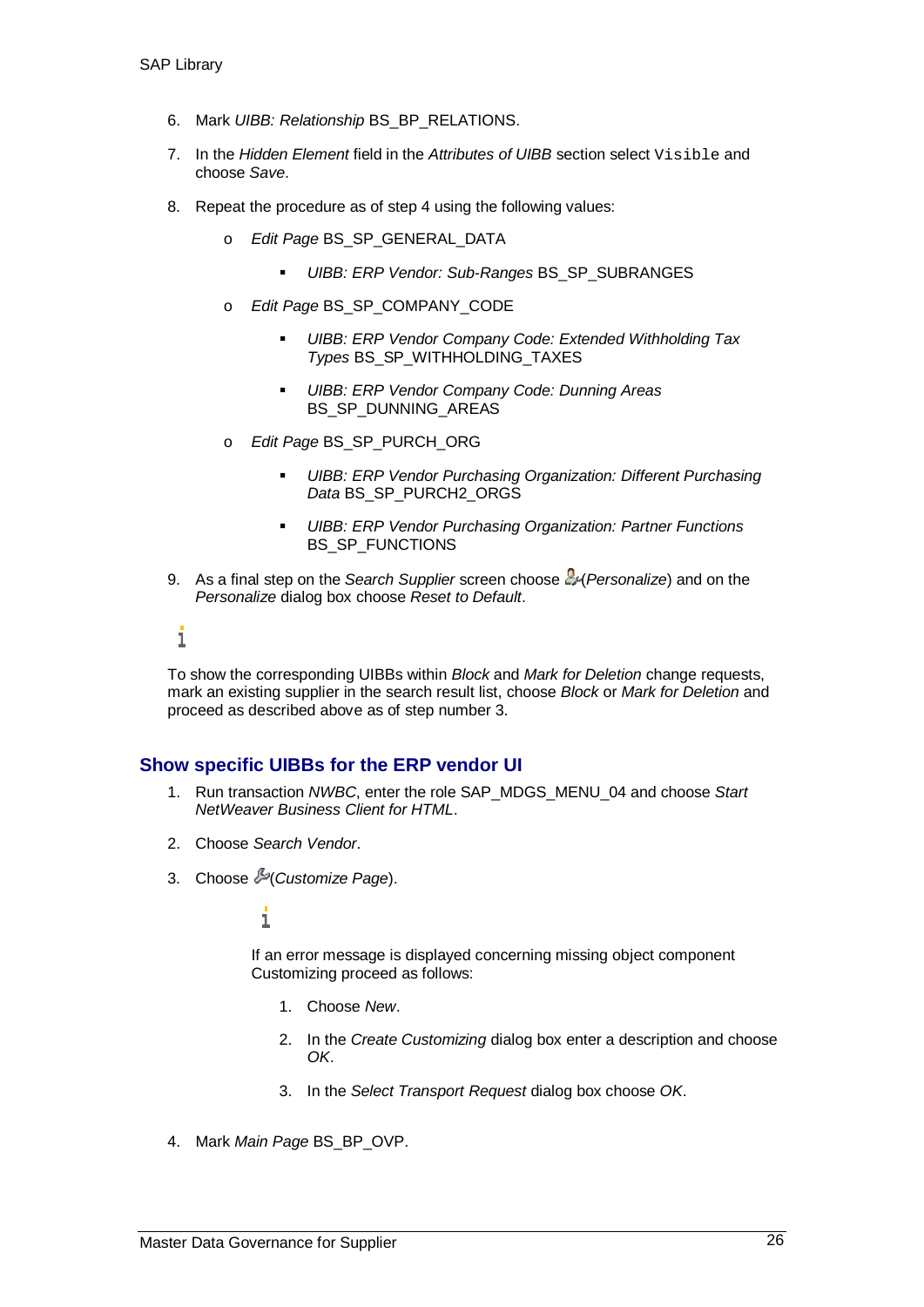- 5. On the *Overview Page Schema* tab, choose (*Expand Node*) in front of *Section: BP\_SECTION* to open the UIBB structure.
- 6. Mark *UIBB: ERP Vendor: Sub-Ranges* BS\_SP\_SUBRANGES.
- 7. In the *Hidden Element* field in the *Attributes of UIBB* section select Visible and choose *Save*.
- 8. Repeat the procedure as of step 4 using the following values:
	- o *Edit Page* BS\_SP\_COMPANY\_CODE
		- *UIBB: ERP Vendor Company Code: Withholding Tax* BS\_SP\_COMPANY\_CODE\_WITHHOLDING
		- *UIBB: ERP Vendor Company Code: Dunning Areas* BS\_SP\_DUNNING\_AREAS
	- o *Edit Page* BS\_SP\_PURCH\_ORG
		- *UIBB: ERP Vendor Purchasing Organization: Different Purchasing Data* BS\_SP\_PURCH2\_ORGS
		- *UIBB: ERP Vendor Purchasing Organization: Partner Functions* BS SP\_FUNCTIONS
- 9. As a final step on the *Search Vendor* screen choose  $\frac{P}{q}$  (Personalize) and on the *Personalize* dialog box choose *Reset to Default*.

i

To show the corresponding UIBBs within *Block* and *Mark for Deletion* change requests, mark an existing vendor in the search result list, choose *Block* or *Mark for Deletion* and proceed as described above as of step number 3.

#### **Show specific UIBBs for the UI configuration BS\_OVP\_BP\_ALL**

- 1. Run transaction *SE80*, select the package MDG\_BS\_BP\_BOLUI.
- 2. Depending on your SAP NetWeaver release choose:
	- o SAP NetWeaver 7.31: *Web Dynpro Web Dynpro Applicat. BS\_OVP\_BP Applic. Configurations > BS\_OVP\_BP\_ALL*
	- o SAP NetWeaver 7.40: *Web Dynpro FPM Applications.* BS\_OVP\_BP FPM Application Configurations BS\_OVP\_BP\_ALL
- 3. Double-click *BS\_OVP\_BP\_ALL* and choose *Test/Execute*.
- 4. On the *Search Business Partner* screen, choose (*Customize Page*).

i

If an error message is displayed concerning missing object component Customizing proceed as follows:

- 1. Choose *New*.
- 2. In the *Create Customizing* dialog box enter a description and choose *OK*.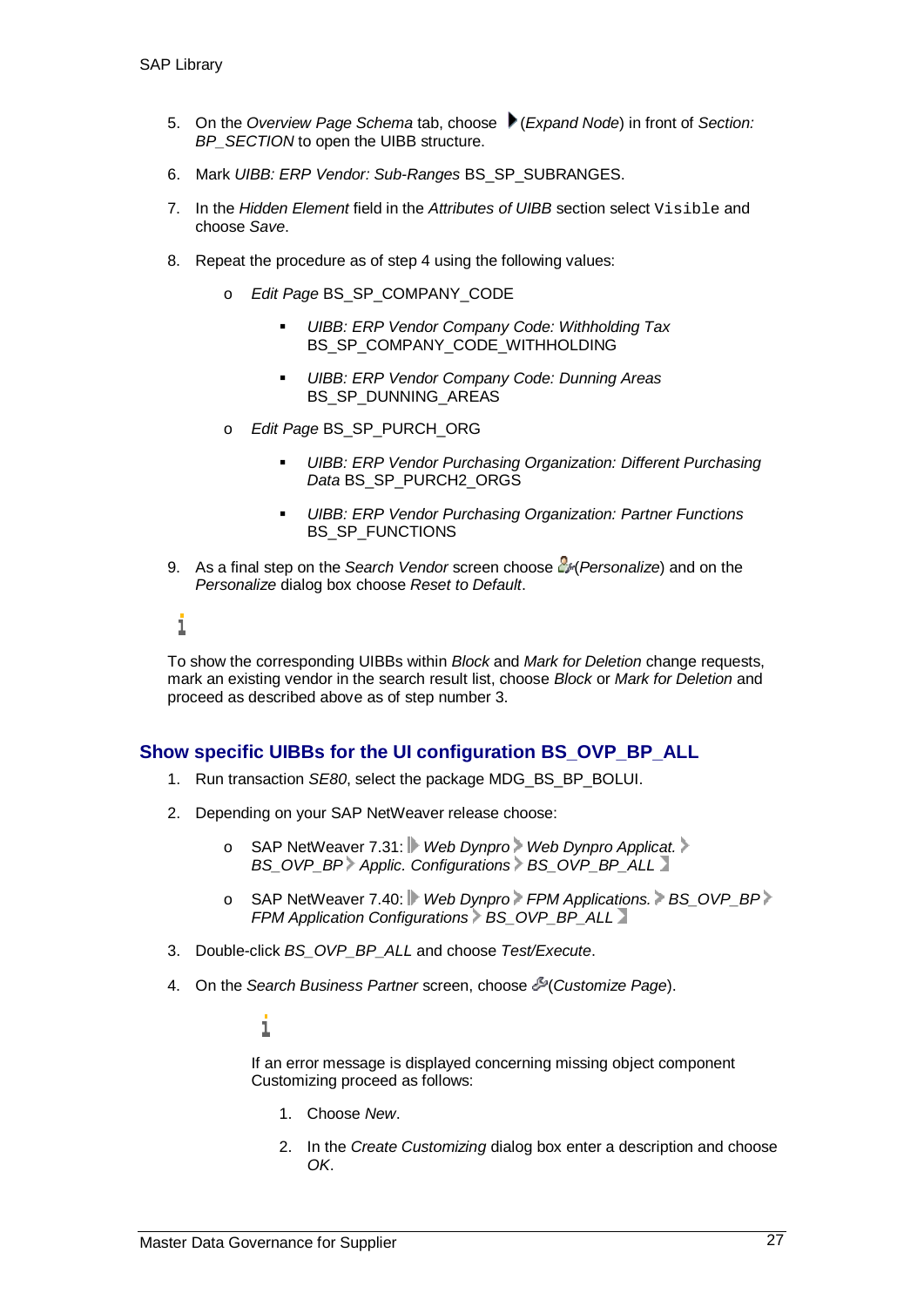- 3. In the *Select Transport Request* dialog box choose *OK*.
- 5. Mark *Main Page* BS\_BP\_OVP.
- 6. On the *Overview Page Schema* tab, choose (*Expand Node*) in front of *Section: BP\_BP\_OVP* to open the UIBB structure.
- 7. Mark *UIBB: Relationship* BS\_BP\_RELATIONS.
- 8. In the *Hidden Element* field in the *Attributes of UIBB* section select Visible and choose *Save*.
- 9. Repeat the procedure as of step 5 using the following values:
	- o Edit Page BS\_SP\_MLT\_ASSIGNMENT
		- UIBB: ERP Vendor: Sub-Ranges BS\_SP\_SUBRANGES
	- o Edit Page BS\_SP\_COMPANY\_CODE S
		- UIBB: ERP Vendor Company Code: Extended Witholding Tax Types BS\_SP\_WITHHOLDING\_TAXE
		- **UIBB: ERP Vendor Company Code: Dunning Areas** BS\_SP\_DUNNING\_AREAS
	- o Edit Page BS\_SP\_PURCH\_ORG
		- UIBB: ERP Vendor Purchasing Organization: Different Purchasing Data BS\_SP\_PURCH2\_ORGS
		- **UIBB: ERP Vendor Purchasing Organization: Partner Functions** BS\_SP\_FUNCTIONS
- 10. As a final step on the *Search Business Partner* screen choose (*Personalize*) and on the *Personalize* dialog box choose *Reset to Default*.

# **1.10 Set Up Business Partner**

You set up the business partner Customizing and check number ranges and groupings that are mandatory for MDG-S.

In addition if you need to set up or define settings for SAP Business Partner, run the following activity in Customizing for *Master Data Governance* under *Master Data Governance for* **Business Partner Set up Business Partner** 1.

#### i

Make sure your Customizing for the object *Business Partner* is harmonized throughout your hub and your client systems.

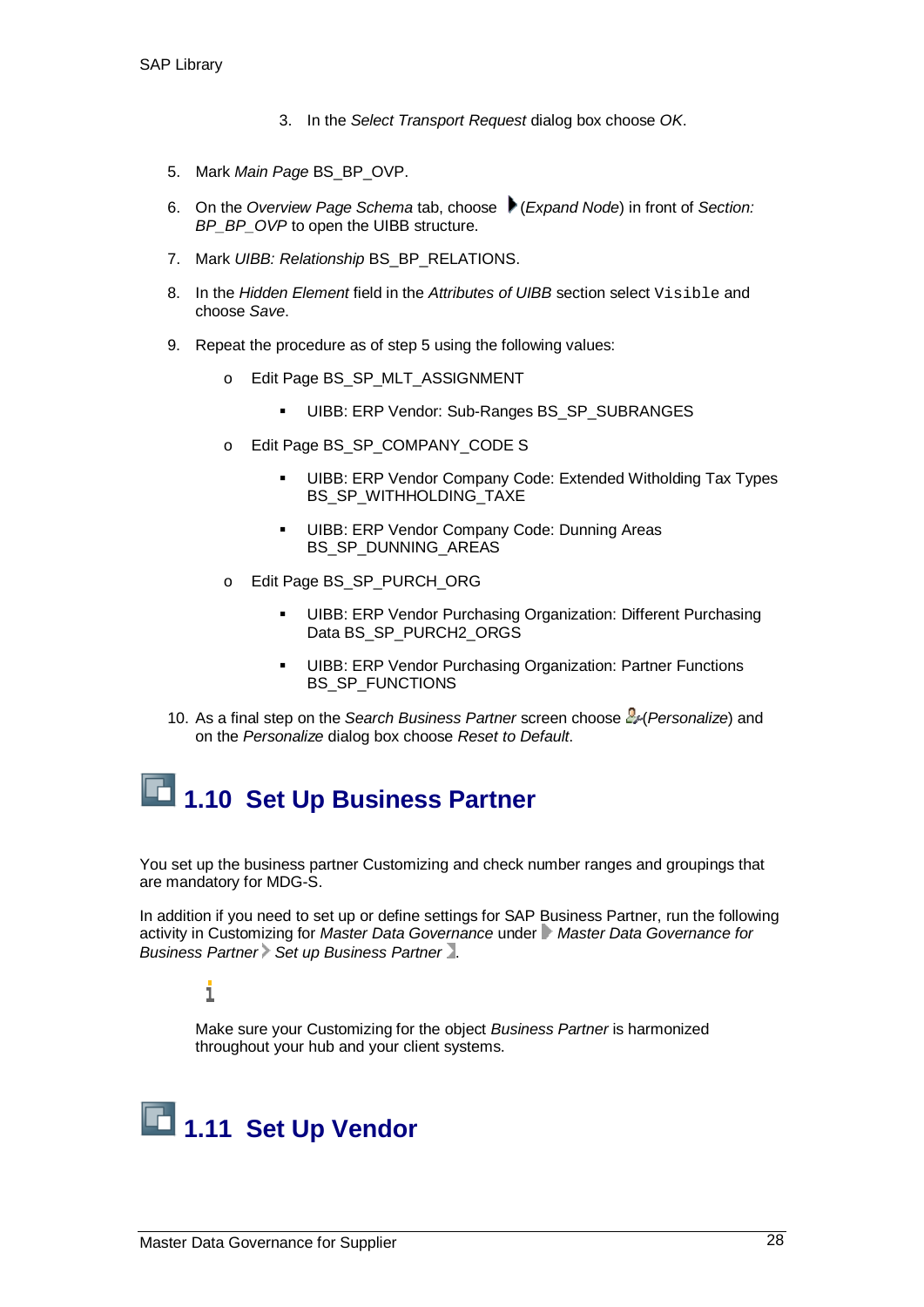You set up or check the Customizing for the vendor master in the MDG hub system and for the relevant client systems.

If you need to set up the vendor master, perform the following activity in Customizing for *Master Data Governance* under *Master Data Governance for Supplier* Integration with *Vendor Master in ERP Set up Vendor Master for Master Data Governance for Supplier* .

i

Make sure your Customizing for the object *Vendor* is harmonized throughout your hub and your client systems.

# **1.12 Set Up Customer-Vendor Integration**

You define the settings for customer-vendor integration in Customizing for *Master Data Governance* under *Master Data Governance for Supplier* Integration with Vendor Master *in ERP* Set up Customer Vendor Integration for MDG for Supplier 1.

# **1.13 Replicate Data**

Replication of master data from the MDG hub to the connected systems and clients can be done using the following methods:

- Data Replication Using Enterprise Service Oriented Architecture [Page 57]
- Data Replication of Supplier Master Data Using ALE [Page 59]
- Data Replication of Business Partner Master Data Using ALE [Page 63]

i

For information on how to replicate data to an SRM system, see Configuration for Data Replication to SRM Systems [Page 67].

# **1.14 Define Value Mapping**

If required, you can define value mapping [External] for elements such as, BP relationship role code and others in Customizing for *Master Data Governance* under *General Settings Value Mapping* .

The fields of the supplier record for which a value mapping can be defined, are stored in the table *MDGV\_ELEMENT*.

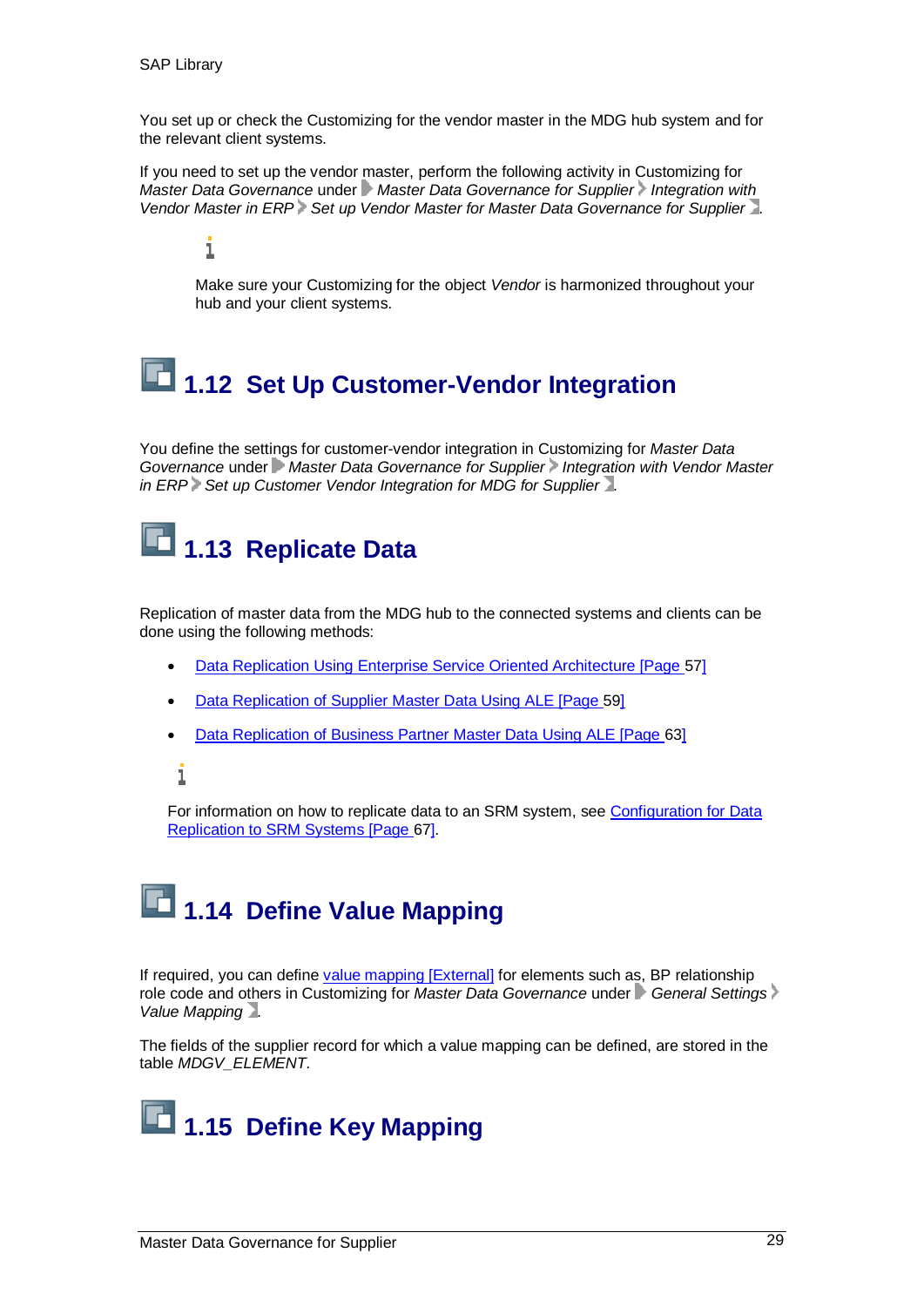If you are working with multiple connected systems and did not consolidate the supplier keys during the initial load phase, key mapping [External] may be required. You can define the system-specific mappings for the key value of the supplier in Customizing for *Master Data Governance* under *General Settings Key Mapping* .

# **1.16 Search and Duplicate Check**

To configure the search and the duplicate check run the Customizing-activities under **Master Data Governance General Settings Data Quality and Search Search and** *Duplicate Check* .

# **1.17 Data Quality Services**

You have the option to integrate SAP Master Data Governance with data quality management solutions, such as SAP Analytics Data Quality Management, including address validation, duplicate check, and data enrichment.

While creating new master data records, for example business partners, you can use the Web Dynpro application MDG\_ADDR\_CHECK\_TEST (application configuration MDG\_ADDR\_CHECK\_TEST\_AC) to check that the entered address is valid and complete. This function supports you in detecting inconsistencies. It also helps you to improve the quality and completeness of your master data records with standardized address information on country and region codes, postal codes, as well as street names and house numbers.

Alternatively, you can also integrate third-party solutions that offer, for example, updating of databases, change of address service, address enrichment, or data cleansing.

For more information, see Validation and Enrichment [External].

For more information about data quality, see SAP Help Portal at http://help.sap.com *Analytics All Products* .

# **1.18 Set Up Embedded Search**

#### **Prerequisites**

TREX is setup and configured for the Embedded Search in the system before enabling the master data object for Embedded Search.

For further information how to setup TREX, see Creating a Connection Between Embedded Search and TREX/BWA [External].

x You are authorized to access the *Connector Administration Cockpit* (Transaction ESH\_COCKPIT).

#### **Procedure**

Once TREX is configured, follow the steps mentioned below to enable the master data object for Embedded Search:

i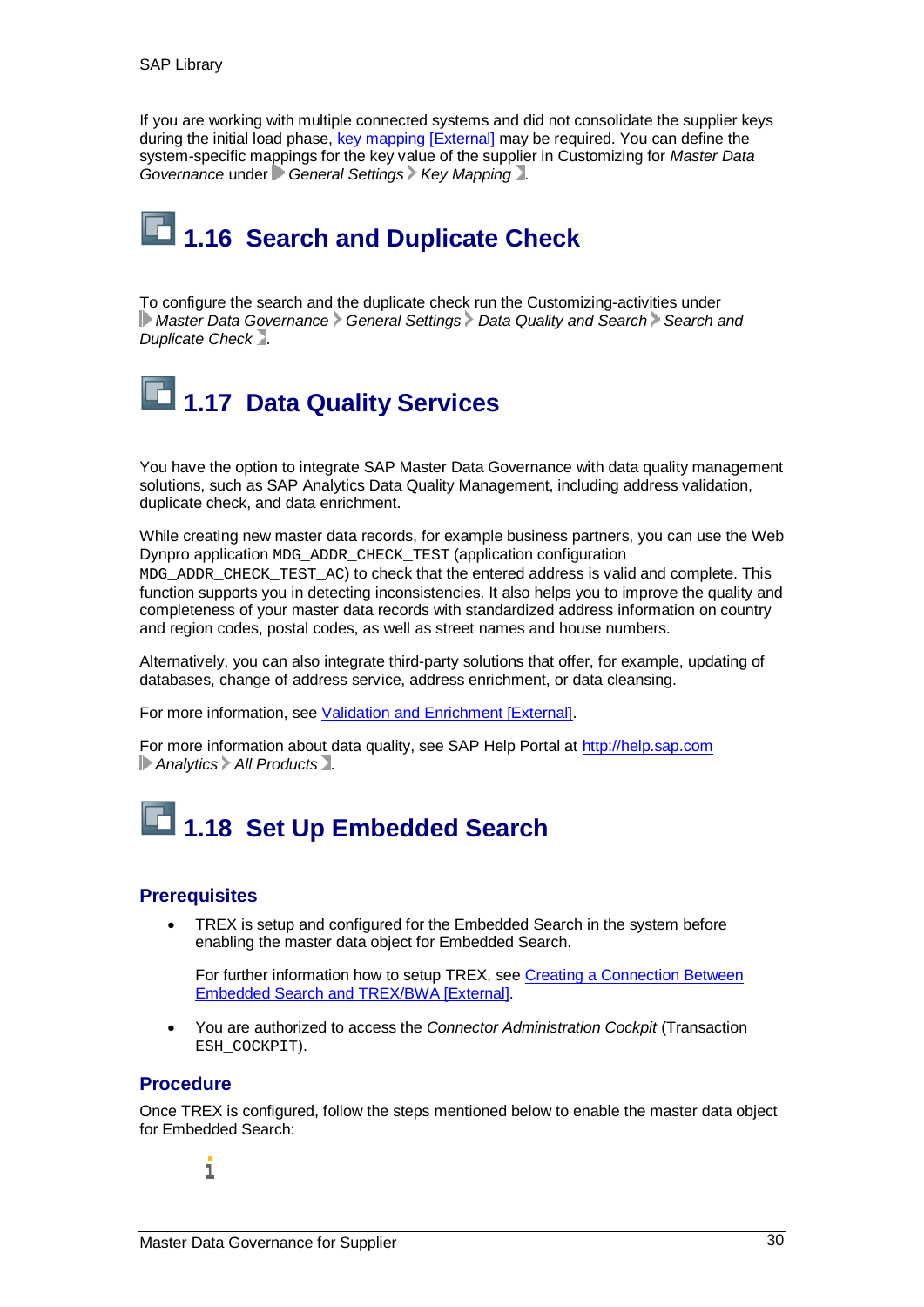The search object connector template for business partner/supplier MDG\_BUSINESS\_PARTNER contains information about entities and attributes and about the relationship among entities as defined in the data model.

Configure the search connector using transaction ESH\_COCKPIT. For further information, see Using the Connector Administration Cockpit [External].

Create a search connector for the corresponding embedded search template MDG\_BUSINESS\_PARTNER.

- After creating the search connector, an initial extraction of data for the connector is possible, choosing *Actions Schedule Indexing* . This will select all data in database tables corresponding to a master data object.
- Due to data changes after the initial extraction the embedded search index needs to be updated. To set this option choose **Actions** Schedule Indexing and select *Real-time Indexing*.

### **1.19 Configuring SAP HANA-Based Search for MDG**

*SAP HANA*-based search for *SAP Master Data Governance* enables you to perform searches and duplicate checks on master data residing in the *SAP HANA* database. An *SAP HANA* search provider is delivered to enable these features.

The following data models are supported out-of-the-box for *MDG on HANA*:

- Flex data models
- The business partner reuse model (BP)
- $\bullet$  The material reuse model (MM)

The access class implementation is not provided for other reuse models. You must implement the access class for *SAP HANA* search to use it with the other reuse models.

SAP HANA-based search for SAP Master Data Governance can be used for the following MDG applications:

- Master Data Governance for Custom Objects
- **Master Data Governance for Financials**
- **Master Data Governance for Supplier**
- **Master Data Governance for Customer**
- Master Data Governance for Material

#### **Prerequisites**

You have activated the business functions Master Data Governance, Generic Functions 7.0 (MDG\_FOUNDATION\_4) and Master Data Governance, Generic Functions 7.0 Feature Pack (MDG\_FOUNDATION\_5).

You have installed the *SAP HANA* database, support package 06. We recommend that you install the highest available version of the *SAP HANA* database.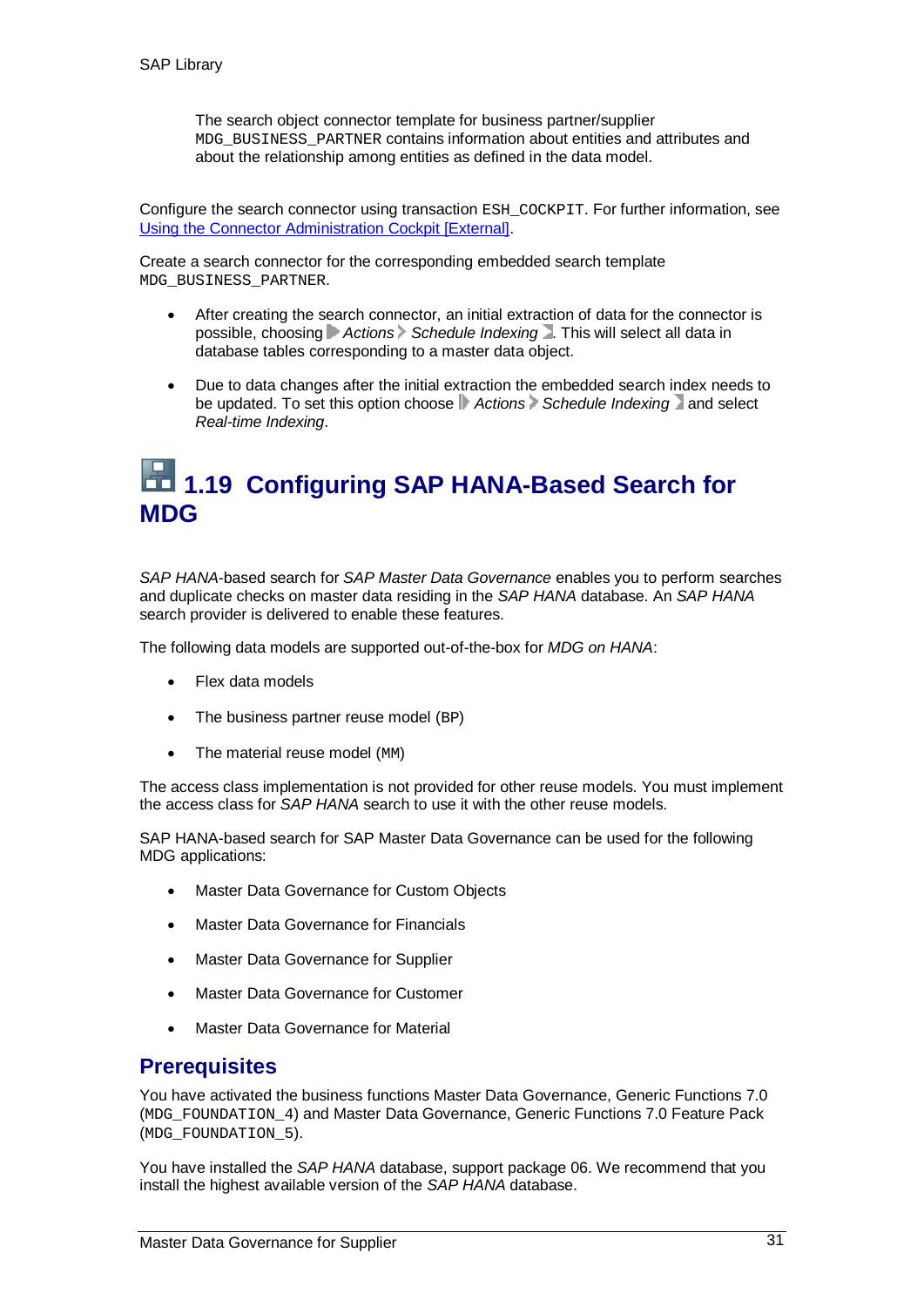#### **Process**

To configure *SAP HANA*-based search for MDG, carry out the steps described below.

1. *Create Users for Schema*

Using the administrator user SYSTEM, or any other user with sufficient privileges, create three different types of users in the *SAP HANA Studio* by executing SQL statements in the SQL editor as follows:

*User: tableowner*

This user owns the schema and the data content within the schema. This user has the privileges to create a schema in the *SAP HANA* database.

| <b>Description</b>                                                                                           | <b>SQL Statements</b>                 |
|--------------------------------------------------------------------------------------------------------------|---------------------------------------|
| Privileges to create schema in SAP HANA that contain all<br>the tables and objects of the search application | GRANT CREATE SCHEMA TO<br>tableowner; |
|                                                                                                              | CREATE SCHEMA<br>$schema_name$ ;      |

#### *User: viewowner*

This user owns the search views (attribute and SQL views). The user can perform operations such as create and edit on the search views. This user has the privileges to create objects in the *SAP HANA* repository package, to activate search rule sets and attribute views, and to execute search rule sets.

| <b>Description</b>                                                                                   | <b>SQL Statements</b>                                         |
|------------------------------------------------------------------------------------------------------|---------------------------------------------------------------|
| Allow<br>repository<br>access from<br><b>SAP HANA</b><br>studio                                      | GRANT EXECUTE ON _sys_repo.repository_rest TO viewowner;      |
| Read-<br>access to<br>packages<br>and design-<br>time objects<br>(native and<br>imported<br>objects) | GRANT REPO.READ ON "package" TO viewowner;                    |
| Inactive<br>changes to<br>design-time<br>objects in<br>native<br>packages                            | GRANT REPO. EDIT_NATIVE_OBJECTS ON "package" TO viewowner;    |
| Activate or<br>reactivate<br>design-time<br>objects in<br>native<br>packages                         | GRANT REPO.ACTIVATE_NATIVE_OBJECTS ON "package" TO viewowner; |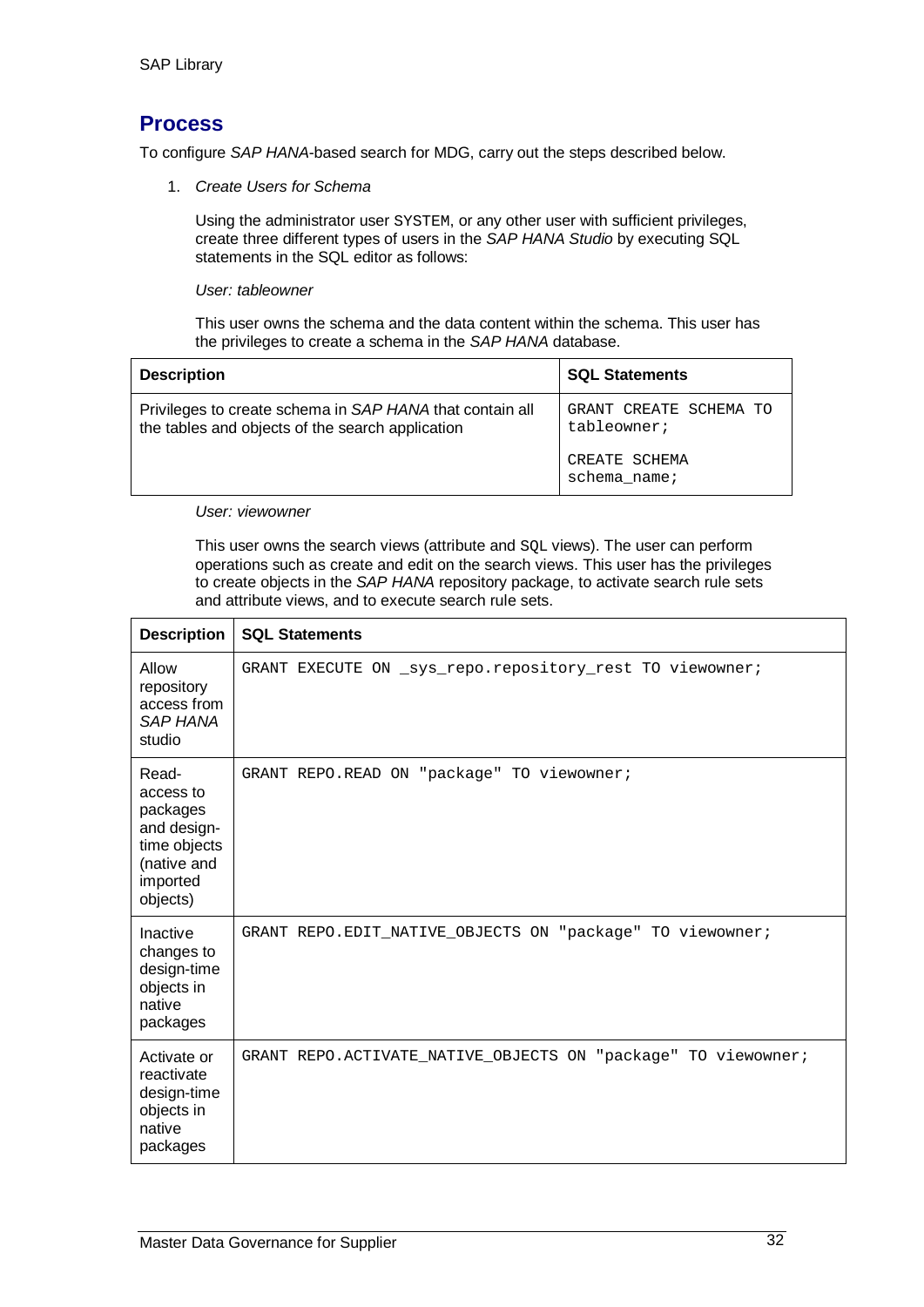| Create,<br>update, or<br>delete<br>native<br>packages,<br>or create<br>sub-<br>packages of<br>native<br>packages      | GRANT REPO.MAINTAIN_NATIVE_PACKAGES ON "package" TO viewowner;                                                                                    |
|-----------------------------------------------------------------------------------------------------------------------|---------------------------------------------------------------------------------------------------------------------------------------------------|
| Permission<br>to grant and<br>revoke<br>privileges<br>on activated<br>content (for<br>example,<br>attribute<br>views) | GRANT EXECUTE ON GRANT PRIVILEGE ON ACTIVATED CONTENT TO<br>viewowner;<br>GRANT EXECUTE ON REVOKE_PRIVILEGE_ON_ACTIVATED_CONTENT TO<br>viewowner; |
| Analytical<br>privilege to<br>access<br>activated<br>attribute<br>views                                               | <b>CALL</b><br>_SYS_REPO.GRANT_ACTIVATED_ANALYTICAL_PRIVILEGE('_SYS_BI_CP_ALL',<br>'VIEWOWNER');                                                  |
| Privileges<br>needed to<br>run the<br>search rules                                                                    | GRANT EXECUTE ON sys.execute_search_rule_set TO viewowner;                                                                                        |
| Additional<br>Privileges<br>for SAP<br><b>HANA 1.0</b><br>SPS5 to run<br>search rules                                 | GRANT SELECT ON _sys_rt.search_rule_sets TO viewowner;                                                                                            |
| Privileges to<br>run                                                                                                  | GRANT SELECT, EXECUTE, INSERT, UPDATE, DELETE ON SCHEMA schema name<br>TO viewowner;                                                              |
| generate<br>search                                                                                                    | GRANT SELECT ON table/view TO viewowner;                                                                                                          |
| views and<br>run search                                                                                               | GRANT SELECT ON table/view TO _sys_repo WITH GRANT OPTION;                                                                                        |
|                                                                                                                       | GRANT SELECT ON schema_name TO _sys_repo WITH GRANT OPTION;                                                                                       |
|                                                                                                                       | GRANT SELECT ON SCHEMA schema_name TO viewowner;                                                                                                  |
|                                                                                                                       | CALL GRANT_PRIVILEGE_ON_ACTIVATED_CONTENT('SELECT',<br>'"package::view"', 'VIEWOWNER');                                                           |
|                                                                                                                       | GRANT SELECT ON schema_name TO viewowner;                                                                                                         |
| Optional:<br>Create full<br>text indexes<br>on specific<br>text                                                       | CREATE FULLTEXT INDEX index_name ON table_name (column_name)<br>FAST PREPROCESS OFF;                                                              |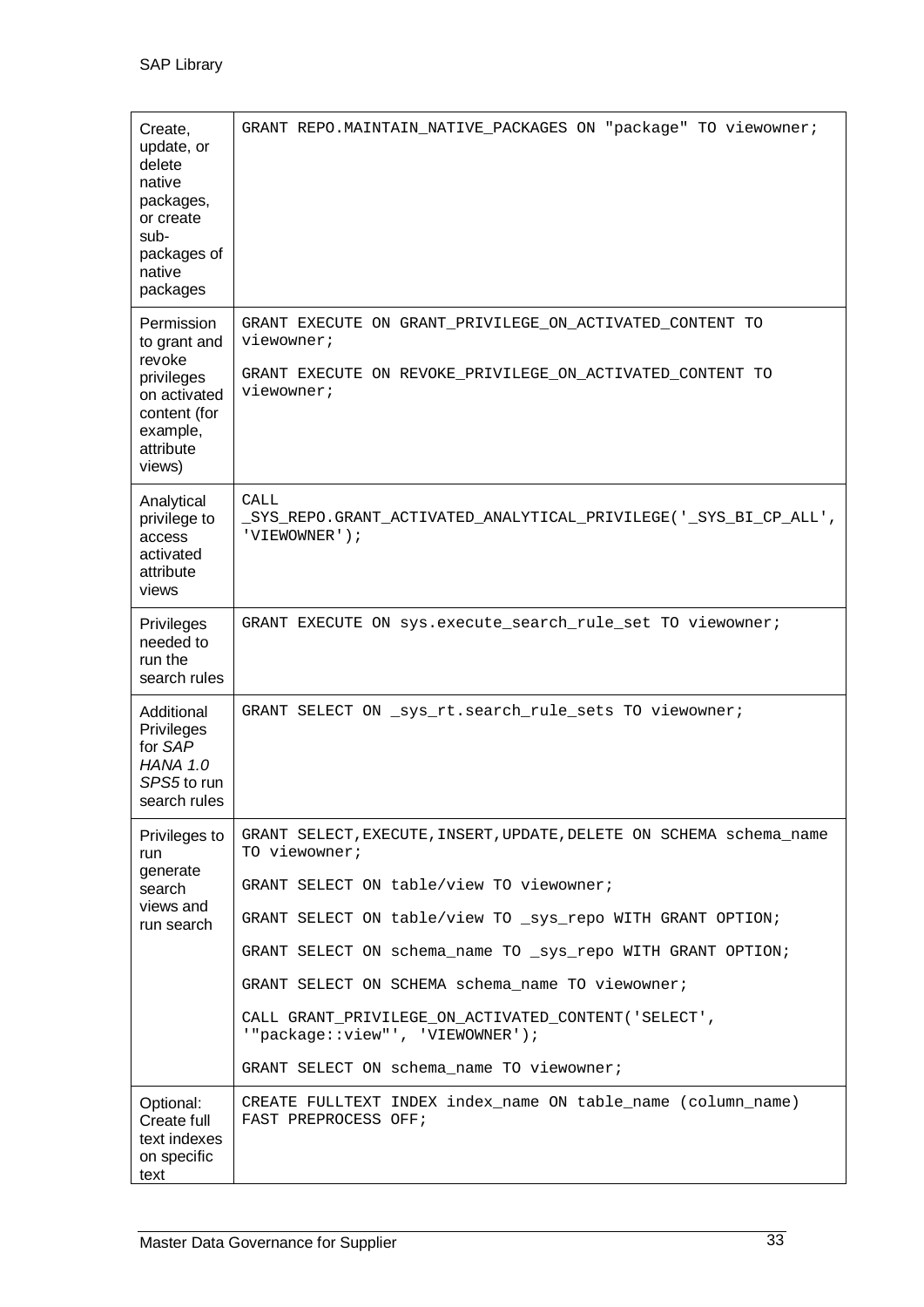| columns if<br>you want<br>performed<br>on these<br>text<br>columns. | search to be |  |  |  |  |  |
|---------------------------------------------------------------------|--------------|--|--|--|--|--|
|---------------------------------------------------------------------|--------------|--|--|--|--|--|

*User: appowner*

This user runs the search application. This user has the privileges to query attribute views and to execute search rule sets.

| Description                                                                           | <b>SQL Statements</b>                                                                                                                                                                                                            |
|---------------------------------------------------------------------------------------|----------------------------------------------------------------------------------------------------------------------------------------------------------------------------------------------------------------------------------|
| <b>Privileges</b><br>needed to<br>run the<br>search rules                             | GRANT EXECUTE ON sys.execute search rule set TO appowner;<br>CALL GRANT PRIVILEGE ON ACTIVATED CONTENT ('SELECT',<br>'"package::view"', 'APPOWNER');                                                                             |
| Additional<br>privileges<br>for SAP<br><b>HANA 1.0</b><br>SPS5 to run<br>search rules | GRANT SELECT ON sys rt. search rule sets TO appowner;                                                                                                                                                                            |
| Privileges to<br>run search.                                                          | GRANT SELECT ON table/view TO appowner;<br>GRANT SELECT ON SCHEMA schema_name TO appowner;<br>CALL GRANT_PRIVILEGE_ON_ACTIVATED_CONTENT('SELECT',<br>'"package::view"', 'APPOWNER');<br>GRANT SELECT ON schema_name TO appowner; |
| Analytical<br>privilege to<br>access<br>activated<br>attribute<br>views.              | CALL<br>SYS REPO.GRANT ACTIVATED ANALYTICAL PRIVILEGE(' SYS BI CP ALL',<br>'APPOWNER');                                                                                                                                          |

#### $\mathbf{i}$

For SAP HANA 1.0 SPS7 or lower releases you must undertake an additional step to perform search with negative operators. Check if the parameter collect\_ne\_nodes\_limit = 0 is present in the *Search* node of the configuration indexserver.ini. If this parameter is not present then it must be added using the following commands using the SYSTEM user or any other user with sufficient privileges:

```
alter system alter configuration
('indexserver.ini','SYSTEM');
set('search','collect_ne_nodes_limit')='0' with
reconfigure;
```
For more information about setting up roles and privileges refer to the *SAP HANA* development guide found here: http://help.sap.com/hana/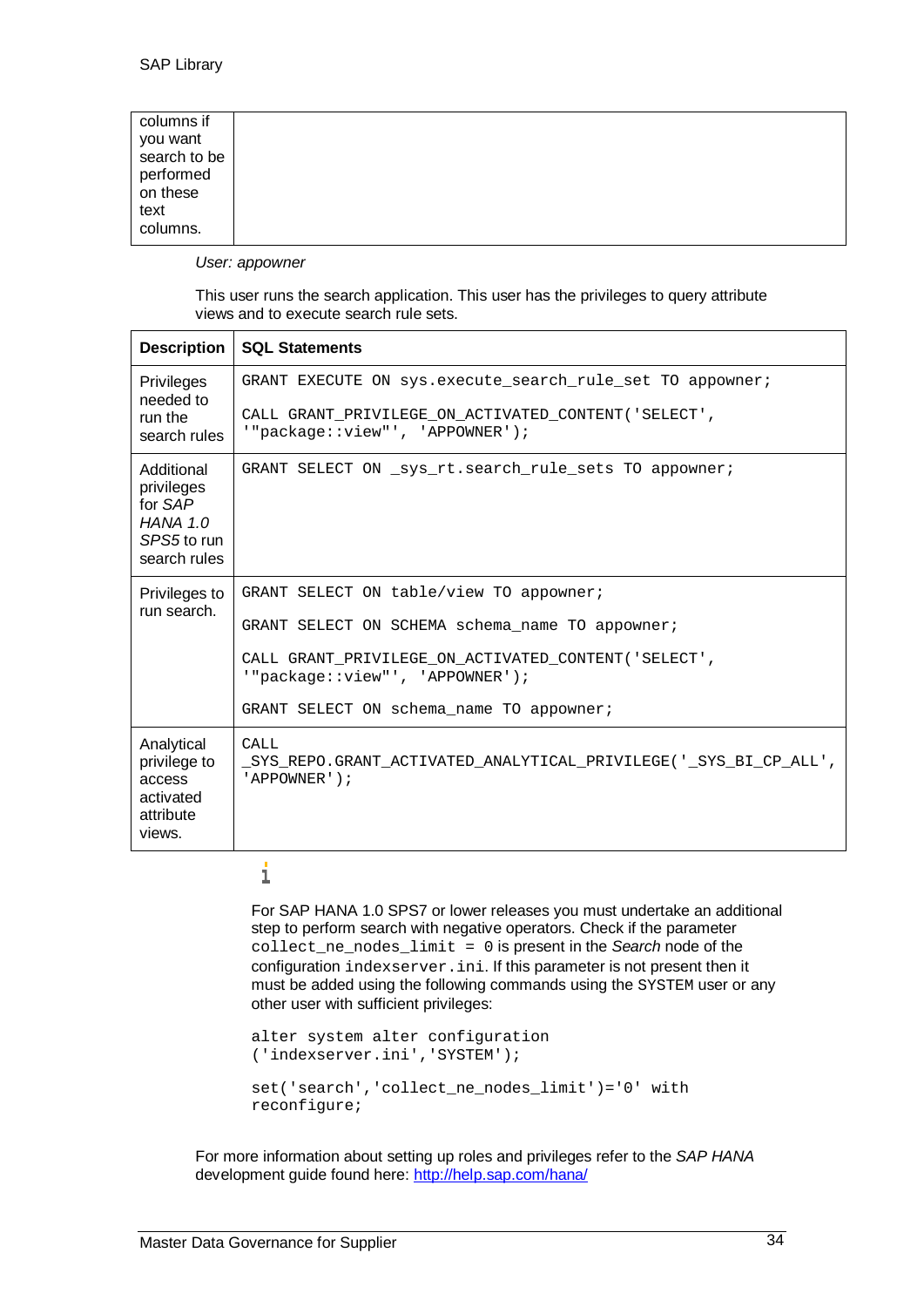#### 2. *Create Schema*

In the *SAP HANA Studio* create a schema where the replicated table data, generated views, and search rule sets will reside. Log in as the table owner and create the schema by entering the following *SQL* statement: CREATE SCHEMA schema name;

#### 3. *Create Database Connection*

Run transaction DBCO and create a database connection to the *SAP HANA* database.

| <b>Field</b>                     | Value                                                                                   |
|----------------------------------|-----------------------------------------------------------------------------------------|
| Database Connection<br>Name      | Unique name for the SAP HANA database connection used for<br>search and duplicate check |
| Database System                  | SAP HANA database                                                                       |
| Permanent                        | Yes                                                                                     |
| User Name                        | Schema name created in step above                                                       |
| Connection Information           | Server: instance number                                                                 |
| <b>Connection Limit</b>          | 0                                                                                       |
| Optimum Number of<br>Connections | 0                                                                                       |

#### 4. *Maintain the MDG SAP HANA Database Profile Settings*

You must define the MDG landscape settings, such as the connection to the SAP HANA database that is used for the search and duplicate check processes. You can make these setting in Customizing under **Master Data Governance** General Settings Technical Settings for Master Data Define MDG Landscape Profile<sup>1</sup>.

The use of an *SAP Landscape Transformation* (SLT) server is optional for MDG data replication. If you use *SLT* for replicating the MDG table data to the *SAP HANA* database system, then you must also define a connection to an *SLT* server as explained below.

i

*Deployment Options for MDG 7.0*

MDG 7.0 can be deployed on an *SAP HANA* database or on a traditional database. If you deploy MDG 7.0 on *SAP HANA*, then SAP HANA acts as the primary database and no replication is required. If you deploy MDG 7.0 on a traditional database, the MDG data must be replicated to *SAP HANA* search schema either by *SAP Landscape Transformation* (SLT) or by other means. To generate a search view in the target system where search is performed, the MDG table metadata and data must be replicated to the *SAP HANA* database. To enable this initial replication of the data you must carry out the steps described below.

- 1. Run transaction MDGTMG
- 2. Navigate to *Master Data Governance* General Settings Technical Settings for Master Data Define MDG Landscape Profile 2.
- 3. Enter data in the following fields: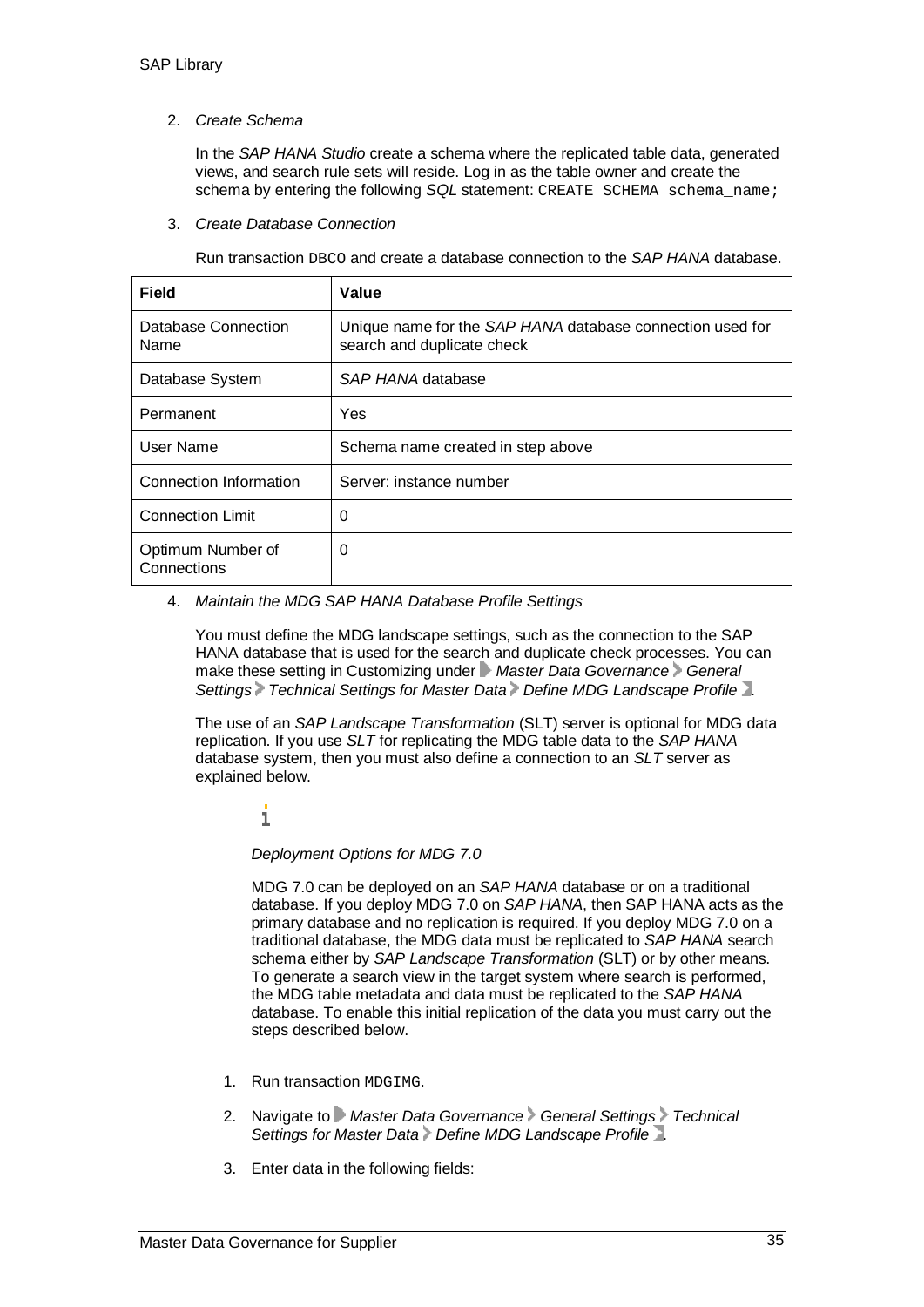| <b>Field</b>                                      | Value                                                                                                   |
|---------------------------------------------------|---------------------------------------------------------------------------------------------------------|
| Database Connection<br>Name for MDG               | The SAP HANA database used for the search and duplicate<br>check processes created in the previous step |
| <b>RFC Connecting MDG to</b><br><b>SLT System</b> | Optional, only enter data if you use SLT for data replication                                           |
| <b>SLT Configuration Name</b>                     | Optional, only enter data if you use SLT for data replication                                           |

- 4. In the *SAP HANA* system, where the search on MDG data is performed, you must generate the search view. If you deploy MDG on a traditional database, and use *SLT* for replication then, when generating the view, before it is created, the system replicates the required table metadata to the *SAP HANA* database using the *SLT* settings.
- 5. In the SLT system the SLT user requires the authorization object S\_DMIS, with the following field values defined for their role:

| <b>Authorization Object</b>                           | Value                                 |
|-------------------------------------------------------|---------------------------------------|
| Activity (ACTVT)                                      | (Change)<br>02                        |
| <b>MBT PCL: Scenario (MBT PR ARE)</b>                 | SLOP (SAP Landscape<br>Transformation |
| <b>MBT PCL: Processing Role Level</b><br>(MBT_PR_LEV) | PACKAGE (Transfer package level)      |

- 6. For Material Search, in transaction SA38 execute the report MDG HDB MAT MIGRATE LONGTEXT as a background job. Select the *Overwrite target table records* checkbox, to perform the initial load of material long texts to the database table MDGHDB\_LONGTEXT. This loads the following long text types: Basic Data Text, Sales Text, Purchase Order Text, Inspection Text, Internal Note, and Material Note MRP.
- 5. *Define Authorization Relevance for Each Entity Type*

The authorizations maintained in customizing are considered during search. You can maintain the authorization in Customizing under *Master Data Governance General Settings Data Modeling Define Authorization Relevance per Entity Type* 7

6. *Create Search View*

Create a search view in the development system and transport it to the test and production systems. The search view must be generated or regenerated in the target (test and production) systems.

If you are using the business partner, customer, or supplier domains and have activated the business functions MDG\_ERP\_CUSTOMER\_3, MDG\_ERP\_SUPPLIER\_4, or MDG\_BUPA\_1, or if you are using material domain and have activated the business function MDG\_MATERIAL\_5, then you must assign the template views from these business functions to a customer package in the *Create Search View* configuration activity before you can generate and use them.

You must also have authorization to create a workbench request.

To create a search view, run transaction MDG\_HDB\_GEN\_UI or navigate to *Master* Data Governance General Settings Data Quality and Search > Search and *Duplicate Check Create Search View* .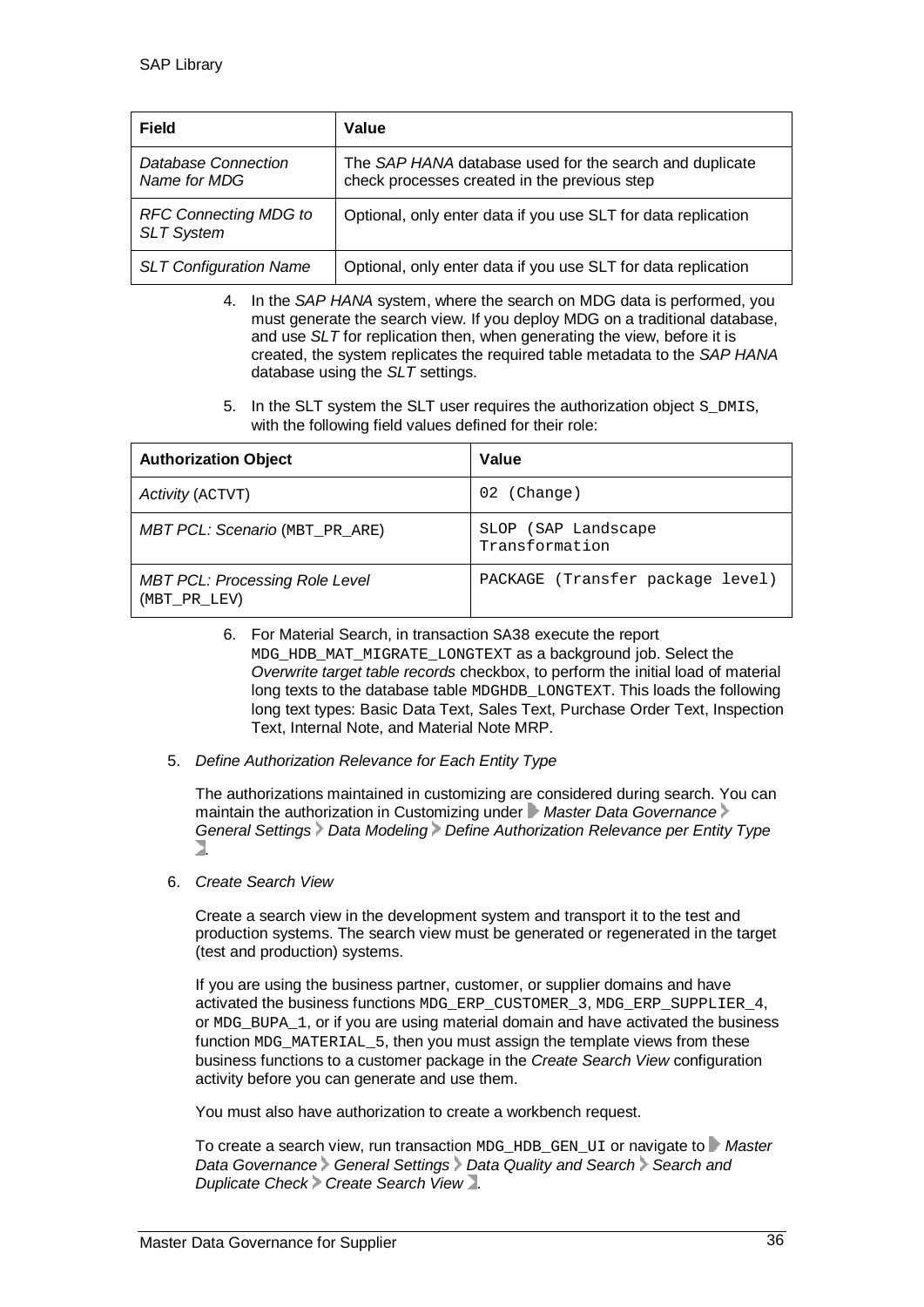The package where you generate the search view must be in the customer namespace. Enter the name of the package during search view creation.

When you create the search view and the system generates the *SAP HANA* view, the following search configuration data is automatically updated:

- o *Master Data Governance General Settings Data Quality and Search Search and Duplicate Check Define Search Applications Allocation of Search Help to Search Applications*
- o *Master Data Governance General Settings Data Quality and Search Search and Duplicate Check Define Search Applications Allocation of Entities to Search Help*

In SAP HANA attribute views are created on the active and inactive areas. After you create the search view it can be manually edited within *SAP HANA Studio* to update the search properties of an attribute. In this case, if the search view is regenerated, the new search view will overwrite the manually updated search view.

You can create a search rule set during the search view generation if you want the search to be performed based on search rule sets. If you choose the create ruleset option for a reuse model, a union SQL view is created on the attribute view in SAP HANA. This search rule set can also be manually updated according to the business requirements of the users after it is generated. If the search view is edited at a later date and is regenerated, the search rule set will not be regenerated/overwritten; it has to be manually adjusted.

You must manually check out the generated search rule set to the *Project Explorer* view of the *SAP HANA Studio Administration Console* before it can be edited to change any parameter, such as the fuzzy value or weight of an attribute, and activate it to enable search based on this modified search rule set.

You can also copy an existing search view and edit it before generating the search view.

If there is a mismatch between the generated search view and the underlying objects, the system recognizes this and updates the status of the generated search view to Outdated. You can edit this outdated search view and regenerate the view.

To delete a search view, you must first remove the customizing settings for the search view, and then delete the search view. The status of the view is then set to Marked for Deletion. In transaction SE38 execute the report program MDG\_HDB\_DELETE\_SEARCH\_VIEWS to delete the specific view or all views that are marked for deletion, and drop the corresponding objects in SAP HANA.

You must set filters in the *SAP HANA* staging views to exclude records that have the obsolete indicator set. Identify all the *Obsolete Indicator* flags. The fields corresponding to the obsolete indicator flags in each table of a staging view have the technical naming convention USMD\*\_OBS\_\* or USMD\*\_O\_\*. Select the obsolete indicator in the *Details* section of the staging view, right click and select *Apply Filter*. In the *Operator* field select Not Equal and in the *Value* field enter X.

| <b>Field Name</b> | Operator  | <b>Filter Value</b> |
|-------------------|-----------|---------------------|
| USMD*_OBS_*       | Not Equal | Х                   |
| $USMD*-O-*$       | Not Equal | ν                   |

For material search you must set filters in the SAP HANA views for the materialrelated long texts stored in the database table MDGHDB\_LONGTEXT. This means that only the appropriate long texts are taken from MDGHDB\_LONGTEXT. To do this, in the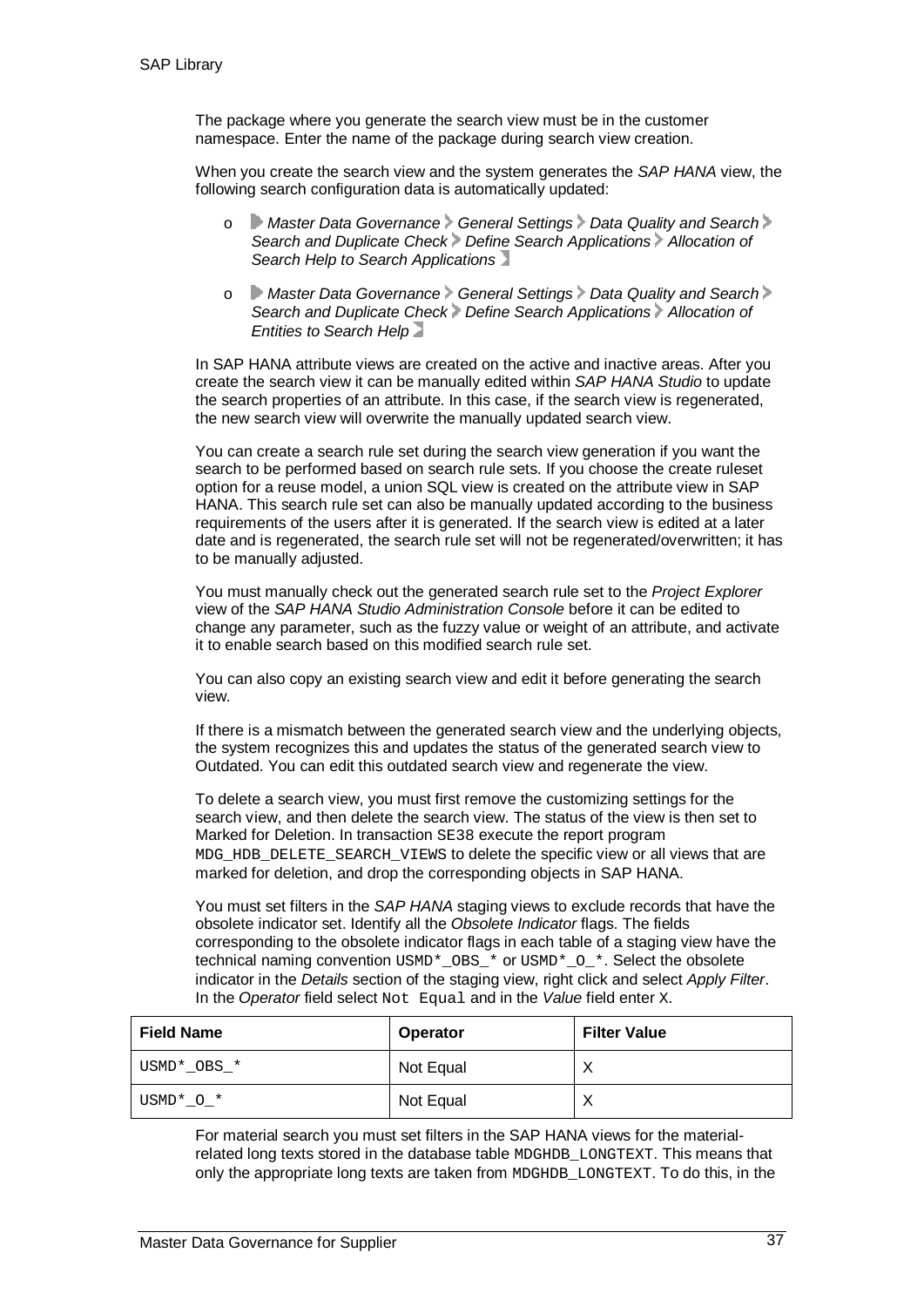SAP HANA studio, open the *Content* folder and navigate to the package where the search views are created. For reuse entity types, creating a search view generates two views in the SAP HANA system (one each for the active and staging areas), or three if you are using classification data. The views generated for the active area have names similar to searchviewname\_Reuse and searchviewname\_RINOB.

Open the reuse SAP HANA views below. Go to *Detail* window, and select the long text table with the alias you want to update and right-click on the attribute. From the menu choose *Apply Filter*. From the drop-down menu choose the operator *Equal* and maintain the values as specified in the tables below.

Basic Text

| <b>Field Name</b>  | <b>Filter Value</b> | Table Name (Alias)        |
|--------------------|---------------------|---------------------------|
| BSCDATTXT TDID     | GRIJN               | BSCDATTXT MDGHDB LONGTEXT |
| BSCDATTXT TDOBJECT | MATERIAL            | BSCDATTXT MDGHDB LONGTEXT |

Sales Text

| <b>Field Name</b> | <b>Filter Value</b> | Table Name (Alias)       |
|-------------------|---------------------|--------------------------|
| SALESTXT TDID     | 0001                | SALESTXT MDGHDB LONGTEXT |
| SALESTXT TDOBJECT | MVKE                | SALESTXT MDGHDB LONGTEXT |

#### Quality Inspection Text

| <b>Field Name</b> | <b>Filter Value</b> | Table Name (Alias)       |
|-------------------|---------------------|--------------------------|
| OINSPTXT TDID     | PRUE                | OINSPTXT MDGHDB LONGTEXT |
| OINSPTXT TDOBJECT | MATERIAI.           | QINSPTXT MDGHDB LONGTEXT |

Purchase Text

| <b>Field Name</b> | <b>Filter Value</b> | Table Name (Alias)       |
|-------------------|---------------------|--------------------------|
| PURCHTXT TDID     | BEST                | PURCHTXT MDGHDB LONGTEXT |
| PURCHTXT TDOBJECT | MATERIAI.           | PURCHTXT MDGHDB LONGTEXT |

#### Plant Text

| <b>Field Name</b> | <b>Filter Value</b> | Table Name (Alias)     |
|-------------------|---------------------|------------------------|
| MRPTXT TDID       | T.TXT               | MRPTXT MDGHDB LONGTEXT |
| MRPTXT TDOBJECT   | MDTXT               | MRPTXT MDGHDB LONGTEXT |

#### Internal Comment Text

| <b>Field Name</b> | <b>Filter Value</b> | Table Name (Alias)      |
|-------------------|---------------------|-------------------------|
| INTCMNT TDID      | IVER                | INTCMNT MDGHDB LONGTEXT |
| INTCMNT TDOBJECT  | MATERIAI.           | INTCMNT MDGHDB LONGTEXT |

7. *Verify Customizing Settings for Search View*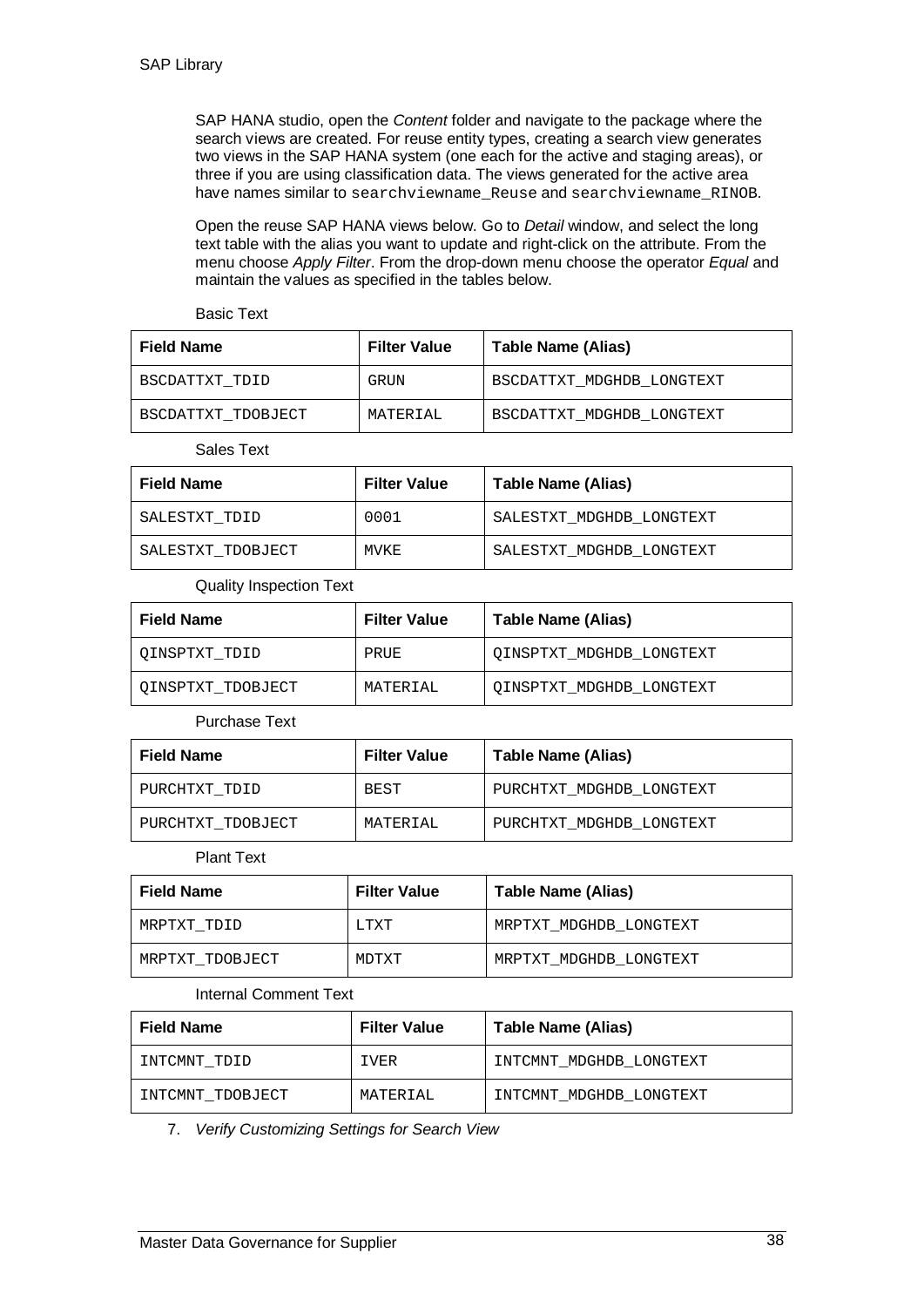After you have created and saved the search view, you must verify that the customizing settings are automatically updated for the newly created search view. To do this, perform the following:

- 0. Run transaction MDGIMG.
- 1. Navigate to *Master Data Governance General Settings Data Quality and Search Search and Duplicate Check Define Search Applications* .
- 2. Select the row with the *Search Mode* HA (HANA). Note that the *Fuzzy* checkbox has no impact on SAP HANA search; SAP HANA search is fuzzy by default and this cannot be changed here.
- 3. Double-click on *Allocation of Search Help to Search Applications*.
- 4. Verify that there is an entry for the newly created search view in the *Included Search Help* field with the technical name provided during search view creation.
- 5. Select the row of the newly created search view.
- 6. Double-click on *Allocation of Entities to Search Help* and verify that the main entity type that you selected during search view creation is updated.
- 8. *Create Match Profile for Duplicate Checks based on SAP HANA Search*

After you have created a search rule set in the Create Search View step, you can use it to configure the match profile for duplicate checks.

- 0. Run transaction MDGIMG.
- 1. Navigate to **Master Data Governance General Settings** > Data Quality *and Search Search and Duplicate Check Define Search Applications* .
- 2. Select the row with the *Search Mode* HA (HANA).
- 3. Double-click on *Match Profile*.
- 4. For the specific data model and the *Match Profile ID for Duplicate Check* enter the name of the search rule set that you generated in step 6 above.

When you enter the search rule set name, the information from the search rule set is used instead of the attribute view while performing search during duplicate checks.

#### **Result**

You have now configured your system to use *SAP HANA* for MDG search. For drill down search configuration, see Configuring Drill-Down Search (Optional) [External].

### **1.20 Choose UI Environment to Run SAP Master Data Governance**

You can run SAP Master Data Governance in the environments of the SAP NetWeaver Business Client or in the environment of the SAP NetWeaver Portal.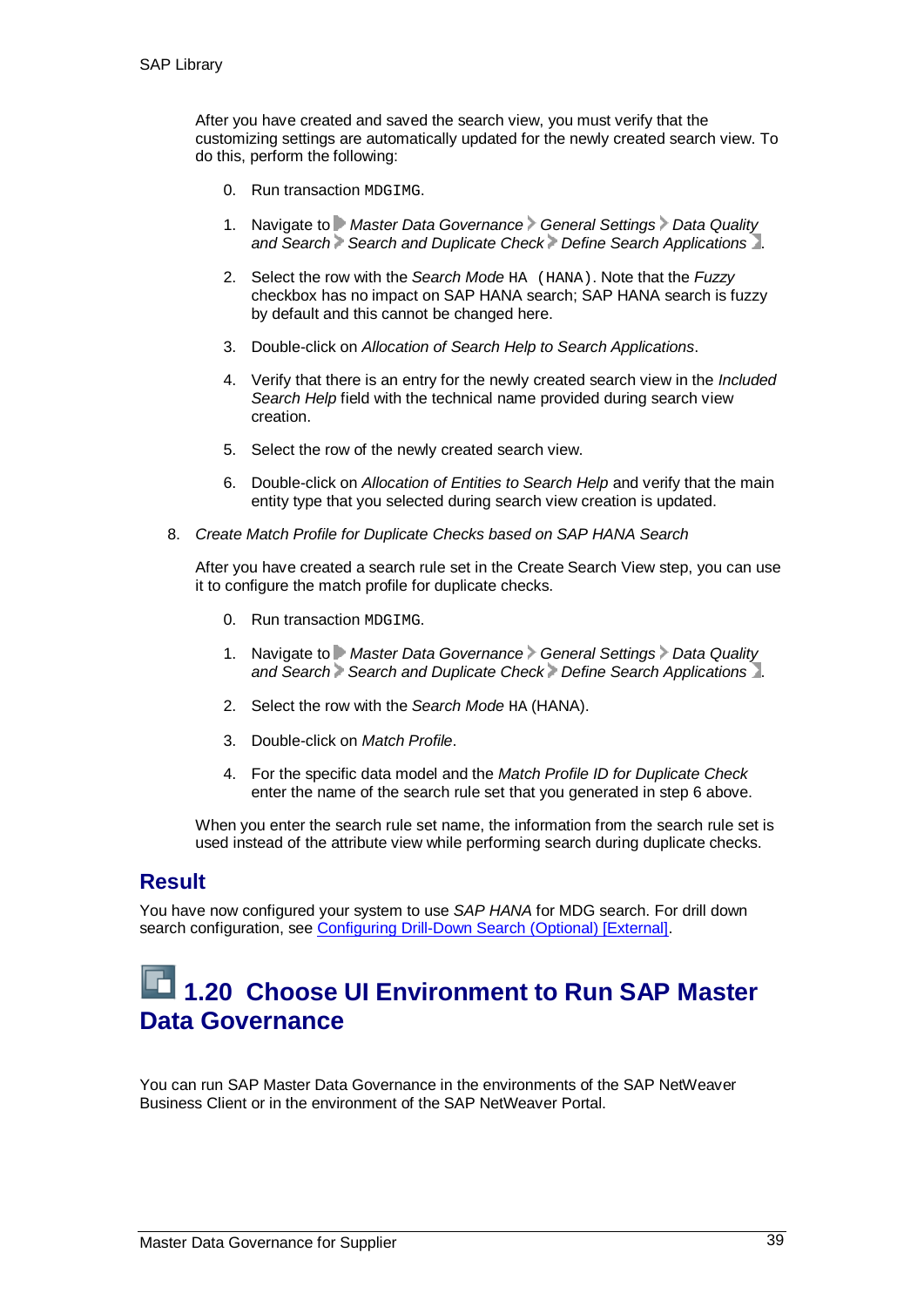#### **SAP NetWeaver Business Client**

If you are running SAP Master Data Governance on the SAP NetWeaver Business Client (and not on the SAP NetWeaver Portal), you need to configure the role for the Business Client in the SAP ERP system. To do so, perform the following steps in the SAP ERP system:

1. On the SAP Easy Access screen, choose *Tools Administration User Maintenance Role Administration Roles* and choose menu role *SAP\_MDGS\_MENU\_04*. Alternatively, use transaction *PFCG* (Role Maintenance).

Assign the menu role *SAP\_MDGS\_MENU\_04* to your users.

SAP\_MDGS\_MENU\_04, Master Data Governance for Supplier: Menu [External]

i

If you use the ERP vendor UI assign the role **SAP\_MDGS\_VL\_MENU\_04**, Master Data Governance for Supplier (ERP Vendor UI): Menu [External].

2. On the SAP Easy Access screen, choose **F** Tools Administration V User *Maintenance Users* . Alternatively use transaction *SU01* (User Maintenance) and assign the authorization role or the name of the copied role for the application to the master data governance user.

The following authorization roles are delivered:

- SAP\_MDGS\_DISP\_04, Master Data Governance for Supplier: Display [External]
- SAP\_MDGS\_REQ\_04, Master Data Governance for Supplier: Requester [External]
- SAP\_MDGS\_SPEC\_04, Master Data Governance for Supplier: Specialist [External]
- SAP\_MDGS\_STEW\_04, Master Data Governance for Supplier: Data Steward **[External]**

Run transaction *PFCG* to verify the setting of the authorization objects within the roles and adapt the authorizations to your organizational structures.

#### **SAP NetWeaver Portal**

The SAP NetWeaver Portal content for MDG-S is derived directly from the system PFCG roles. To create SAP NetWeaver Portal roles for your users, you must log on to your portal and upload the content information from your back-end system PFCG roles.

To upload your portal content to the portal, do the following:

- 1. Set up your SAP NetWeaver Portal for MDG.
- 2. In the Content Administration work center choose **P** Portal Content Managment > *Portal Content* and select a portal content folder to upload the portal content.
- 3. Right-click on the folder and choose *New Role Role from Back End* .
- 4. Select the system and client (or the connected system alias) you want to upload the role information from. This should be your hub system.
- 5. From the list displayed select the PFCG role SAP\_MDGS\_MENU\_04 and begin the upload.

Once the MDG portal roles have been uploaded, you must assign them as follows:

1. Log on to the portal.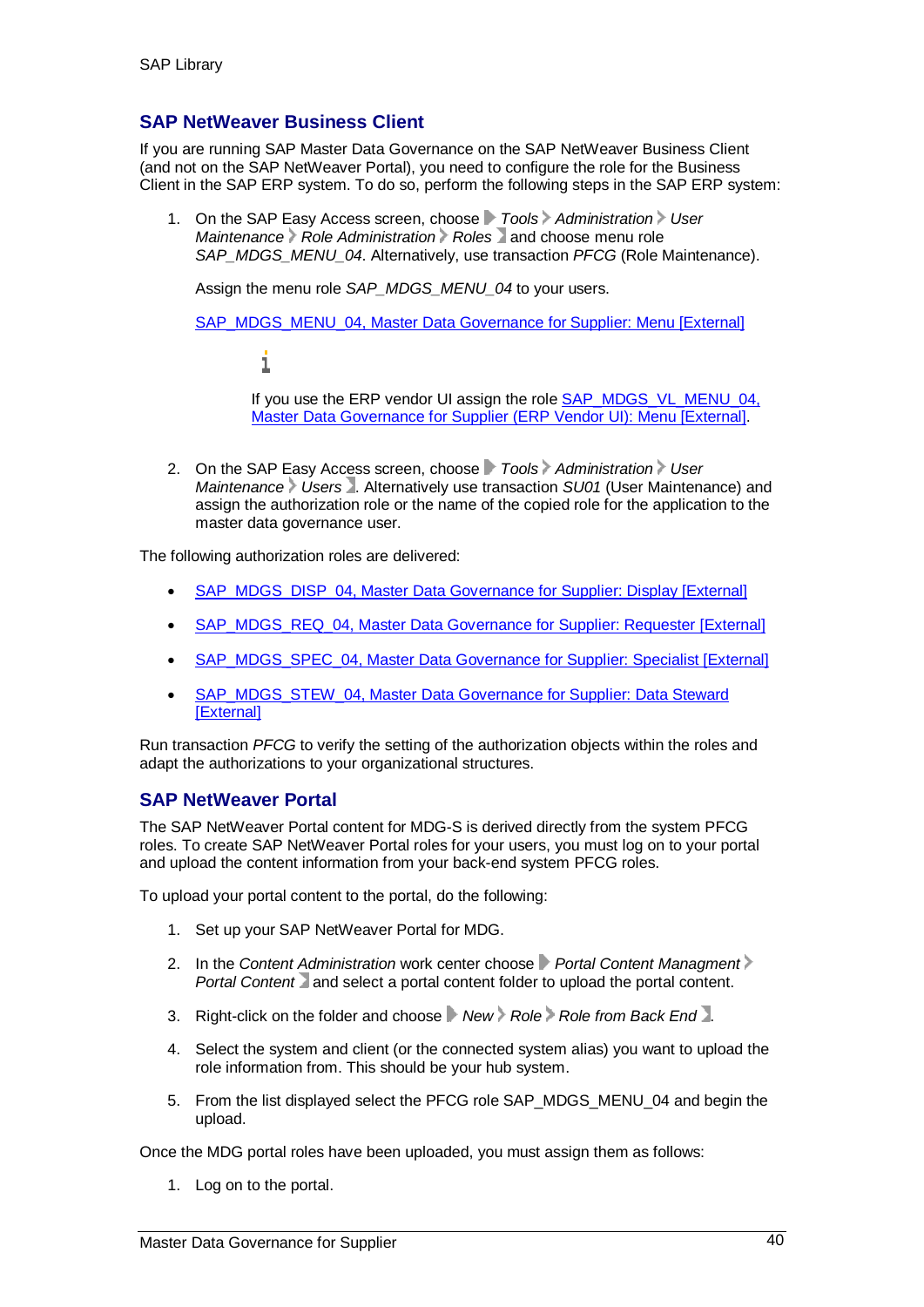- 2. Choose *Delegated User Administration*.
- 3. Enter your User ID and choose *Go*.
- 4. Mark the line of your user and choose *Modify*.
- 5. Select the *Assigned Roles* tab.
- 6. Enter MDG as the search criteria.
- 7. Select the portal role you have uploaded before.
- 8. Choose *Add* and save.

After assigning the user role you need to log off and log on again to the portal. For more information on uploading role information see SAP Note 1685257.

1

To enable the navigation from FPM (Floorplan Manager) search results to the corresponding object maintenance, see SAP Note 1879171.

# **1.21 Data Transfer of Supplier Master Data**

Data transfer allows you to move master data between systems. These systems can be client or your main Master Data Governance systems.

If MDG-S is used on a productive ERP system in the same client no further initial import is required.

If MDG-S is used on a standalone ERP system supplier data that is not available on the ERP hub needs to be imported from one of the following sources:

- Another ERP system
- An SRM system
- A CRM system
- A non-SAP system

#### **Data Export from Source System**

To be able to export supplier master data, you can use the Export Master Data [External] service (SAP ERP 6.0, EHP6) or the File Export [External] (EHP5) which will create XML files in the SOA format. For exporting supplier master data from systems with ERP releases lower than SAP Business Suite Enhancement Package 5, use the existing functions in that release. For more information, see Extraction of Supplier and Customer Master Data (Earlier ERP Releases) [External]. In this case you need to configure the logical system for IDoc-XML. The steps are as follows:

1. Create an XML-file port

Use transaction *WE21* to create an XML-file port for IDoc processing. Ensure that you have network access from your local client to the directory configured in the XML-file port. Enter the port name, description, and the physical directory. Enter the function module EDI\_PATH\_CREATE\_CLIENT\_DOCNUM. On the *Outbound Trigger* tab enter the RFC destination LOCAL EXEC.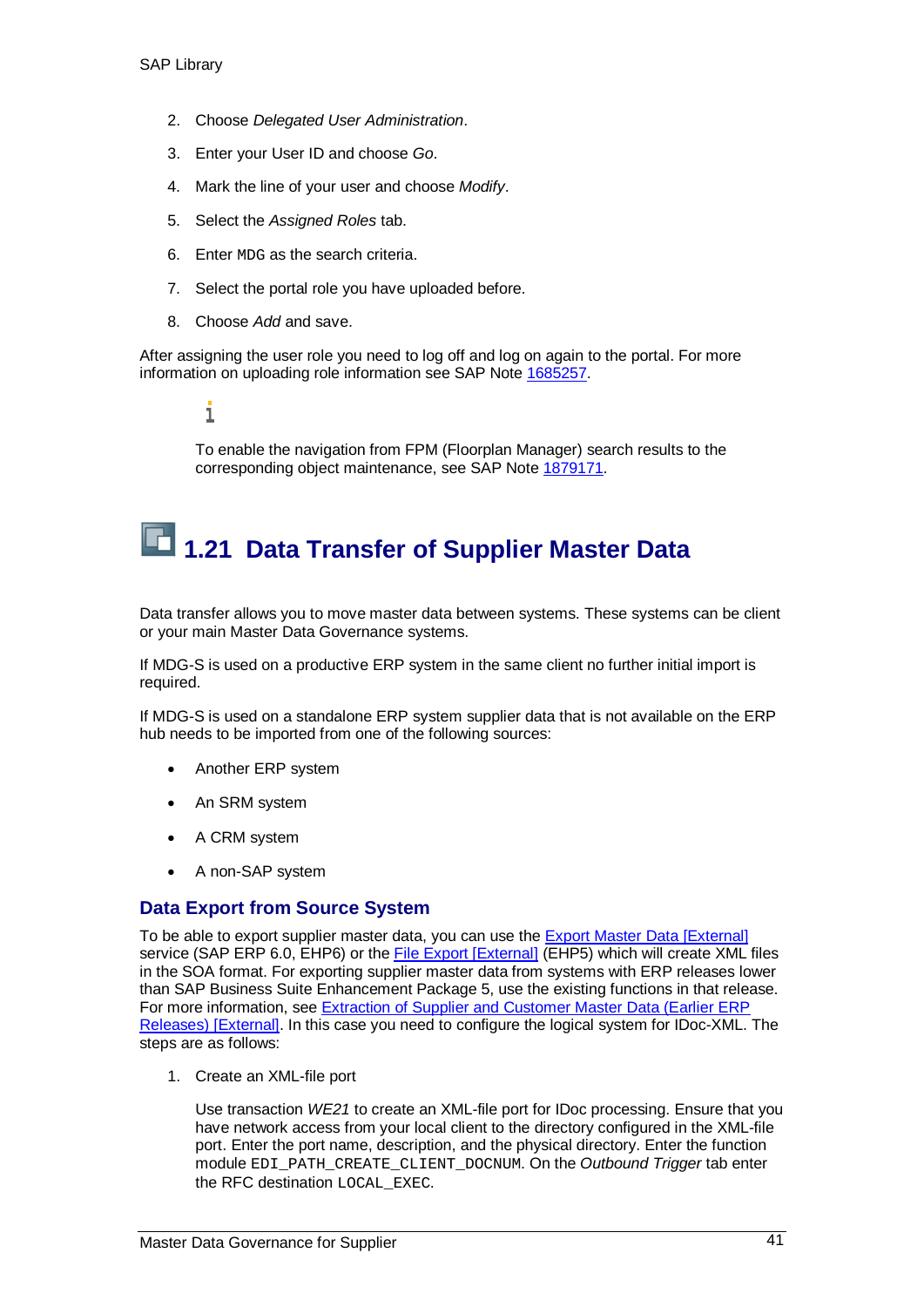2. Create Logical System

Open transaction *SALE* and then go to **Basic Settings** Logical Systems Define Logical System to create a new logical system.

3. Maintain Distribution Model

Open transaction *SALE* and then go to *Modeling and Implementing Business Processes Maintain Distribution Model and Distribute Views* . You can also use transaction *BD64* for this.

- 1. Switch to change mode and choose *Create Model View* to create a new entry. Enter a short text and a technical identifier.
- 2. Choose *Add Message Type* for the newly created model. Enter a logical source system name and a destination system name and choose the message type CREMDM.
- 4. Create Partner Profile

Run transaction *SALE* and then go to *Modelling and Implementing Business Processes Partner Profiles Generate Partner Profiles* . Alternatively you can use transaction *BD82*.

- 1. Select the newly created model using the input help for the technical name and then select the logical destination system.
- 2. Enter the authorized user and the following values:
	- *Version*: 3
	- *Pack.Size*: 100
	- *Output Mode*: Immediate Transfer
	- *Inbound. Processing*: Immediately
- 3. Choose *Execute*. You can ignore the port error that appears.
- 5. Call transaction *WE20* and make the following settings:
	- 1. Open the *Partner Type LS* folder and select the partner profile you created above.
	- 2. Update the message type CREMDM in the *Outbound Parameters* section. The Receiver Port is the XML-file port from the first step above. In the *Basic Type* field enter CREMDM04 for *CREMDM*.
- 6. Test creation of IDOC XML
	- 1. Generate the IDoc-XML for supplier using transaction *BD14*.
	- 2. Check the newly generated IDocs using transaction *WE02* or *BD87*. You can use the receiver port as the filter criteria in the *Partner Port* field.
	- 3. Use transaction *AL11* to find the XML files on the directory of your XML-file port.
	- 4. To download the file for analysis purposes to local directory use transaction *CG3Y*.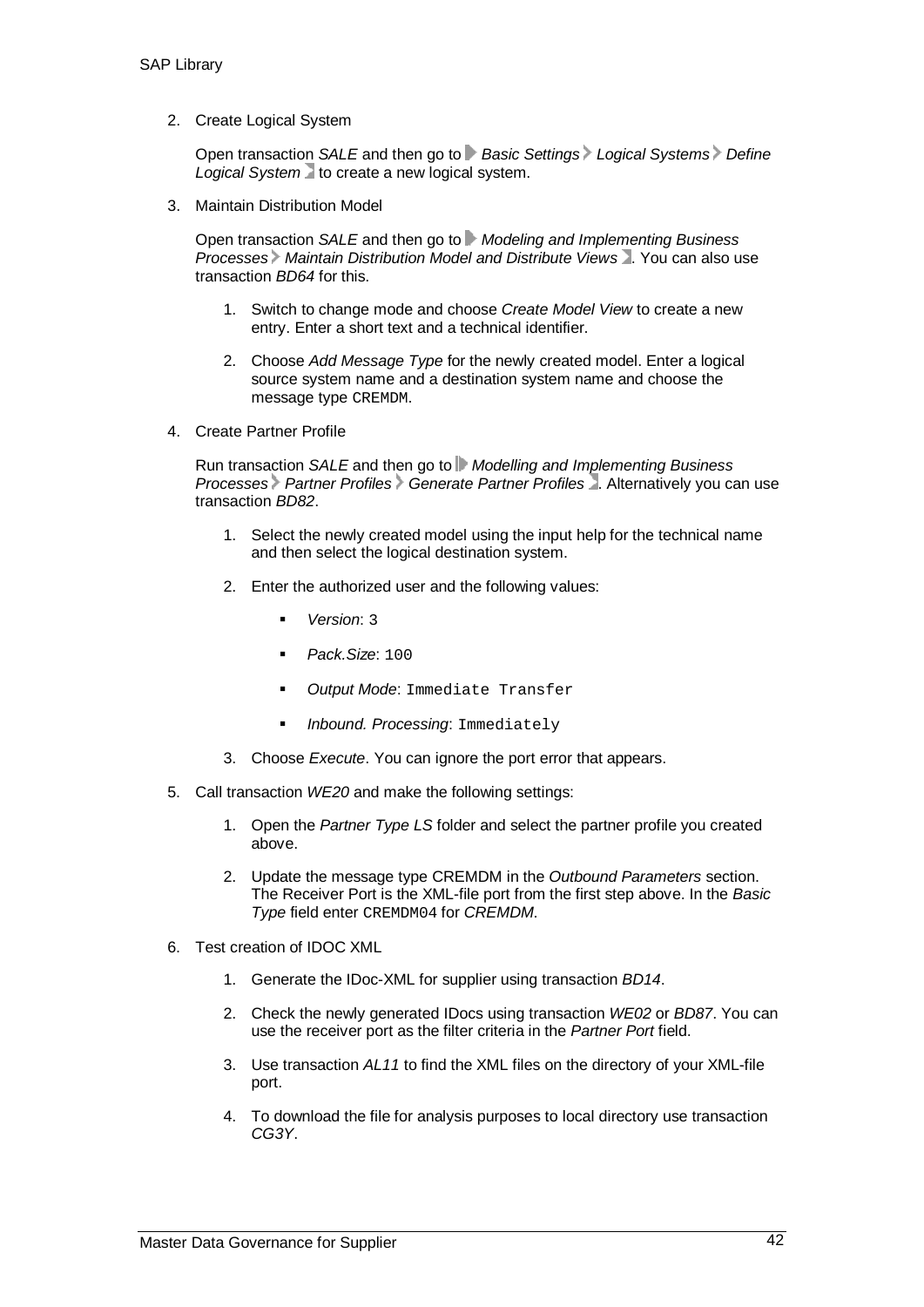#### **Data Cleansing in NetWeaver MDM**

In an optional step data cleansing, that means matching, merging, validation, and enrichment of data can be done with SAP NetWeaver MDM. The files from the data extraction process have to be converted in a first step and then can be imported into SAP NetWeaver MDM.

After data cleansing steps the supplier data can be extracted again in order to import them into the MDG Hub. Additionally key and value mapping information might be created and uploaded with the supplier data.

To convert the data for consumption in NetWeaver MDM you can use the WebDynpro Application *MDG\_TRANSFORMER\_FPM\_CMP* which can be called from the work center for MDG-S under ( *Data Exchange Data Transfer Convert Master Data*

Use transaction *FILE* to create the logical directory MDG\_TRANS\_SOURCE to be able to use the *File Converter*.

#### **Data Import into Target System (MDG Hub)**

#### 1

To perform an initial load of master data, we recommend to use the functions described in the following documents:

- **Importing Master Data [External]**
- Data Transfer [External]

If you want to use parallel processing for data import it is recommended that you register your queue name prefixes in the QIN Scheduler so that they are executed automatically and do not have to be manually activated each time. To register the queue name follow these instructions:

- 1. Run transaction *SMQ2*.
- 2. Choose *Execute*. This shows the list of current queues.
- 3. Choose *Goto QIN Scheduler* .
- 4. Choose the *Registration*.
- 5. In the Queue Name field, enter a prefix for your queues. Add an asterisk after the name to allow you to add additional text to the prefix when scheduling the export or import. Enter additional details as required.
- 6. Press *OK*.

Your new queue has been registered and will execute automatically. You should inform those working with the Data Import service what the queue name is so they can use it.

| <b>Field Name</b> | <b>Field Description</b> | Value                    |
|-------------------|--------------------------|--------------------------|
| <b>SNDPRT</b>     | Partnertyp               | LS                       |
| <b>SNDPRN</b>     | Sender Partner Number    | Defined in step 3 below. |
| <b>SNDPOR</b>     | Sender Port              | Defined in step 1 below. |
| <b>RCVPRT</b>     | Partnertyp               | LS                       |

The IDoc-XML files contain the following fields in the header section: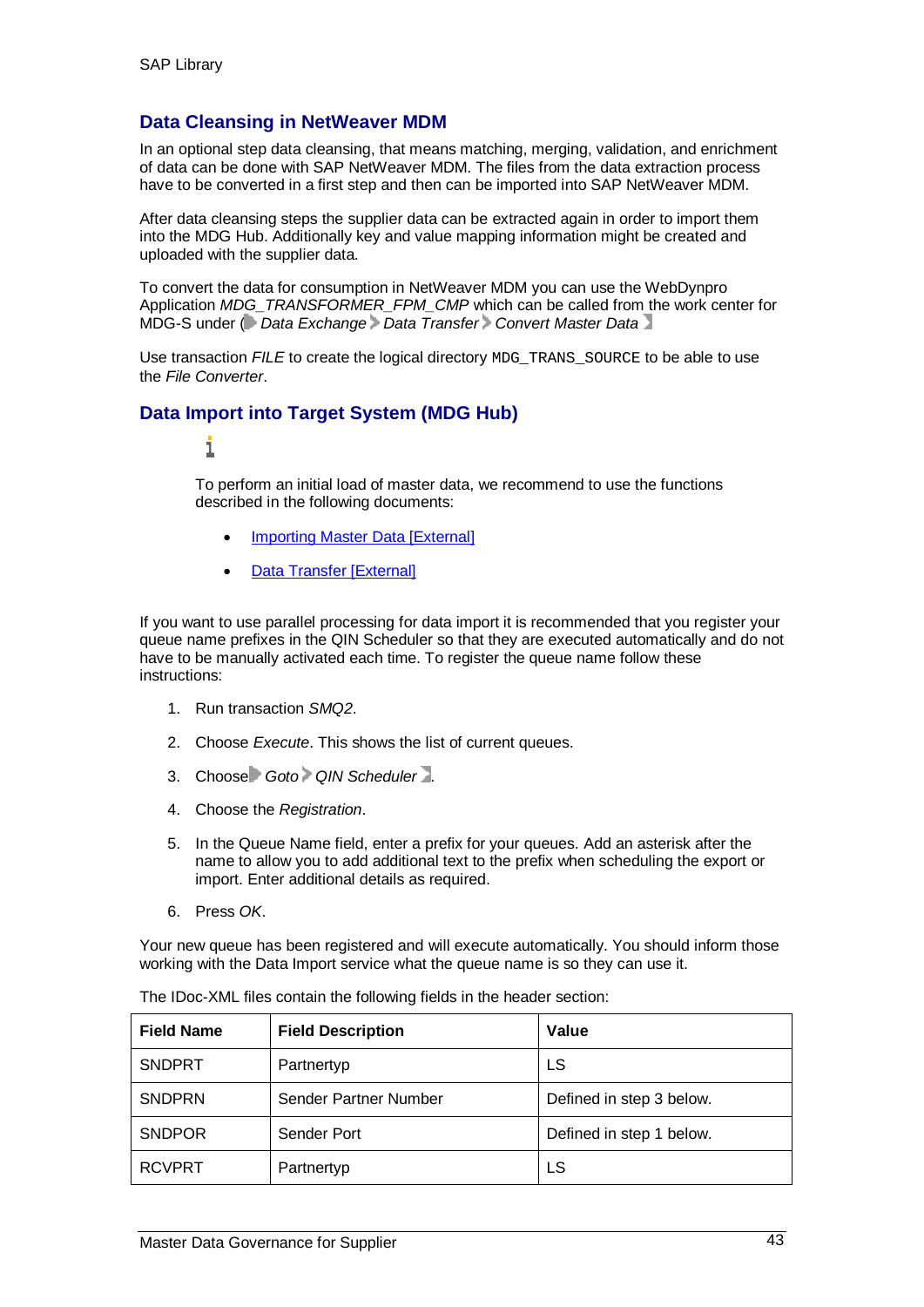| I RCVPRN | <b>Receiver Partner Number</b> | Defined in step 3 below. |
|----------|--------------------------------|--------------------------|
| I RCVPOR | Receiver Port                  | Defined in step 1 below. |

To be able to import IDoc-XML files the following set up activities need to be carried out:

- 1. Use transaction *IDX1* to create two ports in the IDoc adapter, one for sending and the other for receiving. Enter the port, client, description, and RFC destination for each port. Both ports should have the RFC destination of the MDG hub. Check that the port names match the names in your IDoc-XML file for the SNDPOR and RCVPOR, see table above for details.
- 2. In transaction *WE2*1 enter the receiver XML port using the same name as in step 1 above. Enter the port name under the folder XML File, and enter a description and a physical directory. In the function module field enter EDI\_PATH\_CREATE\_CLIENT\_DOCNUM. On the *Outbound:Trigger* tab, in the RFC destination field, enter LOCAL EXEC.
- 3. In transaction *BD54* enter the sender and receiver partner numbers as logical system names.
- 4. In transaction *FILE* create the logical file name. Enter a *Logical File* and a *Name*. In the Physical File field enter <PARAM\_1>. In the data format field enter BIN. In the *Application Area* field enter CA. In the *Logical Path* field enter the logical file path
- 5. In transaction *AL11* make sure that the IDoc-XML files are stored under the logical path and that there are no other files stored in that directory. Double-click on the path to view the existing iDoc-XML file. You can use transaction *CG3Z* to copy a local IDoc-XML file to the path.
- 6. To test the data import, open *Data Exchange Data Transfer Import Master Data* in the *SAP NetWeaver Portal* or in the *SAP NetWeaver Business Client*. For more information, see Importing Master Data [External].

You can use the Monitor Data Transfer [External] application to get an overview of your data transfer processes.



Check the table CRMC\_BUT\_CALL\_FU and make sure that for the following entries the *Call Function Module* indicator is not set:

- COM BUPA MWX\*
- BUPA OUTBOUND ALE MAIN
- $\bullet$  BUPA OUTBOUND MAIN

Check the table CRMC\_BUT\_CALL\_FU and make sure that for the following entries the *Call Function Module* indicator is set:

- ABA FSBP INBOUND MAIN
- ABA FSBP OUTBOUND BPS FILL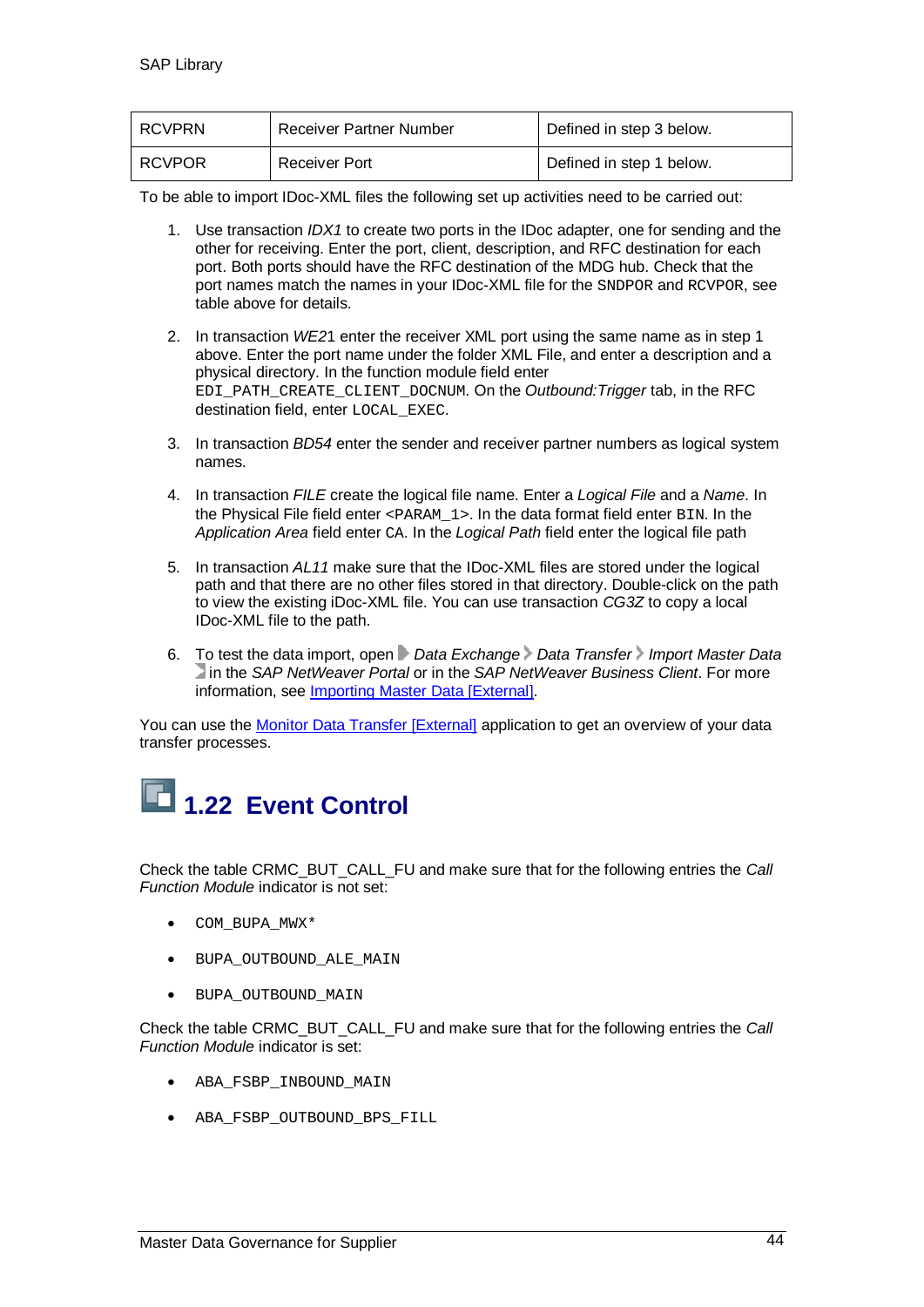# **1.23 Validations and Enrichments**

For an example of how to derivate the value of a field if you enter a specific value into another field, see Derivation of Fields in the Business Partner Data Model [Page 49].

# **2 Supplier Workflows**

You use this process to run workflows for approving the processing of single suppliers.

i

The following workflows are predelivered workflows, which serve as examples and which you can adapt to your needs.

The following assumptions for these predelivered workflows have been made:

- Suppliers will be created from a central area from an organization, whereas the purchasing organization data and the company code data for these suppliers will be created from a financial accounting area from an organization.
- For all areas a double verification principle will be used.
- Both processes, creating company code data and purchasing organization data, can also be performed for multiple company codes and multiple purchasing organization processed by multiple master data specialists for one supplier in one change request.

#### **Prerequisites**

You have set up the workflow MDG\_BS\_SUPPL\_WF\_AGENT\_ERP or you have created and set up your own workflow.

For more information about setting up workflows, see Configuring the Workflow [External].

#### **Process**

- x *Workflow for Creating a Supplier*
	- o Workflow for Creating a Supplier Without Company Code Data and Purchasing Organization Data

A central master data specialist creates a change request for entering organizational data and supplier general data of a new supplier. A second central master data specialist can approve the data of this change request. If the second central master data specialist rejects the change request, the change request is sent back to the central master data specialist, who created the change request. When the second central master data specialist approves the change request, the central master data specialist needs to decide, if he wants to process a contact person. After this step the change request has been activated and finally approved. The supplier master data and, potentially, the contact person data will be replicated to the client systems.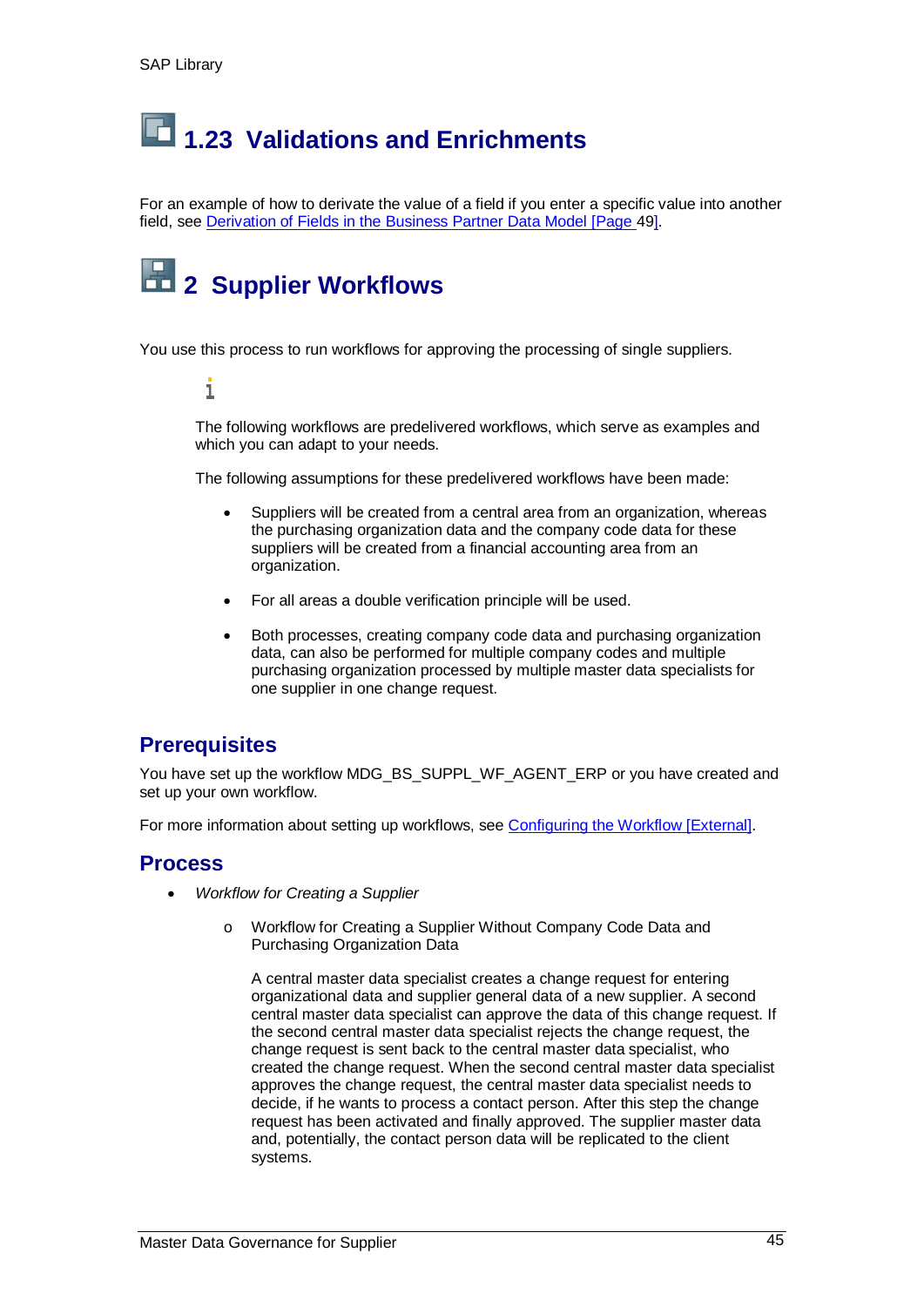o Workflow for Creating a Supplier With Company Code Data and Purchasing Organization Data

A central master data specialist creates a change request for entering organizational data and supplier general data of a new supplier. The central master data specialist also decides, if a new supplier is assigned to one or multiple company codes or purchasing organizations. A second central master data specialist can approve the data of this change request. If the second central master data specialist rejects the change request, the change request is sent back to the central master data specialist, who created the change request. If the central master data specialist has assigned company codes or purchasing organizations to the new supplier, this change request will be sent to a master data specialist for company code data or purchasing organization data. The master data specialist for company code data or purchasing organization data enters the necessary company code data or purchasing organization data. This change request can be approved or rejected by a second master data specialist for company code data or purchasing organization data. If a second master data specialist for company code data or purchasing organization data rejects the change request, the change request is sent back to the master data specialist, who created the company code data or purchasing organization data. When all second master data specialists have approved all data of this change request, the central master data specialist needs to decide, if he wants to process a contact person. After this step the change request has been activated and finally approved. The supplier master data and, potentially, the contact person data will be replicated to the client systems.

# Workflow: Creating a Supplier



 $\bullet$ 

#### **Workflow: Creating a Supplier**

- For more information, see Creating a Supplier [External].
- x *Workflow for Changing a Supplier*

A master data specialist creates a change request for changing organizational data, supplier general data, company code data or purchasing organization data of a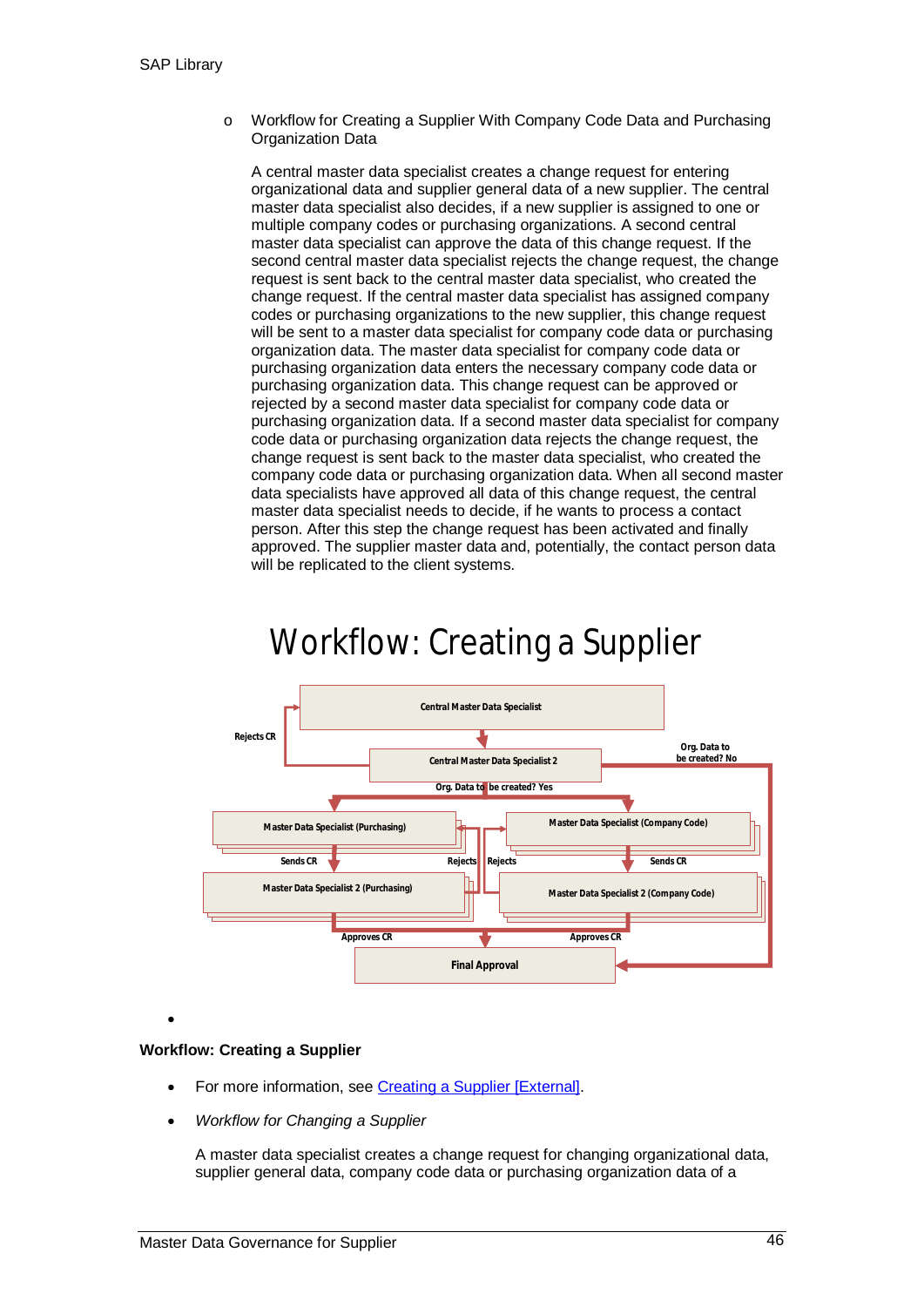supplier. A second master data specialist with the respective authorization can approve the data of this change request. If a second master data specialist rejects the change request, the change request is sent back to the master data specialist, who created the change request. When a second master data specialist approves the change request, the master data specialist needs to decide, if he wants to process a contact person. After this step the change request has been activated and finally approved. The supplier master data and, potentially, the contact person data will be replicated to the client systems.

# Workflow: Changing a Supplier



#### **Workflow: Changing a Supplier**

For more information, see Changing a Supplier [External].

x *Workflow for Blocking/Unblocking a Supplier*

A central master data specialist can create a change request for blocking/unblocking a supplier centrally. Alternatively, a master data specialist for purchasing organization data can create a change request for centrally blocking/unblocking purchasing organization data for the selected supplier or blocking/unblocking purchasing organization data for the selected supplier per block function or blocking/unblocking purchasing organization data for the selected supplier per purchasing organization. Alternatively, a master data specialist for company code data can create a change request for centrally blocking/unblocking company code data for the selected supplier or blocking/unblocking company code data for the selected supplier per company code.

A second master data specialist with the respective authorization can approve the data of this change request. If a second master data specialist rejects the change request, the change request is sent back to the master data specialist, who created the change request.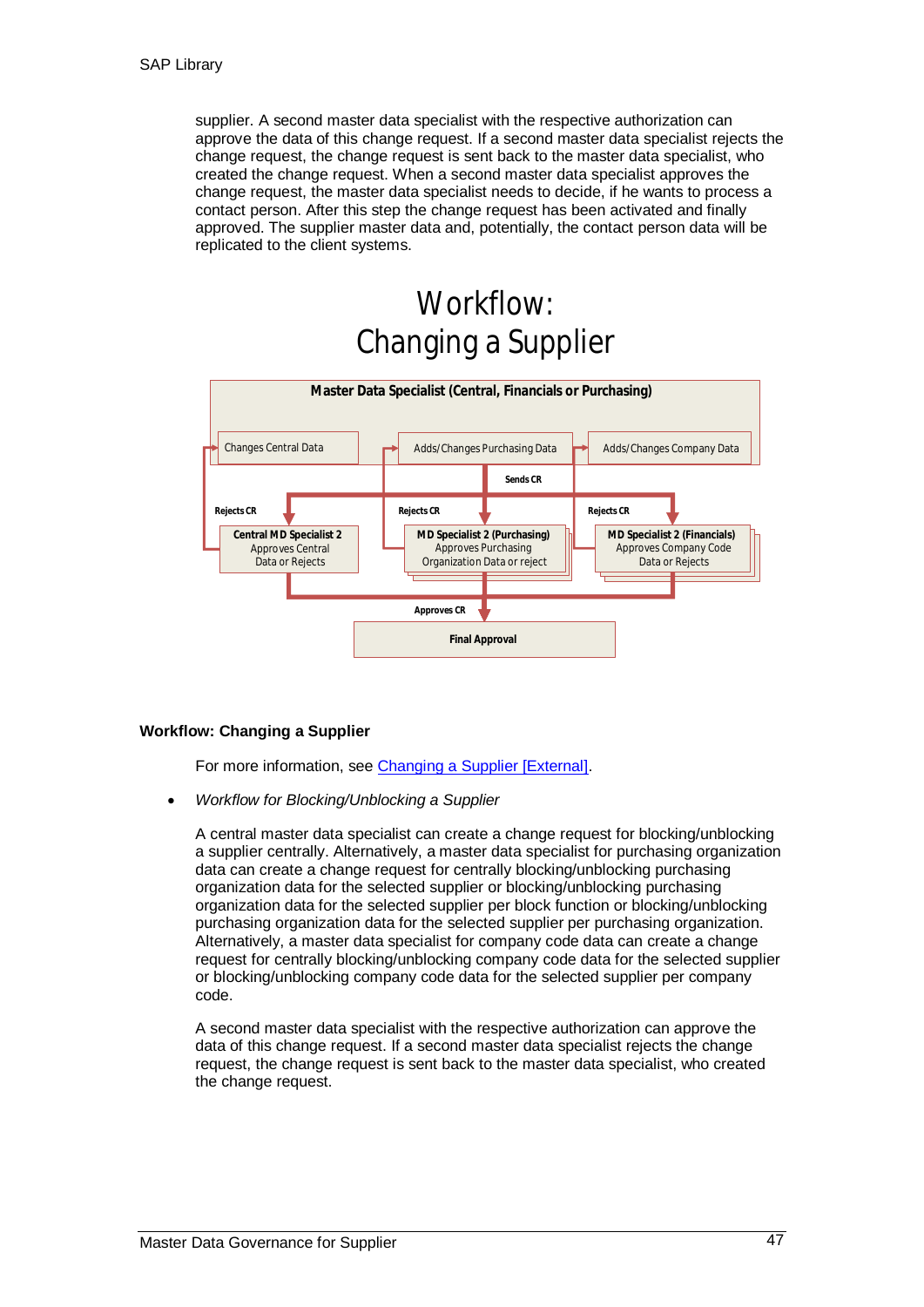

# Workflow: Block/Unblock Supplier

#### **Workflow: Blocking/Unblocking a Supplier**

For more information, see Blocking and Unblocking a Supplier [External].

x *Workflow for Marking a Supplier for Deletion*

A central master data specialist can create a change request for marking a supplier for deletion centrally, for the supplier general data, per company code, or per purchasing organization.

A second master data specialist with the respective authorization can approve the data of this change request. If a second master data specialist rejects the change request, the change request is sent back to the master data specialist, who created the change request.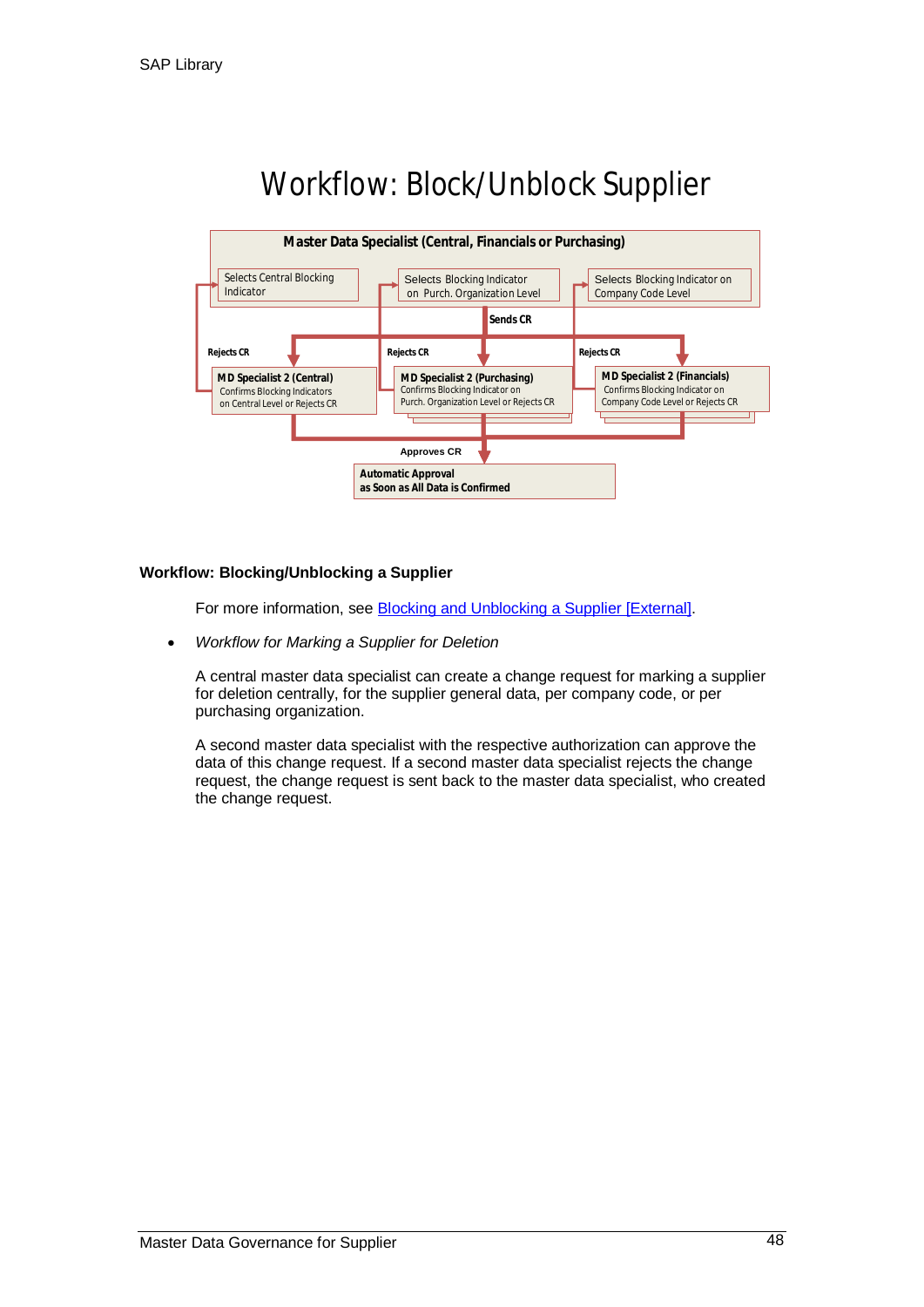

#### Workflow: Mark Supplier for Deletion

#### **Workflow: Marking a Supplier for Deletion**

For more information, see Marking a Supplier for Deletion [External].

### **3 Derivation of Fields in the Business Partner Data Model**

This document describes an example of how to derivate the value of a field if you enter a specific value into another field: In the example entering the *company code* 1000 leads to the derivation of *reconciliation account* with the value 31000.

To access an entity type 4 that has a cardinality 1:1 (for example BP\_CENTRL), you have to define the derivation DERIVE\_BP\_CENTRL to access elements such as *Search Term 1* (BU\_SORT1).

To access an entity type 4 that has a cardinality 1:N (for example BP\_COMPNY) you have to define the derivation DERIVE\_BP\_COMPNY to access elements such as *Reconciliation Account* (REF\_BPCMP).

ī

The values mentioned above refer to the supplier data model. For the corresponding values referring to the customer data model see the table below:

| Supplier data model | Customer data model |
|---------------------|---------------------|
| BP COMPNY           | BP CUS CC           |
| DERIVE_BP_COMPNY    | DERIVE BP CUS CC    |
| <b>REF BPCMP</b>    | <b>CUS_AKONT</b>    |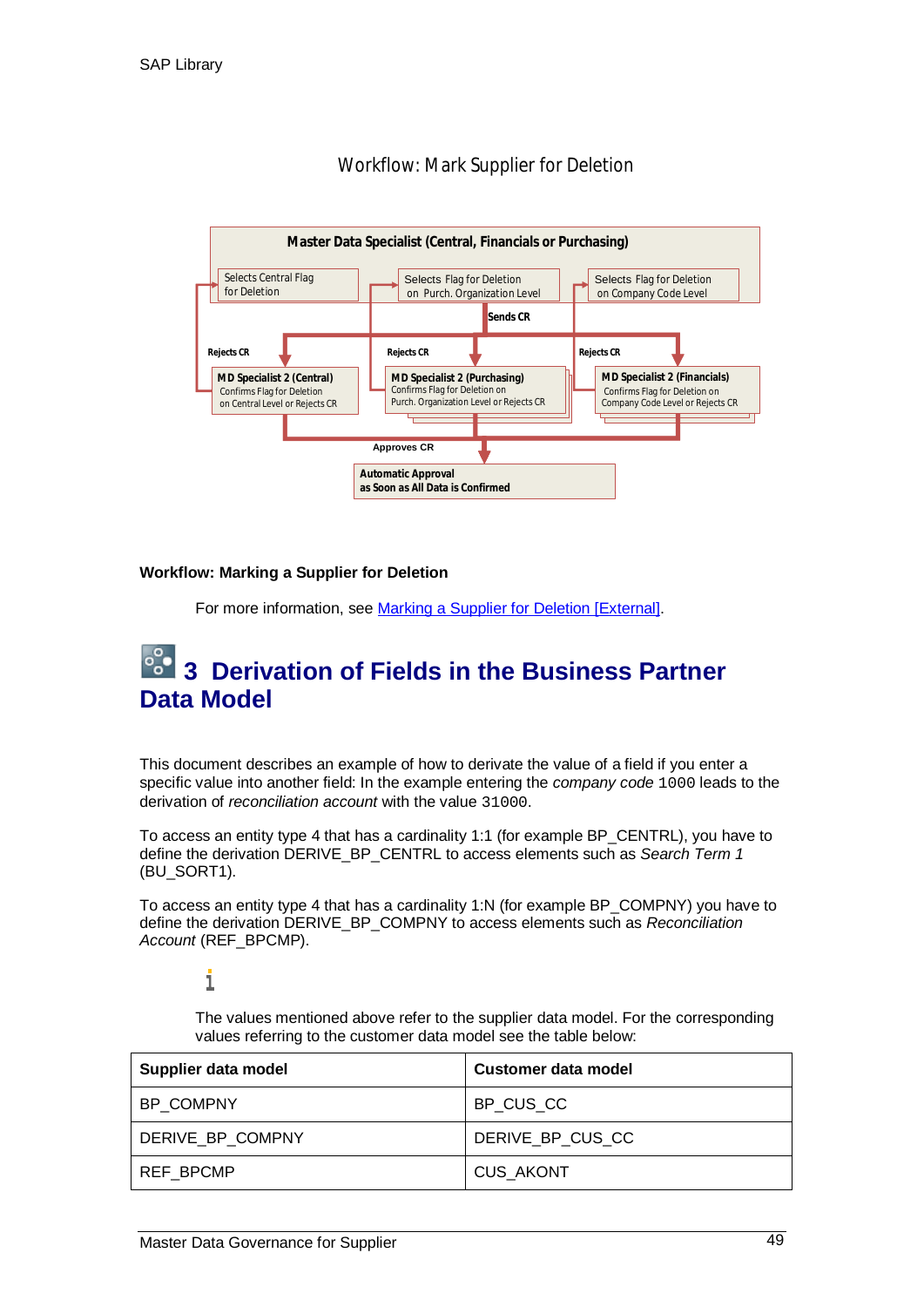#### i

For more information about derivation, see Definition of Validations and Derivations [External].

#### **Activities**

To access the entity BP\_COMPNY you must define the DERIVE\_ BP\_COMPNY function as described below.

- 1. In the Customizing for *Master Data Governance*, run the activity *Define Validation and Derivation Rules* under *Master Data Governance General Settings Data Quality and Search Validations and Enrichments Define Validation and Derivation Rules* .
- 2. Enter the *Data model* BP and choose *Continue*.
- 3. On the *Business Rule Framework plus* screen, select the *Catalog* tab, expand the *Trigger Function* node, and select *Derivation*. In the context menu choose **C** Create *Object Node Create Function* .
- 4. In the *Create Function* dialog box, enter the data shown below, choose *Create and Navigate to Object*, and confirm the dialog box:
	- o Name: DERIVE\_BP\_COMPNY

#### i

The naming convention for the function is DERIVE\_<name of the entity>.

- o Short Text: DERIVE\_BP\_COMPNY
- o Text: DERIVE\_BP\_COMPNY
- o Application: FMDM\_MODEL\_BP
- 5. On the *Signature* tab, choose *Add Existing Data Object*.
- 6. In the *Object Query* dialog box, enter the search criteria shown below and choose *Search*.
	- o Application: FMDM\_MODEL\_BP
	- o Data Object Type: Any
	- o Name: BP\_COMPNY
- 7. In the results list, mark BP\_COMPNY and choose *OK*.
- 8. On the *Assigned Rulesets* tab, choose *Create Ruleset*.
- 9. In the *Create Ruleset* dialog box, enter the data shown below, choose *Create and Navigate to Object*, and confirm the dialog box:
	- o Name: BP\_COMPNY\_RULESET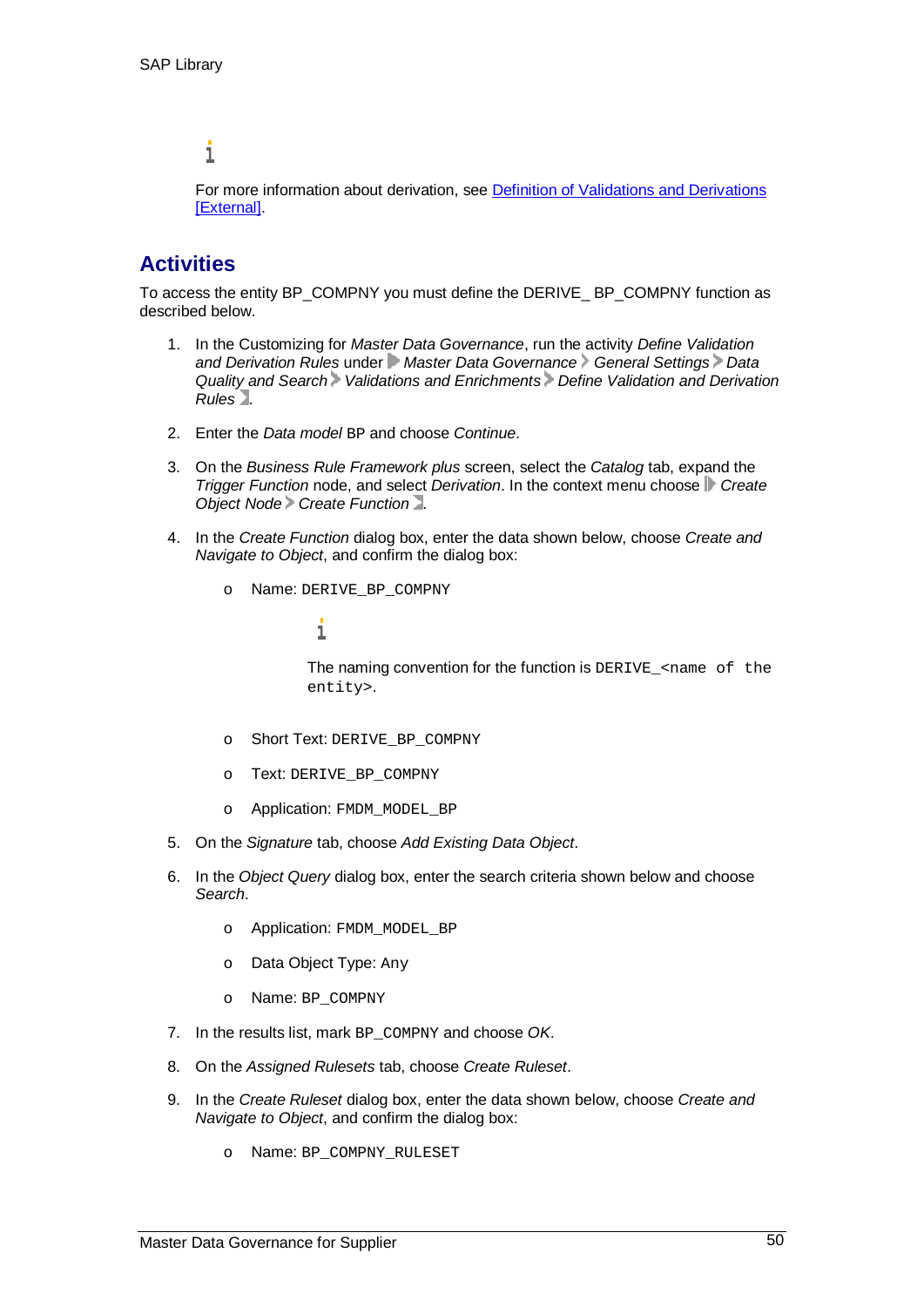- o Short Text: BP\_COMPNY\_RULESET
- o Text: BP\_COMPNY\_RULESET
- o Application: FMDM\_MODEL\_BP
- 10. In the *Rules* group box, choose *Insert Rule Create* ...
- 11. In the *Rule* dialog box, choose **Assign Condition** Use Value Range From Select *Context Parameter* .
- 12. In the *Context Query* dialog box, expand the BP\_COMPNY node, mark CoCode, and choose *OK*.
- 13. Select *is equal to* and enter 1000 using the input help.

#### i

Entering the value without the input help may cause inconsistencies due to the wrong data format.

- 14. Select *Then Add Assign Value to Context Context* More.
- 15. In the *Context Query* dialog box, expand the BP\_COMPNY node, mark Recon.acct, and choose *OK*.
- 16. In the *Rule:* dialog box, enter 31000 using the input help into the *Change value of BP\_COMPNY to* field and choose *OK*.

#### i

Entering the value without the input help may cause inconsistencies due to the wrong data format.

17. Select *Save*, choose *Activate*, and on the *Confirm Activation* dialog box choose *Activate*.

## **4 Configuring the SOA Manager for Master Data Governance**

This document describes the configuration steps that are required to enable the exchange of business partner data using point-to-point enterprise services communication without a process integration (PI) system.

#### **Prerequisites**

x *Authorizations*

The following authorizations are required in the MDG hub system and in the MDG client system:

- o As administrative role for the SOA Manager SAP\_BC\_WEBSERVICE\_ADMIN\_TEC is assigned.
- o Authorizations are assigned for the transactions listed below: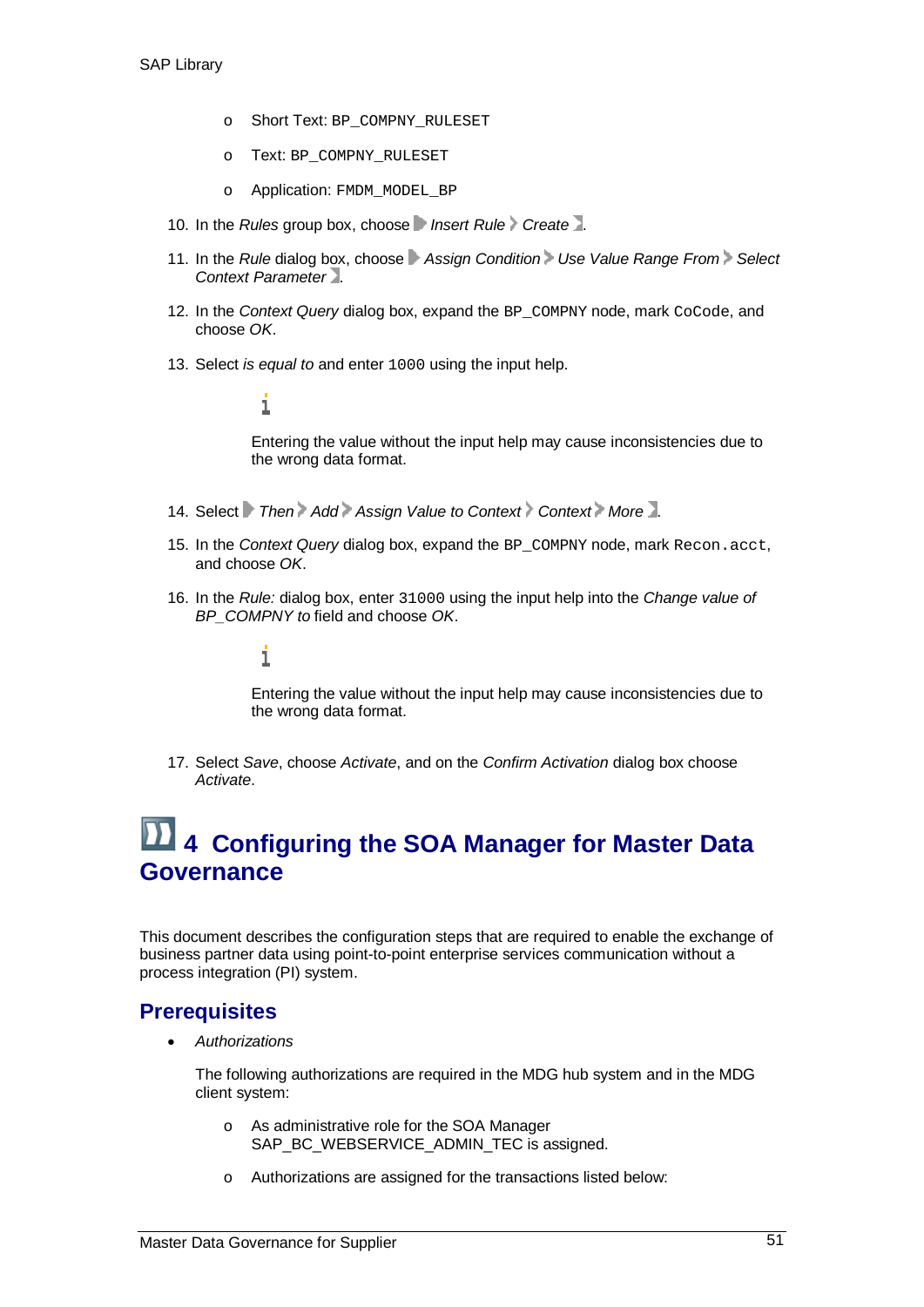- SU01
- **SUIM**
- PFCG
- x *Service Users in ABAP Stack*

To create a service user in the MDG hub and the MDG client system carry out the steps described below in both systems.

- 1. Choose transaction SU01, choose *Create* and enter a user.
- 2. On the *Roles* tab assign the role SAP\_BC\_WEBSERVICE\_ADMIN\_TEC.
- x *Business Functions*

The following business functions are active in the MDG hub system and in the MDG client system.

#### i

To activate the business function run the Customizing activity under *SAP Customizing Implementation Guide Activate Business Functions*

o FND\_SOA\_REUSE\_1: Improvements for SOA Reuse Functions [External]

#### 1

By activating the business function, you can use the following crossapplication tool improvements that facilitate the use of services:

- **SOA Mapping Tool**
- **Error Handling**
- Point-to-Point Enablement for Asynchronous Enterprise **Services**
- o CA\_SUPPLIER\_SOA: Business Foundation for Services for Supplier [External]
- CA\_BP\_SOA: Business Foundation: Services for Business Partner [External]

The following business function needs to be activated on ERP client systems that are configured for customer client maintenance:

- o MDG\_CUST\_ERPCLIENT\_1: Master Data Governance for Customer on Client (ERP) [External]
- x *Support for Point-to-Point Communication*

To activate the support for the point-to-point communication run this activity in the MDG hub system and in the MDG client system in Customizing for **F** SAP *Customizing Implementation Guide Cross-Application Components Processes and Tools for Enterprise Applications Enterprise Services Point-to-Point Enablement for Asynchronous Enterprise Services Activate Support for Point2Point Communication* .

x *Connection to System Landscape Directory*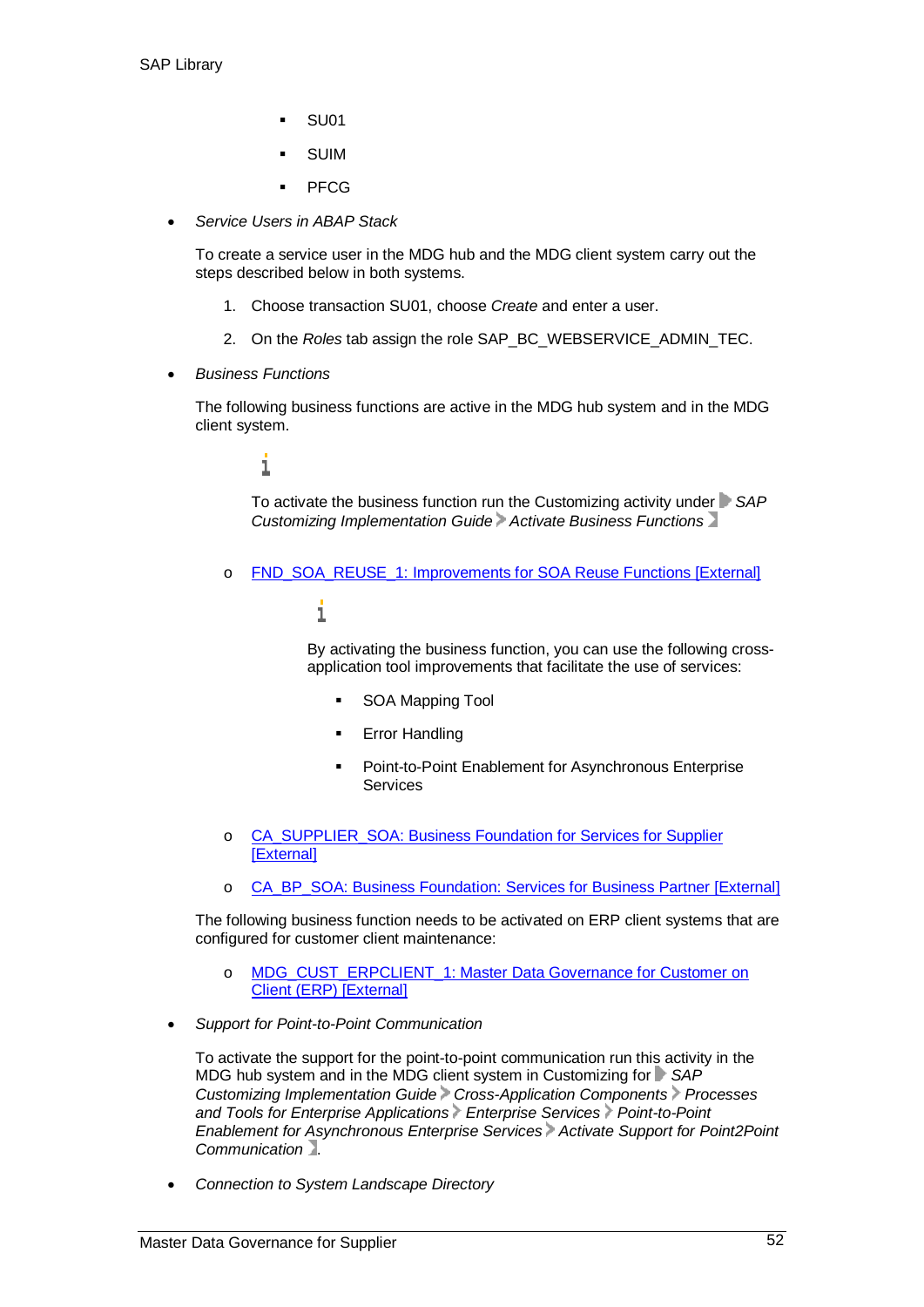Either the MDG hub system and the MDG client systems are connected to the *System Landscape Directory* (SLD) or the BAdI MDG\_IDM\_GET\_LCL\_SYSTEM is implemented to determine the local system ID. To verify the correctness of the SLD content run transaction SLDCHECK in the MDG hub and client systems. Ignore the browser dialog box. In the systems check that message reads: "Summary: Connection to SLD works correctly."

If you decide to implement the BAdI and not to use SLD, see the documentation of the IMG activity **Master Data Governance** General Settings Data Replication *Define Custom Settings for Data Replication Define Technical Settings BAdI: Determination of Local System Name* .

x *Configuration of the Web Service Runtime*

The technical configuration of the web service runtime is done according to SAP note 1043195.

x *Error and Conflict Handler*

SAP recommends to activate the error and conflict handler. To do so, run the following Customizing activity in the MDG hub system and in the MDG client system: **SAP Customizing Implementation Guide Cross-Application Components** General Application Functions Error and Conflict Handler Activate Error and *Conflict Handler* .

#### **Procedure**

The following steps are required to configure the SOA Manager for MDG (transaction SOAMANAGER) in the MDG hub and the MDG client system.

1. *Configure the system for point-to-point communication via enterprise services*

To create a new profile in the MDG hub and the MDG client system carry out the steps described below in both systems.

- 1. On the *Technical Administration* tab choose *Profiles*.
- 2. Choose *Create Profile*, enter MDG as name, enter a description, and choose *Next*.
	- i

The profile names should be identical in the SOA manager settings for both MDG hub and MDG client systems.

- 3. Mark *User ID/Password* and choose *Next*.
- 4. If necessary enter proxy settings and choose *Finish* to save the settings and activate the profile.
- 2. *Configure the client setting*

To configure the client setting in the MDG hub and the MDG client system carry out the steps described below in both systems.

- 1. On the *Technical Administration* tab, choose *SAP Client Settings* and then choose *Edit*.
- 2. Enter an *Organization Name*.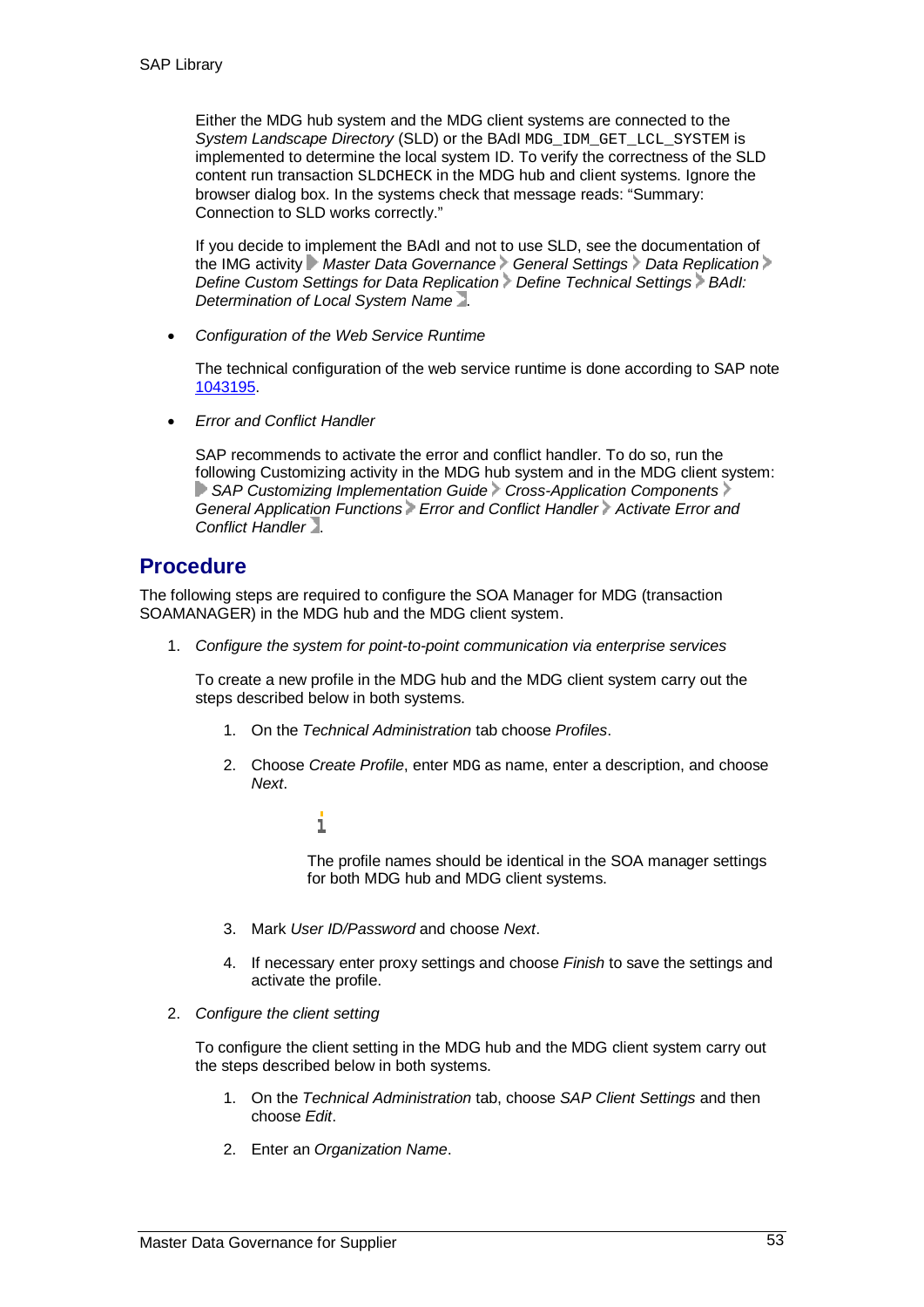- 3. Choose *Get from SLD* to receive the *Business System* from the system landscape directory (SLD).
- 4. Enter the own *Business System ID.*

i

To retrieve the own *Business System ID* run transaction SLDCHECK and check the section *Calling function LCR\_GET\_OWN\_BUSINESS\_SYSTEM*.

- 5. Choose *Save* to receive the *Business Application ID*.
- 3. *Configure a provider system for the Business Scenario Configuration in MDG hub and MDG client systems*

To configure a provider system for the business scenario configuration in the MDG hub and the MDG client system carry out the steps described below in both systems.

- 1. On the *Technical Administration* tab, choose *Provider Systems*, and choose *Create*.
- 2. As *Name* enter the business system ID of the target system, select the *Profile Name* defined in step 1 using the input help and choose *Next*.
- 3. Enter the *SLD Identifier* in for following form: <client>.SystemName.<ABC>.SystemNumber.<Installation Number>.SystemHome.<Host>, for example 416.SystemName.QV6.SystemNumber.0020270862.SystemHome.uxdbqv6

#### i

The SystemNumber can be found as described: System Status **SAP System Data** Installation Number

Similarly, the SystemHome can be found under **F** System Status > *Database Data Host* .

#### i

To identify the host name and port for access URL call transaction **SMICM** and choose **Goto** Services . Use the HTTPS host name and port displayed in the list. We recommend to use the message server host.

- 4. Enter the *Access URL for WSIL* and Logon Information under *WSIL Services*.
- 5. Enter *User for WSDL* and a password for WSDL documents.
- 6. Enter the *Service User* that you have created in the backend system.
- 7. Maintain the Business Application ID.
	- 1. Choose *Create* to maintain a business application ID in MDG hub System
	- 2. Enter an application name and a description, for example: sap.com/BusinessApplicationABAP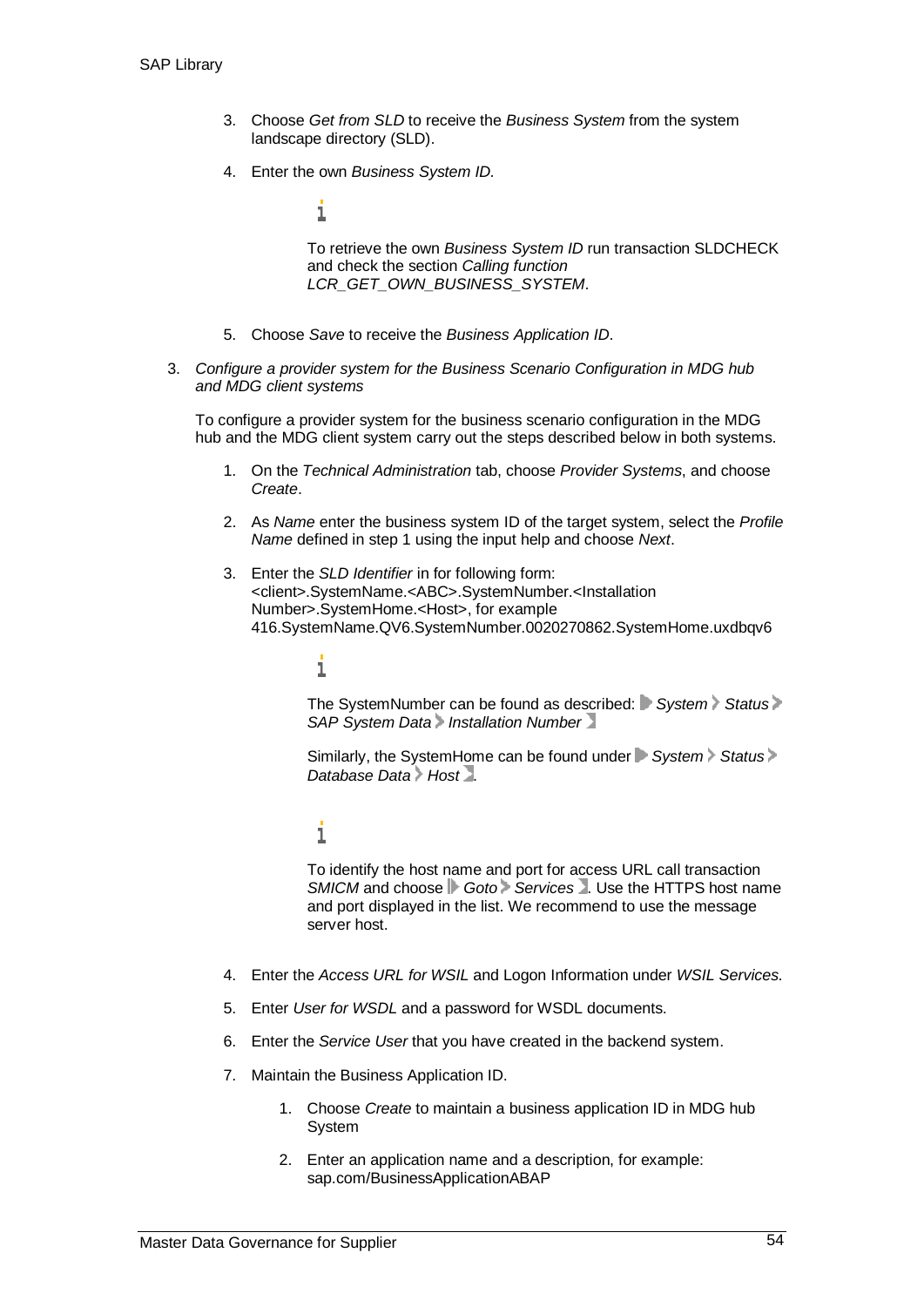3. Enter the business application ID.

 $\mathbf 1$ 

Note that the business application ID can be found in the counterpart system in the transaction SOAMANAGER under *Technical Administration SAP Client Settings* .

- 4. Press *Finish* to save and activate the system connection.
- 4. *Edit Logon Data for Business Scenario*

To create a user account in the MDG hub and the MDG client system carry out the steps described below in both systems.

#### i

The back end user has to exist in both systems.

- 1. On the *Service Administration* tab choose *Logon Data Management*.
- 2. On the *Maintenance* tab choose *Create*, enter your data and choose *Next*.
- 3. Select User/Password or X.509 as *Authentication Method*.
- 4. Enter the user name that you created earlier in the backend system and choose *Finish*.
- 5. *Assign Logon Data to Business Application*

To assign logon data to the business application in the MDG hub and the MDG client system carry out the steps described below in both systems.

- 1. On the *Service Administration* tab choose *Logon Data Management*.
- 2. On the *Assignments* tab choose *Create*.
- 3. Use the input help to select a *Provider System/Business Application* and choose *Next*.
- 4. Select the user name you have entered in step 4 as *Logon Data* from the drop down list and choose *Finish*.
- 6. *Configure System for Point-to-Point Communication via Service Group*

To configure the system for point-to-point communication via service group in the MDG hub system carry out the steps described below.

Service definitions and service groups that need to be configured additionally to run MDG-C with client maintenance scenario are shown in brackets.

- 1. Create a business scenario in the MDG hub system.
	- 1. On the *Service Administration* tab choose *Business Scenario Configuration*.
	- 2. Choose *Create*, enter your data and choose *Next*.
- 2. Select service definitions and assign a profile.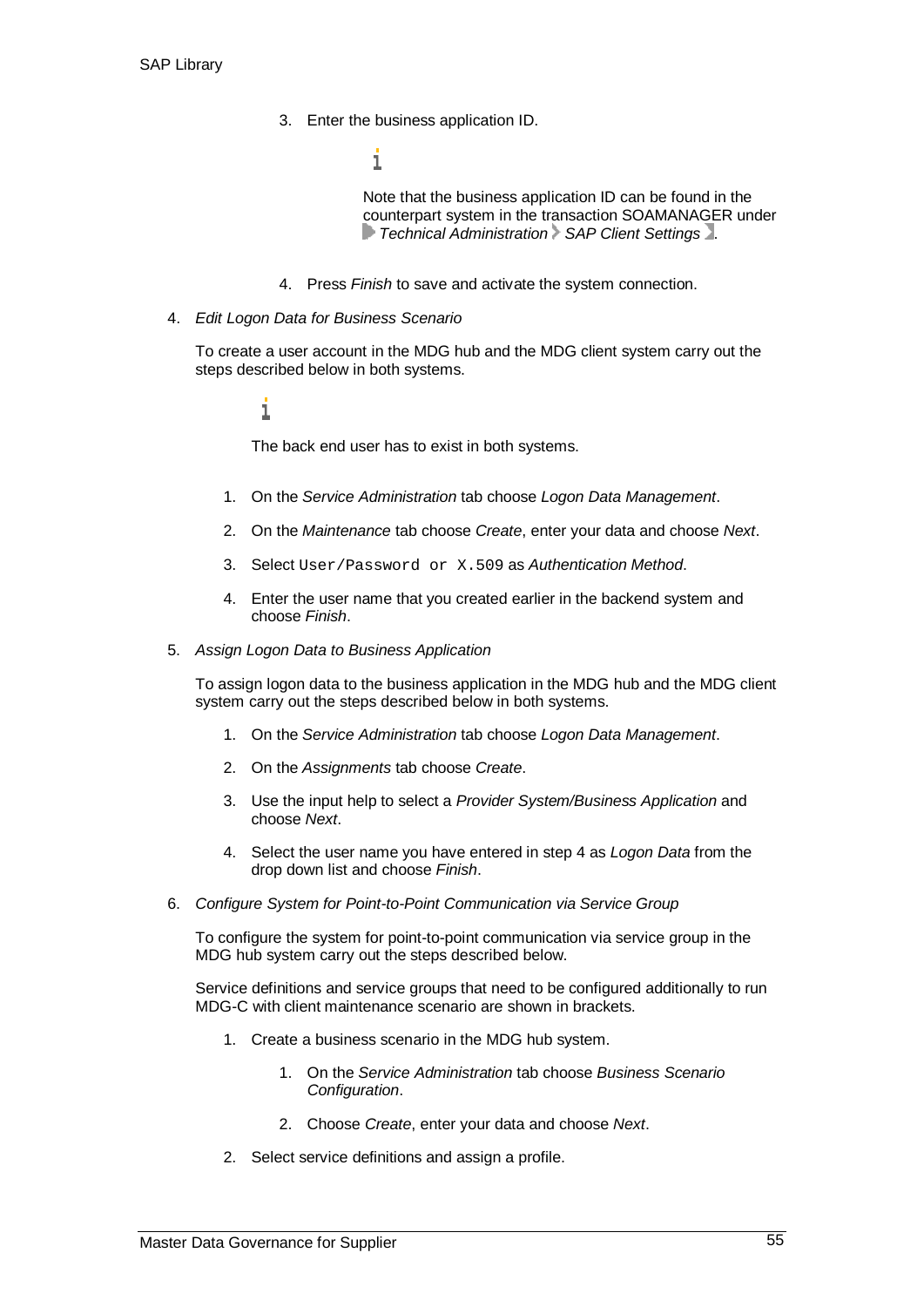- 1. Choose *Add* to search for Service Definition.
- 2. In the dialog box search for the *Service Definition* BUSINESSPARTNERRELATIONSHIPSU1, select it in the result list and choose *Add to Worklist*.
- 3. Similarly search for the following service definitions and add them to the worklist:
	- **BUSINESSPARTNERSUITEBULKREPLI1**
	- **•** [BUSINESSPARTNERRELATIONSHIPSUI (BusinessPartnerRelationshipSUITEBulkReplicateRequest\_I n)]
	- **E** [BUSINESSPARTNERSUITEBULKREPLIC (BusinessPartnerSUITEBulkReplicateRequest)]
- 3. Assign Profile to service definition.
	- 1. Select all services definitions from the list and choose *Assign Profile*.
	- 2. Select the profile MDG, choose *Assign Profile* and choose *Next*.
- 4. Select Service Groups and Assign Business Applications in the Provider System (i.e. MDG hub) Service Group:
	- 1. Choose *Add* to search for the Service Group, enter the service group MDG\_BS\_SUPPLIERREPLICATEREQ and choose *Go*.
	- 2. Repeat the procedure for the service group [MDG\_BS\_SUPPLIERREPLICATECONF].
	- 3. Select MDG\_BS\_SUPPLIERREPLICATEREQ and [MDG\_BS\_SUPPLIERREPLICATECONF] from the search result list and choose *Add to Work List*.
- 5. Assign Business Application.
	- 1. Select the service group from the list and assign it to the business application by choosing *Assign Business Application*.
	- 2. Select the provider system and the assigned business application name from the list and choose *Assign to Service Group*.
	- 3. Choose *Finish*.
- 6. Create a business scenario in the MDG client system.
	- 1. On the *Service Administration* tab choose *Business Scenario Configuration*.
	- 2. Choose *Create*, enter your data and choose *Next*.
- 7. Select service definitions and a assign profile.
	- 1. Choose *Add* to search for Service Definition
	- 2. In the dialog box search for the *Service Definition* BUSINESSPARTNERRELATIONSHIPSUI, select BusinessPartnerRelationshipSUITEBulkReplicateRequest\_In in the result list and choose *Add to Worklist*.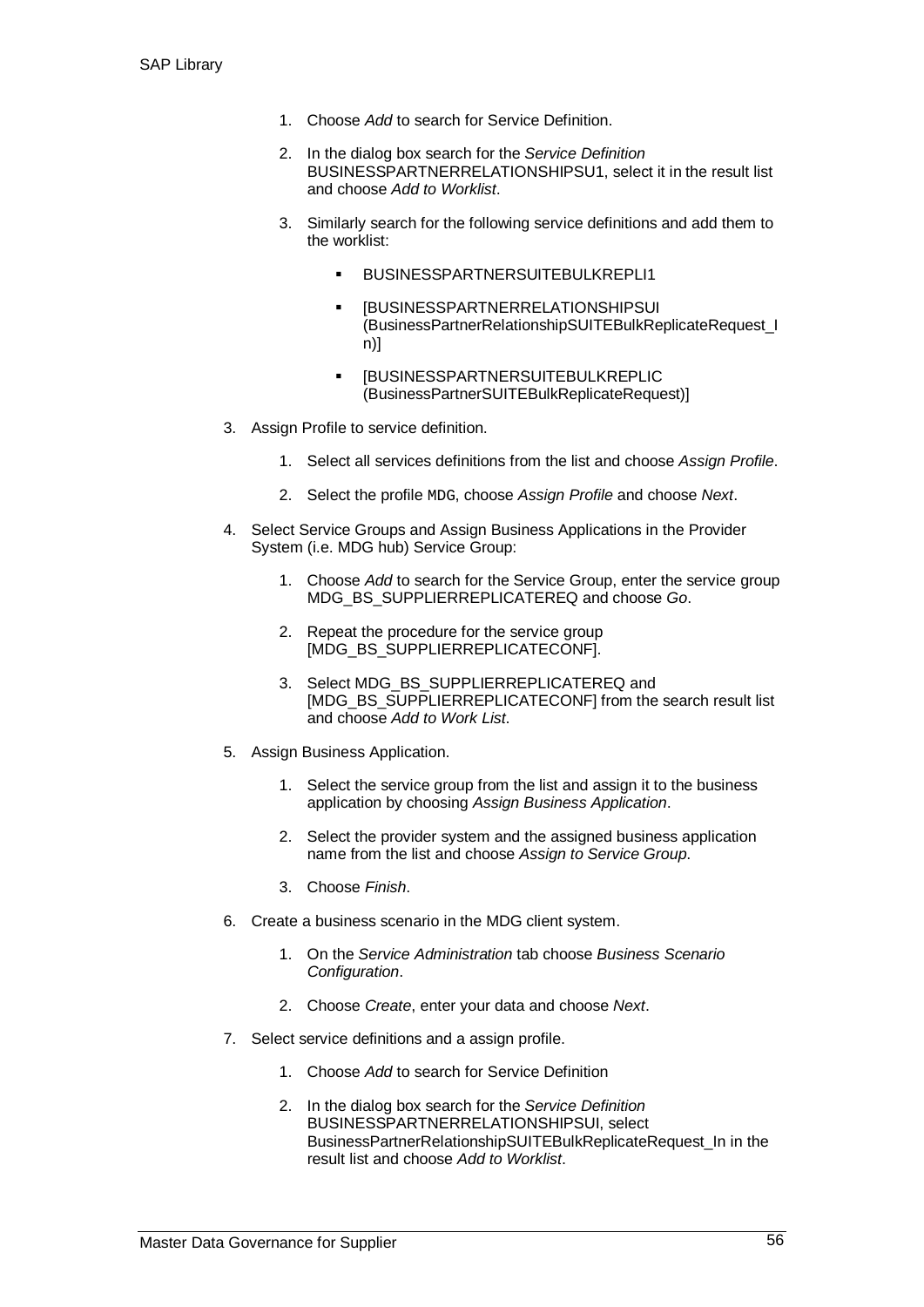- 3. Similarly search for the following service definitions and add them to the worklist:
	- BUSINESSPARTNERSUITEBULKREPLIC
	- [BUSINESSPARTNERRELATIONSHIPSU1]
	- [BUSINESSPARTNERSUITEBULKREPLI1]
- 8. To assign a profile to the service definitions in the MDG client system carry out the steps described above in the corresponding chapter.
- 9. Select Service Groups and Assign Business Applications in the Provider System Service Group:
	- 1. Choose *Add* to search for the Service Group, enter the service group MDG\_BS\_SUPPLIERREPLICATECONF and choose *Go*.
	- 2. Repeat the procedure for the service group [MDG\_BS\_SUPPLIERREPLICATEREQ].
	- 3. Select MDG\_BS\_SUPPLIERREPLICATECONF and [MDG\_BS\_SUPPLIERREPLICATEREQ] from the search result list and choose *Add to Work List*.
- 10. To assign a business application in the MDG client system carry out the steps described above in the corresponding chapter.

#### i

To activate the business scenario and changes in the SOA manager business scenario configuration choose *Process List* in the *Pending Tasks* Page under *Service Administration*. Make sure, that all tasks are executed successfully.

### **6 5 Data Replication Using Enterprise Service Oriented Architecture (SOA)**

The replication of master data from the MDG hub to the connected systems and clients can be done using Enterprise Service Oriented Architecture (SOA).

The service interfaces and service groups to be configured are found in the *SOAMANAGER* (SOA Manager) transaction.

For detailed information how to configure the SOAMANAGER for MDG, see Configuring the SOA Manager for Master Data Governance [Page 51] (NetWeaver 7.31) or Configuring the SOA Manager for Master Data Governance (NW 7.40) [External] (NetWeaver 7.40).

For information on the *SOAMANAGER* steps to be performed to configure WebService-based communication, see Configuring a Consumer Proxy [External].

The following services need to be configured:

#### i

Service definitions and service groups that need to be configured additionally to run MDG-C on a client system are shown in brackets.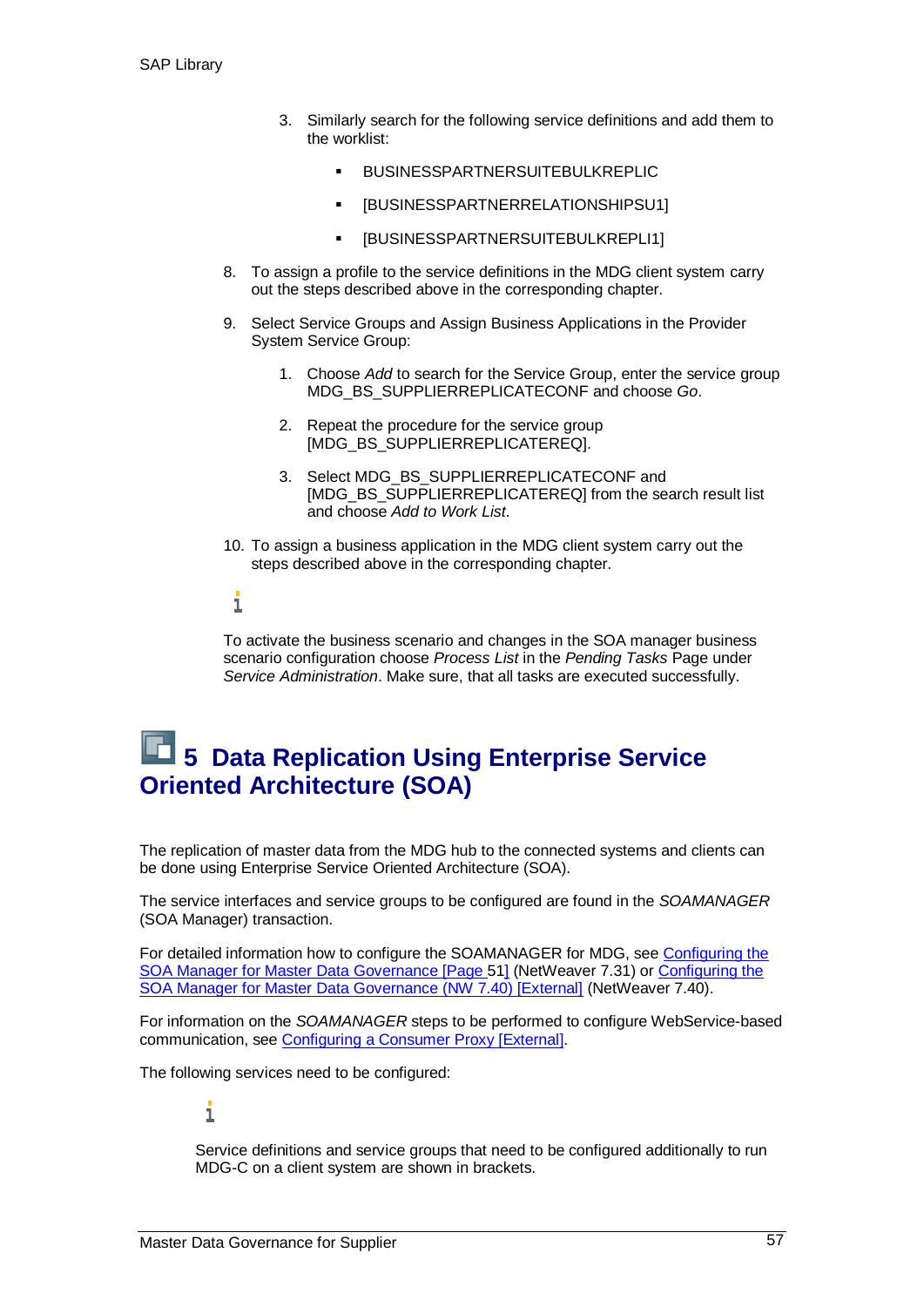- For the message inbound processing in the master data client systems, configure the following services:
	- o BusinessPartnerSUITEBulkReplicateRequest\_In
	- o BusinessPartnerRelationshipSUITEBulkReplicateRequest\_In
	- o [BusinessPartnerSUITEBulkReplicateConfirmation\_In]
	- o [BusinessPartnerRelationshipSUITEBulkReplicateConfirmatio n In]
- Configure the following service groups:
	- o MDG\_BS\_SUPPLIERREPLICATECONF
	- o [MDG\_BS\_SUPPLIERREPLICATEREQ]
- For the message inbound processing in the master data server system, configure the following services:
	- o BusinessPartnerSUITEBulkReplicateConfirmation\_In
	- o BusinessPartnerRelationshipSUITEBulkReplicateConfirmation  $I<sub>n</sub>$
	- o [BusinessPartnerSUITEBulkReplicateRequest\_In]
	- o [BusinessPartnerRelationshipSUITEBulkReplicateRequest\_In]
- Configure the following service groups:
	- o MDG\_BS\_SUPPLIERREPLICATEREQ
	- o [MDG\_BS\_SUPPLIERREPLICATECONF]

Replication eSOA Using the Data Replication Framework (DRF)

Prerequisite: Receiving systems/clients are defined in the SLD (system landscape directory). For more information, see Customizing for Master Data Governance under *General Settings Data Replication Overall Information* .

- 1. Define technical settings for business system under **F** General Settings Data *Replication Define Custom Settings for Data Replication Define Technical Settings Define Technical Settings for Business Systems*
	- 1. To define a new business system and to maintain the logical system for the receiving systems, choose *New Entries*.
	- 2. Enter a business system, for example ABC 123 and a logical system, for example ABCCLNT123.
- 2. Define replication model (replication of business partner) under **C**eneral Settings *Data Replication Define Custom Settings for Data Replication Define Replication Models*
	- 1. Using *New Entries*, define a new replication model and enter a description.
	- 2. Mark the line and choose *Assign Outbound Implementation*. Create a new entry and enter the following values using the input help: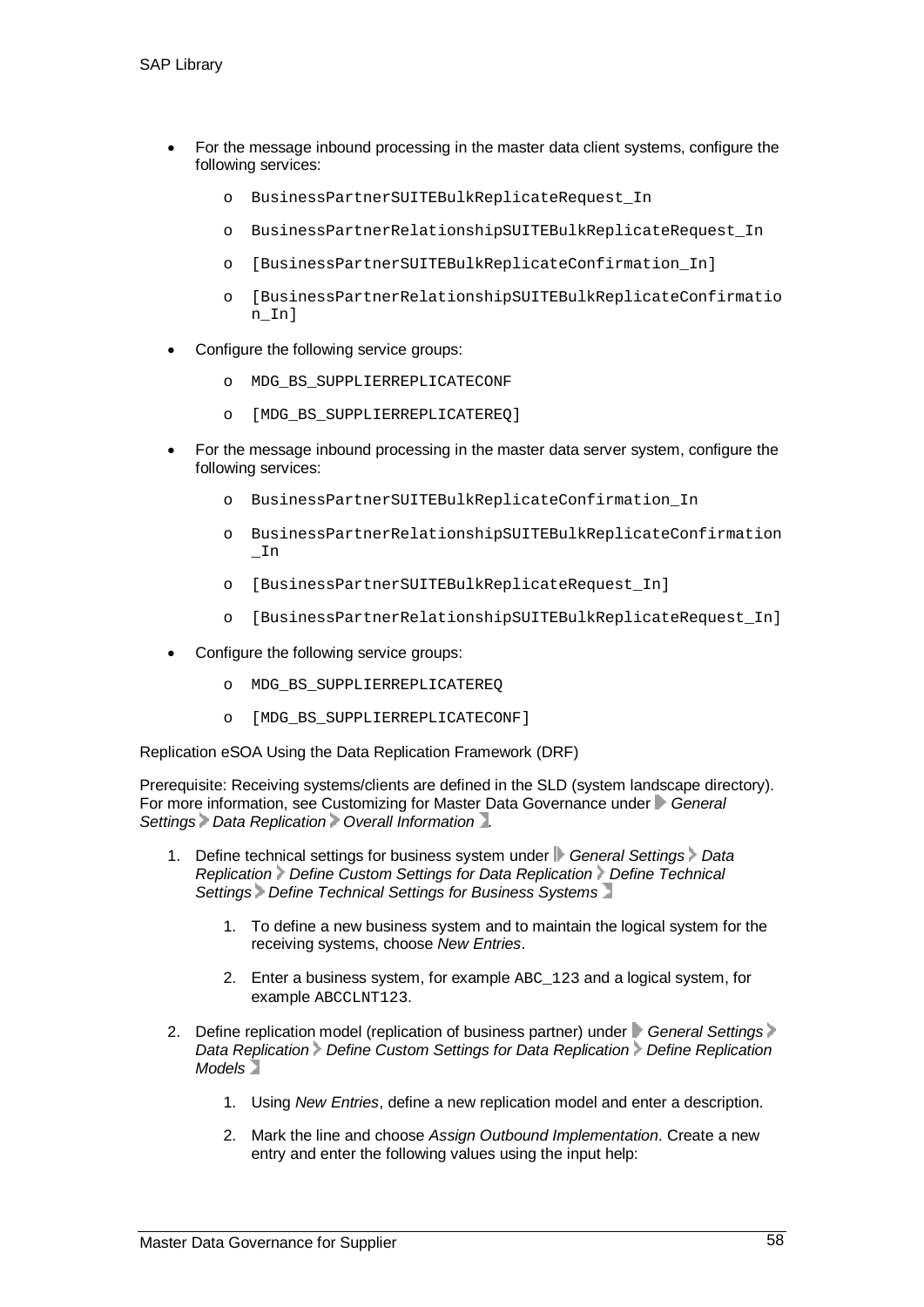- Outbound Implementation: 986\_3 Outbound Impl. for BP/REL via Services
- Communication Channel: Replication via Services
- Filter time: Filter After Change Analysis
- 3. Mark the line and choose *Assign Target Systems for Repl. Model /Outb.Impl*. Create a new entry and enter the business system name for the receiving system created in the step before.
- 4. Choose *Assign Outbound Parameter*. Create a new entry, enter the following values, and save.
	- Outb. Parameter: PACK\_SIZE\_BULK
	- Outb. Parameter value: 100 (example value)
- 5. Return to the *Define Replication Model* view. Optionally, you can also add an expiration time for the log.
- 6. Save your replication model.
- 7. Mark the newly-created replication model, and choose *Activate*.

For more information, see *Master Data Governance* under **General Settings** Data *Replication Define Custom Settings for Data Replication Define Replication Models* .

### **6 Data Replication of Supplier Master Data Using ALE**

Replication of master data from the MDG hub to the connected systems and clients can be done using Application Link Enabling (ALE).

- 1. Set up RFC connections (in both directions: hub to client and client to hub for ADRMAS and CREMAS)
	- 1. Set up the RFC connection: Run transaction *SM59* (configuration of RFC connections) and provide the required RFC destination details.
	- 2. To define a logical system in Customizing for *SAP Netweaver* run transaction *SALE* and then choose *Basic Settings Logical Systems Define Logical System* . Enter all target systems/clients as logical systems.
- 2. Create Global Company code for ALE

Run this activity in Customizing for *SAP Netweaver* under *Application Server IDoc Interface / Application Link Enabling (ALE) Modelling and Implementing Business Processes Global Organization Units Cross-System Company Codes* . Create cross system company codes and map all company codes in use to the global company code defined.

- 3. Maintain distribution model in SAP ERP (Outbound) for the distribution of Vendor Master using ADRMAS and CREMAS
	- 1. Run transaction *SALE* (Display ALE Customizing) and choose *Modeling and Implementing Business Processes Maintain Distribution Model and*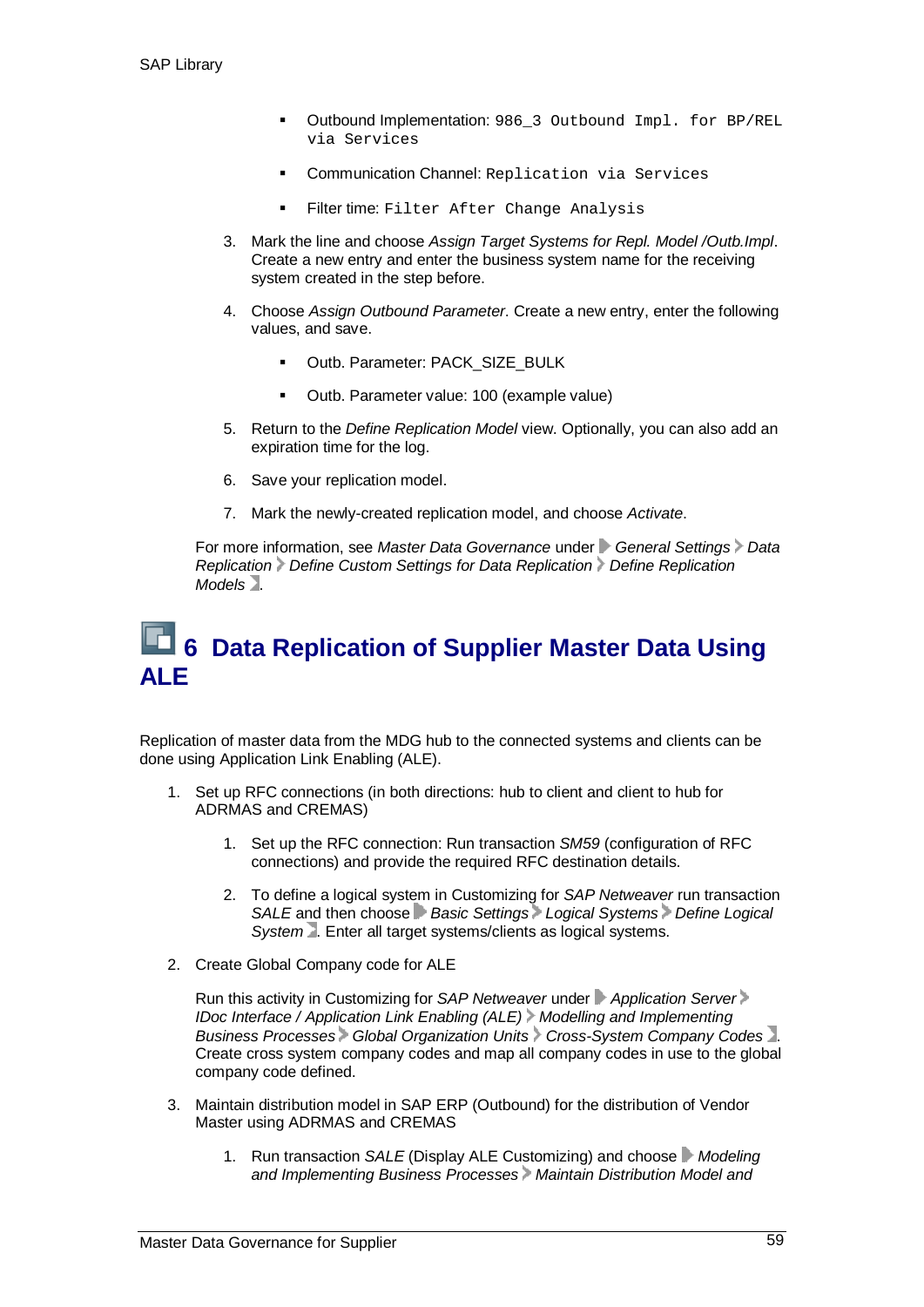*Distribute Views* . Alternatively, run transaction *BD64* (Display Distribution Model).

- 2. In change mode, create a new model. Choose *Create Model View*. Enter a short text and a technical name.
- 3. Choose *Add Message Type* for the newly created model.
- 4. Enter names for the logical source and destination systems and choose message type *CREMAS*.
- 5. Choose *Add BAPI* for the newly created model.
- 6. Enter the logical sender system and receiver system. In the *Obj.Name/Interface* field, enter AddressOrg and in the *Method* field, enter SaveReplica.
- 4. Create partner profile
	- 1. Run transaction *SALE* and choose *Modeling and Implementing Business Processes Partner Profiles Generate Partner Profiles* . Alternatively, run transaction *BD82* (Generate Partner Profile).
	- 2. Select the newly created model and in the *Partner System* field, enter the logical destination system.
	- 3. Enter the ALE-User and the following values in the corresponding fields, and execute.

| <b>Field</b>                | Value                     |
|-----------------------------|---------------------------|
| Version                     | 3                         |
| Pack Size                   | 100                       |
| <b>Output Mode</b>          | Transfer IDoc immediately |
| Inb. Parameters: Processing | Trigger immediately       |

- 4. To verify your settings, run transaction *WE20* and from the *Partner Profiles* menu, choose *Partner type LS*. Verify that *Partner type LS* is the logical destination system.
- 5. In the detail screen, the chosen message types *ADRMAS* and *CREMAS* must appear as outbound parameters.
- 5. Distribute model view to receiving system.
	- 1. Run transaction *SALE* and choose *Modeling and Implementing Business Processes Maintain Distribution Model and Distribute Views* . Alternatively, run transaction *BD64*.
	- 2. Select the new model and choose *Edit Model view Distribute*.
	- 3. Verify that the correct receiving system is marked and choose *Enter*.
	- 4. Verify within the receiving system that the model view was created.
		- 1. Run transaction *SALE* and choose *Modelling and Implementing Business Processes Partner Profiles Generate Partner Profiles* . Alternatively, run transaction *BD82*.
		- 2. Select the distributed model and the partner system.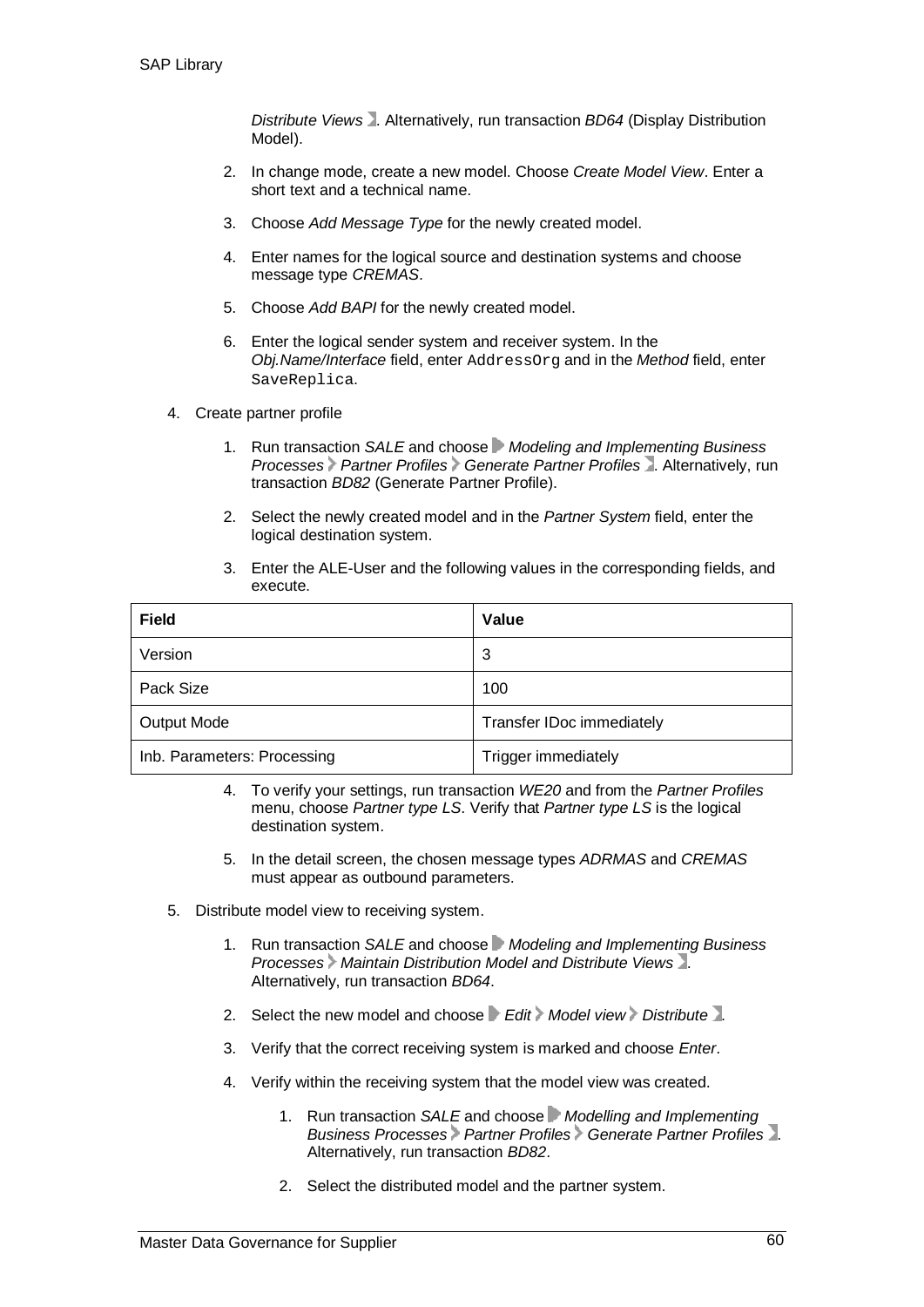| <b>Field</b>                | Value                     |
|-----------------------------|---------------------------|
| Version                     | 3                         |
| Pack Size                   | 100                       |
| <b>Output Mode</b>          | Transfer IDoc immediately |
| Inb. Parameters: Processing | Trigger immediately       |

3. Enter the ALE-User and the following values in the corresponding fields, and execute.

- 4. To verify your settings, run transaction *WE20* and from the partner profiles menu, choose partner type LS. Verify that partner type LS is the logical destination system.
- 5. In the detail screen, the chosen message types *ADRMAS* and *CREMAS* must appear as inbound parameters.
- 6. Replication ALE Using the Data Replication Framework (DRF)

Prerequisite: Receiving systems/clients are defined in the SLD (system landscape directory). For more information, see Customizing for Master Data Governance under **General Settings Data Replication Overall Information** .

- 1. Define technical settings for business system under **General Settings** *Data Replication Define Custom Settings for Data Replication Define Technical Settings Define Technical Settings for Business Systems*
	- 1. To define a new business system and to maintain the logical system for the receiving systems, choose *New Entries*.
	- 2. Enter a business system, for example ABC 123 and a logical system, for example ABCCLNT123, select the *Define Bus. Systems, BOs* view, and enter the *BO Type* 266 (Supplier).
	- 3. Make sure that under *General Settings Data Replication Enhance Default Settings for Outbound Implementations Define Outbound Implementations* in the line 986 4 (MDG Vendor via ALE) the *Sup. Key H* (Support Key Harmonization) flag is set.
	- 4. Mark the *BO Type* 266 (Supplier), select the *Define Bus. Systems, BOs, Communication Channel* view, enter the *C. Channnel* Replication via IDoc, and select the value Key Mapping for the *Key Harm.* field.

#### i

If you select Harmonized IDs (no key mapping) for *Key Harm.* you have to use ALE inbound. It is not possible to import data using MDG DIF (Date Import Framework).

- 2. Define replication model (replication of vendor) under **General Settings** *Data Replication Define Custom Settings for Data Replication Define Replication Models*
	- 1. Using *New Entries*, define a new replication model and enter a description.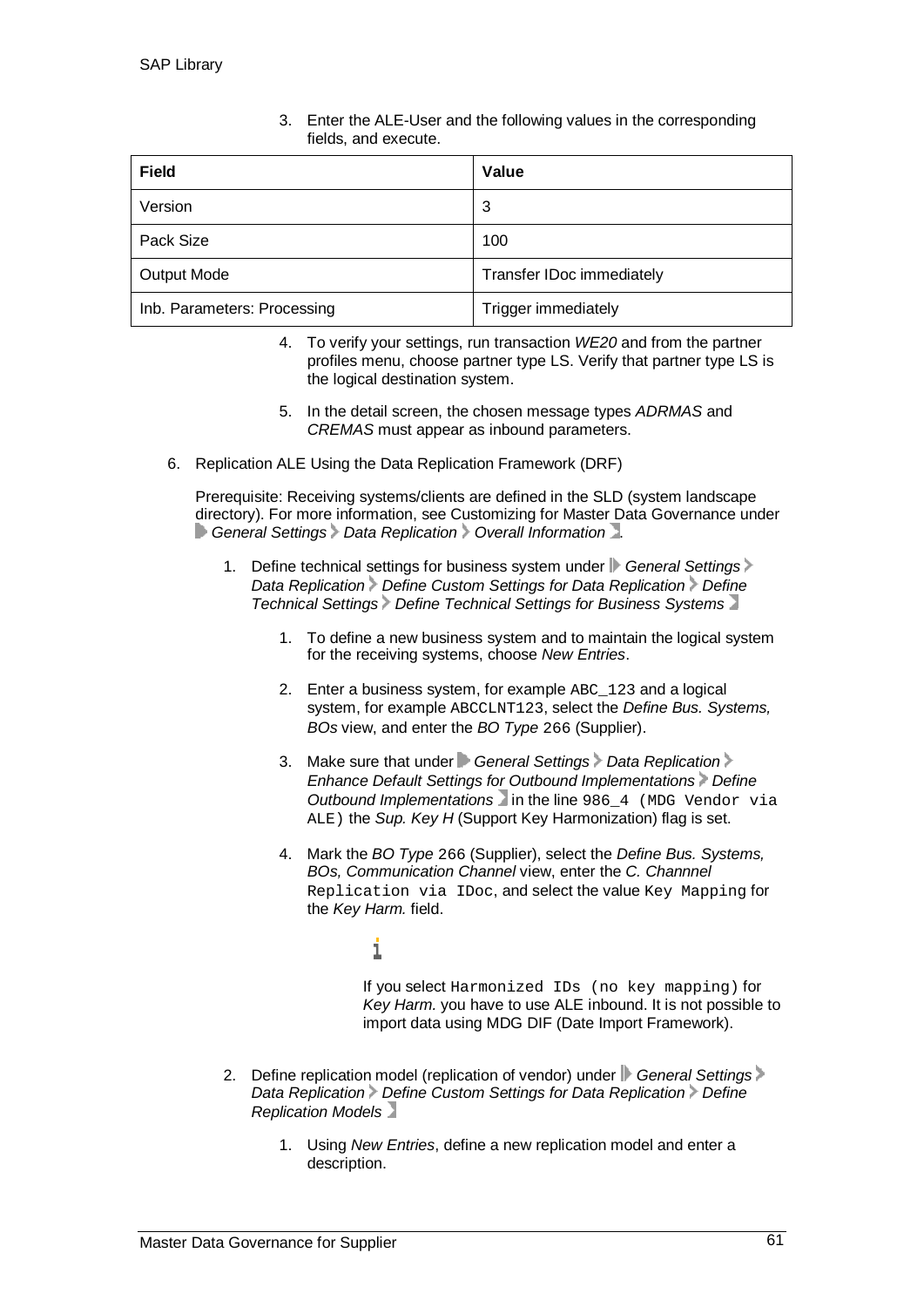- 2. Mark the line and choose *Assign Outbound Implementation*. Create a new entry and enter the following values using the input help:
	- Outbound Implementation: 986\_4 MDG Vendor via ALE
	- **Communication Channel: Replication via IDoc**
	- **Filter time: Filter After Change Analysis**
- 3. Mark the line and choose *Assign Target Systems for Repl. Model/Outb.Impl*. Create a new entry and enter the business system name for the receiving system created in the step before.
- 4. Choose *Assign Outbound Parameter*. Create a new entry, enter the following values, and save.
	- Outb. Parameter: PACK\_SIZE\_BULK
	- Outb. Parameter value: 100 (example value)
- 5. Return to the *Define Replication Model* view. Optionally, you can also add an expiration time for the log.
- 6. Choose *Save* to save your entries.
- 7. Mark the newly-created replication model, and choose *Activate*.

For more information, see Customizing for *Master Data Governance* under **General Settings > Data Replication > Define Custom Settings for Data** *Replication Define Replication Models* .

- 7. Enable monitoring of IDOC posting (ALE Audit)
	- 1. In the hub system: Run transaction *BD64* to maintain a distribution model and define the direction MDG client to MDG hub.

For more information about distribution models, see Distribution Model [External].

- 2. Open transaction *WE20* and navigate to the partner profile for the client system.
- 3. Enter the following inbound parameters without changing further data:
	- Message type: ALEAUD
	- Process code: AUD2
- 4. Replicate the distribution model to the target system using transaction *BD64*..
- 5. In the client system: To generate a partner profile open transaction *SALE* and choose **System Monitoring IDoc Confirmation in Receiving System (ALE** *Audit) Distribution Model for ALE Audit* . Then select *Environment Generate Partner Profiles* .
- 6. Open transaction *WE20*, navigate to the partner profile and enter the outbound parameter ALEAUD.
- 7. To configure the replication of audit documents open transaction *SALE* and choose **System Monitoring IDoc Confirmation in Receiving System (ALE** *Audit) Confirmation of Audit Data Define Variant* .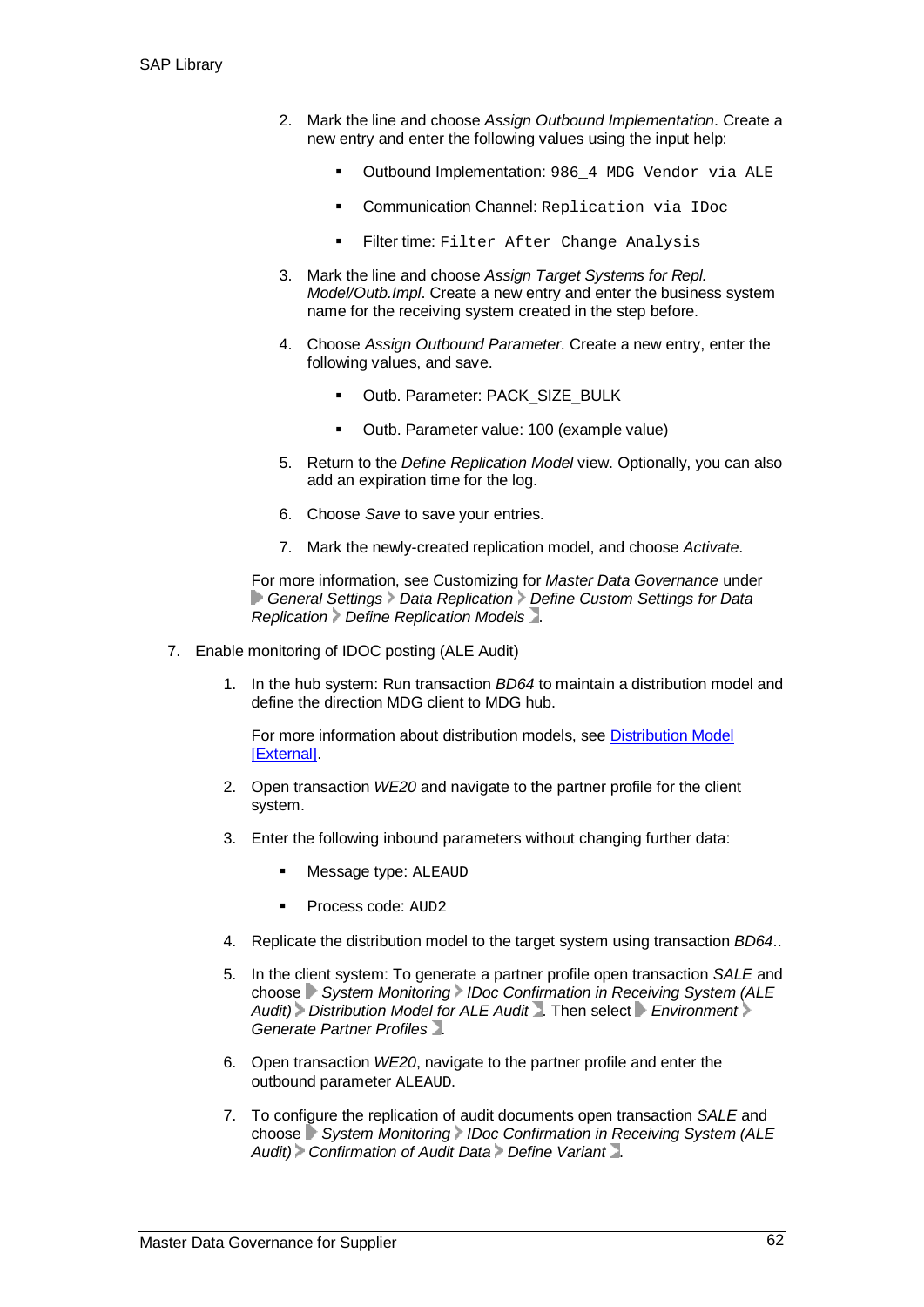You can schedule the report RBDSTATE as a background job to run on a regular base.

### **12 7 Data Replication of Business Partner Master Data Using ALE**

Replication of business partner master data from the MDG hub to the connected systems and clients can be done using Application Link Enabling (ALE).

- 1. Set up RFC connections (in both directions: hub to client and client to hub
	- 1. Set up the RFC connection: Run transaction *SM59* (configuration of RFC connections) and provide the required RFC destination details.
	- 2. To define a logical system in Customizing for *SAP Netweaver* run transaction *SALE* and then choose *Basic Settings Logical Systems Define Logical System* . Enter all target systems/clients as logical systems.
- 2. Maintain distribution model in SAP ERP (Outbound) for the distribution of Business Partner Master
	- 1. Run transaction *SALE* (Display ALE Customizing) and choose *Modeling and Implementing Business Processes Maintain Distribution Model and Distribute Views* . Alternatively, run transaction *BD64* (Display Distribution Model).
	- 2. In change mode, create a new model. Choose the *Create Model View*. Enter a short text and a technical name.
	- 3. Choose *Add Message Type* for the newly created model.
	- 4. Enter names for the logical source and destination systems and choose message type BUPA\_INBOUND\_MAIN\_SAVE\_M and BUPA\_INBOUND\_REL\_SAVE\_M.

#### i

For the maintenance of the distribution model in an SRM or a CRM system (Inbound), repeat steps 1 to 4 in the corresponding system.

### i

To distribute business partner data and business partner relationship data, configure your target system as described:

- 5. Run transaction *SALE* and choose *Modelling and Implementing Business Processes Master Data Distribution Serialization for Sending and Receiving Data > Serialization Using Message Types* > *Define Serialization Groups* .
	- 1. Define a serialization group.
	- 2. Assign the message types listed below to the serialization group and enter the corresponding sequence numbers: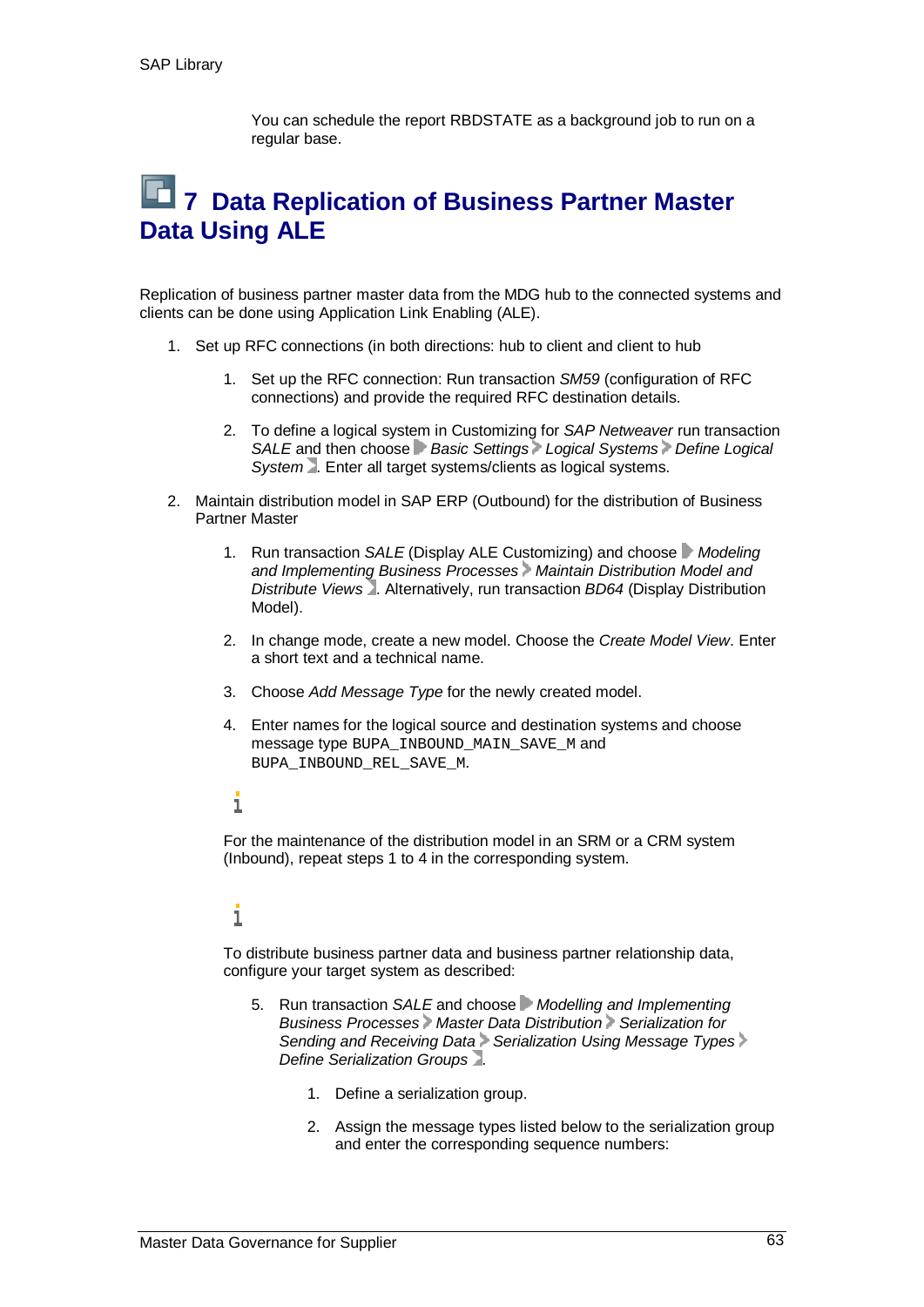| Message Type             | Seq. number |
|--------------------------|-------------|
| BUPA_INBOUND_MAIN_SAVE_M |             |
| BUPA_INBOUND_REL_SAVE_M  |             |

6. Run transaction *SALE* and choose *Modelling and Implementing Business Processes Master Data Distribution Serialization for* **Sending and Receiving Data > Serialization Using Message Types** *Define Inbound Processing* and enter the following data:

| Group          | <b>Message Type</b>      | Sending<br>system | <b>Obj/Proc</b> |
|----------------|--------------------------|-------------------|-----------------|
| [Serialization | BUPA_INBOUND_MAIN_SAVE_M | [Sending          | [value, e.g.    |
| group]         |                          | system]           | 1001            |
| [Serialization | BUPA INBOUND REL SAVE M  | [Sending          | [value, e.g.    |
| group]         |                          | system]           | 100]            |

- 7. Make sure that incoming IDocs are not processed immediately. Run transaction *WE20* and choose *Partner Partner Type LS [Sending system]* . For both inbound parameters proceed as described:
	- 1. Select the inbound parameter.
	- 2. Choose *DetailScreenInboundParameter*.
	- 3. On the *Inbound options* tab, select *Trigger by background program*.
- 8. Run transaction *SE38* and create a variant for the Report RBDSER04. As*Serialization Group* enter the serialization group created above.

#### 3. Create partner profile

- 1. Run transaction *SALE* and choose *Modeling and Implementing Business Processes Partner Profiles Generate Partner Profiles* . Alternatively, run transaction *BD82* (Generate Partner Profile).
- 2. Select the newly created model and in the *Partner System* field, enter the logical destination system.
- 3. Enter the ALE-User and the following values in the corresponding fields, and execute.

| <b>Field</b>                | Value                     |
|-----------------------------|---------------------------|
| Version                     | 3                         |
| Pack Size                   | 100                       |
| <b>Output Mode</b>          | Transfer IDoc immediately |
| Inb. Parameters: Processing | Trigger immediately       |

4. To verify your settings, run transaction *WE20* and from the *Partner Profiles* menu, choose *Partner type LS*. Verify that *Partner type LS* is the logical destination system.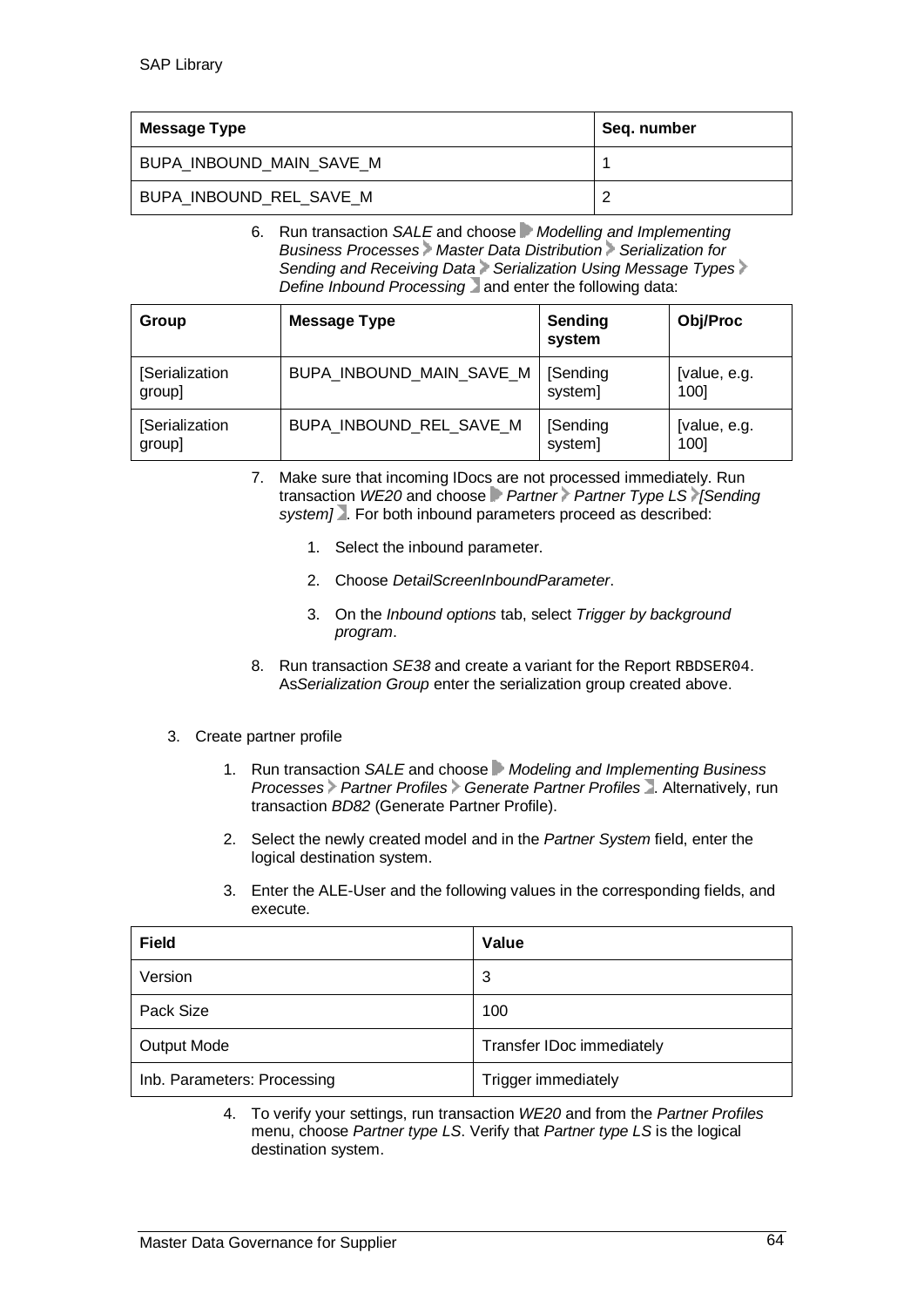- 5. In the detail screen, the chosen message types BUPA INBOUND MAIN SAVE M and BUPA INBOUND REL SAVE M must appear as outbound parameters.
- 4. Distribute model view to receiving system.
	- 1. Run transaction *SALE* and choose *Modeling and Implementing Business Processes Maintain Distribution Model and Distribute Views* . Alternatively, run transaction *BD64*.
	- 2. Select the new model and choose **F** Edit > Model view > Distribute 1.
	- 3. Verify that the correct receiving system is marked and choose *Enter*.
	- 4. Verify within the receiving system that the model view was created.
		- 1. Run transaction *SALE* and choose *Modelling and Implementing Business Processes Partner Profiles Generate Partner Profiles* . Alternatively, run transaction *BD82*.
		- 2. Select the distributed model and the partner system.
		- 3. Enter the ALE-User and the following values in the corresponding fields, and execute.

| <b>Field</b>                | Value                     |
|-----------------------------|---------------------------|
| Version                     | 3                         |
| Pack Size                   | 100                       |
| <b>Output Mode</b>          | Transfer IDoc immediately |
| Inb. Parameters: Processing | Trigger immediately       |

- 4. To verify your settings, run transaction *WE 20* and from the partner profiles menu, choose partner type LS. Verify that partner type LS is the logical destination system.
- 5. In the detail screen, the chosen message types BUPA INBOUND MAIN SAVE M and BUPA INBOUND REL SAVE M must appear as inbound parameters.
- 5. Replication ALE Using the Data Replication Framework (DRF)

Prerequisite: Receiving systems/clients are defined in the SLD (system landscape) directory). For more information, see Customizing for Master Data Governance under **General Settings Data Replication Overall Information** 

- 1. Define technical settings for business system under **F** General Settings *Data Replication* Define Custom Settings for Data Replication Define *Technical Settings Define Technical Settings for Business Systems* .
	- 1. To define a new business system and to maintain the logical system for the receiving systems, choose *New Entries*.
	- 2. Enter a business system, for example ABC\_123 and a logical system, for example ABCCLNT123, select the *Define Bus. Systems, BOs* view, and enter the *BO Type* 147 (Business Partner) and 1405 (Business Partner Relationship).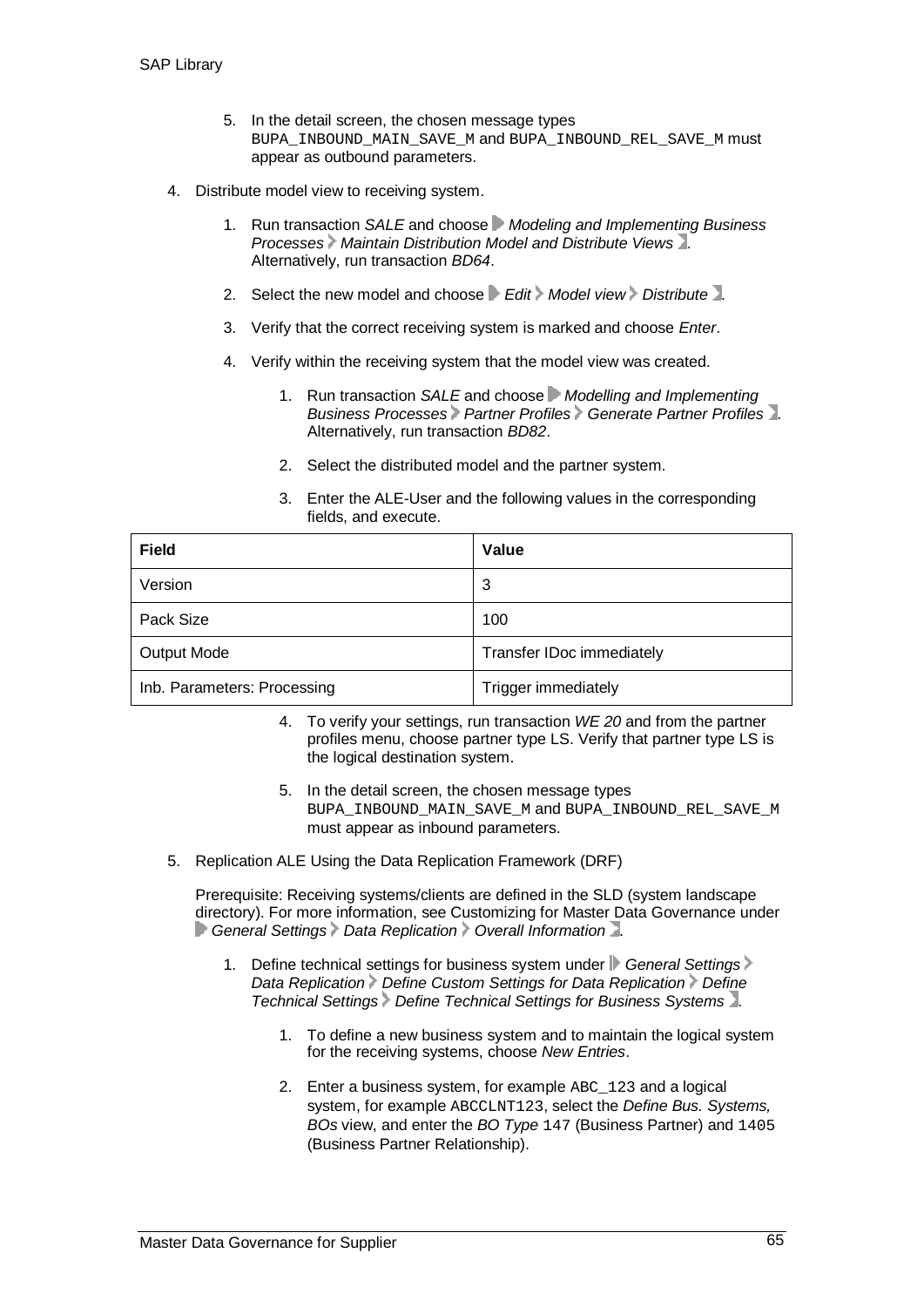- 3. Make sure that under *General Settings Data Replication Enhance Default Settings for Outbound Implementations Define Outbound Implementations* in the line 986\_1 (Outbound Impl. for MDG BP via ALE) the *Sup. Key H* (Support Key Harmonization) flag is set.
- 4. Mark the *BO Type* 147 (Business Partner) and 1405 (Business Partner Relationship), select the *Define Bus. Systems, BOs, Communication Channel* view, enter the *C. Channel* Replication via IDoc, and select the value Key Mapping for the *Key Harm.* field.

If you select Harmonized IDs (no key mapping) for *Key Harm.* you have to use ALE inbound. It is not possible to import data using MDG DIF (Data Import Framework).

2. Define replication model (replication of business partners) under *General Settings Data Replication Define Custom Settings for Data Replication Define Replication Models*

i

- 1. Using *New Entries*, define a new replication model and enter a description.
- 2. Mark the line and choose *Assign Outbound Implementation*. Create a new entry and enter the following values:
	- Outb. Impl.: 986\_1 (Outbound Impl. for MDG BP via ALE)
	- **E** Communication Channel: Replication via IDoc
	- Filter time: 2 (filter after change analysis)
- 3. Mark the line and choose *Assign Target System for Repl. Model/Outb.Impl*. Create a new entry and enter the business system name for the receiving system created in the step before.
- 4. Choose *Assign Outbound Parameter*. Create a new entry, enter the following values, and save.
	- **-** Outb. Parameter: PACK\_SIZE\_BULK
	- Outb. Parameter value: 100 (example value)
- 5. Return to the *Define Replication Model* view. Optionally, you can also add an expiration time for the log.
- 6. Choose *Save* to save your entries.
- 7. Mark the newly created replication model, and choose *Activate*.

For more information, see *Master Data Governance* under *General Settings Data Replication Define Custom Settings for Data Replication Define Replication Models* .

8. Define filter criteria.

In case different business partners are sent to receiver systems do the following: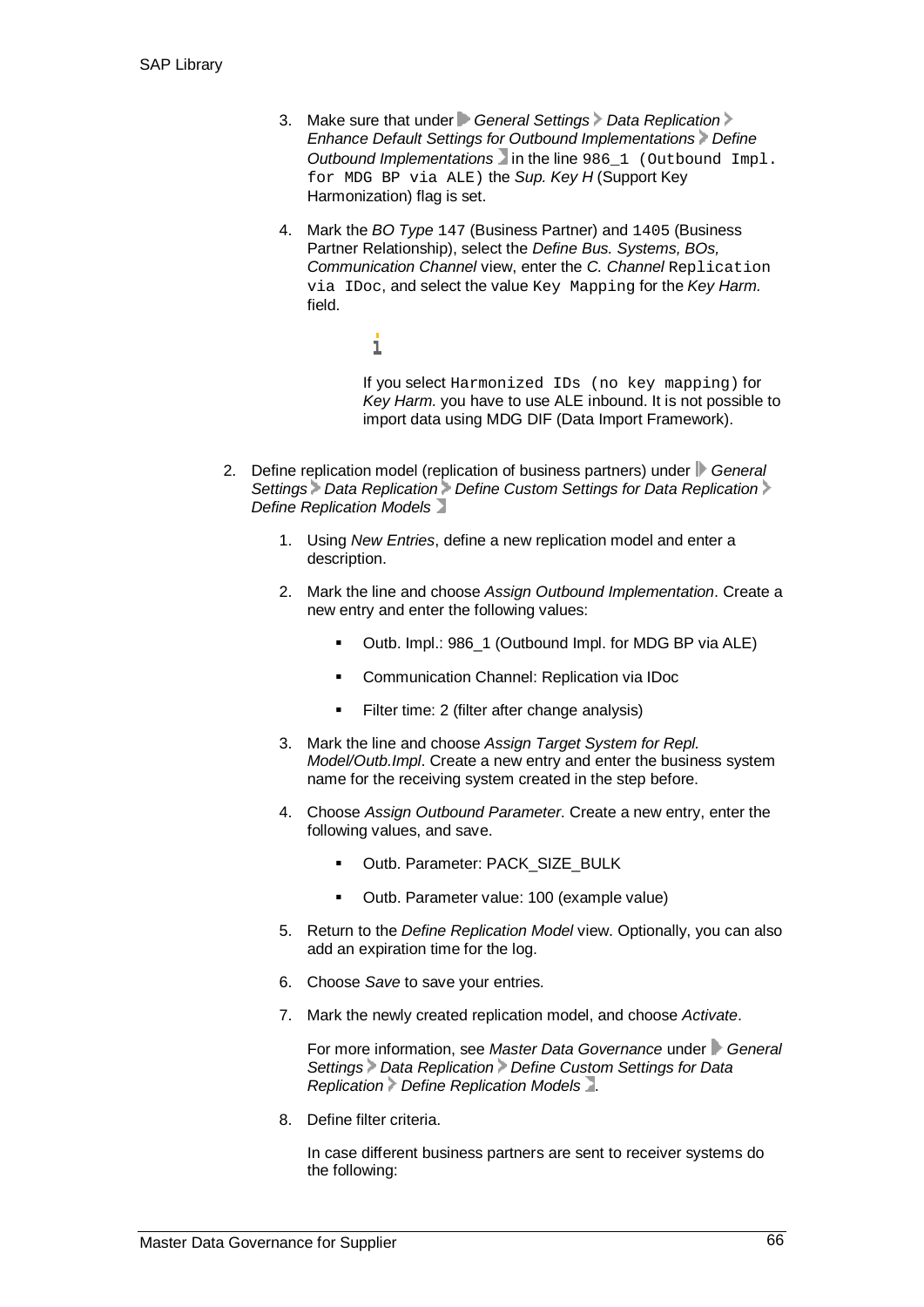- 1. Select your replication model and choose *Create*.
- 2. Enter filter values to determine which business partners shall be distributed, or which won't, for example, due to number range settings for business partner creation.

Run transaction *DRFF* or in SAP NetWeaver Portal or SAP NetWeaver Business Client, choose *Data Exchange Data Replication > Define Filter Criteria* 2.

- 6. Enable monitoring of IDoc posting (ALE Audit)
	- 1. In the hub system: Run transaction *BD64* to maintain a distribution model and define the direction MDG client to MDG hub.

For more information about distribution models, see Distribution Model [External].

- 2. Open transaction *WE20* and navigate to the partner profile for the client system.
- 3. Enter the following inbound parameters without changing further data:
	- Message type: ALEAUD
	- Process code: AUD2
- 4. Replicate the distribution model to the target system using transaction *BD64*.
- 5. In the client system: To generate a partner profile open transaction *SALE* and choose **System Monitoring IDoc Confirmation in Receiving System (ALE** Audit) Distribution Model for ALE Audit **Audit** Frien select **Full Audit** Audit Audit Audit Audit Audit Audit Audit Audit Audit Audit Audit Audit Audit Audit Audit Audit Audit Audit Audit Audit Audit Audit Audit Audit Audi *Generate Partner Profiles* .
- 6. Open transaction *WE20*, navigate to the partner profile and enter the outbound parameter ALEAUD.
- 7. To configure the replication of audit documents open the transaction *SALE* and choose *System Monitoring IDoc Confirmation in Receiving System (ALE Audit) Confirmation of Audit Data Define Variant* .

You can schedule the report RBDSTATE as a background job to run on a regular base.

### **13 B Configuration for Data Replication to SRM Systems**

As in the ERP hub system und in SRM client systems the business partner role and several attributes may be different or may be represented in different manners a mapping is required to enable the successful replication of data.

#### **Settings in the hub system**

#### **Prerequisite**

Technical settings for business systems are defined in the Customizing activity under *Master Data Governance General Settings Value Mapping Define Technical Settings for Business Systems* .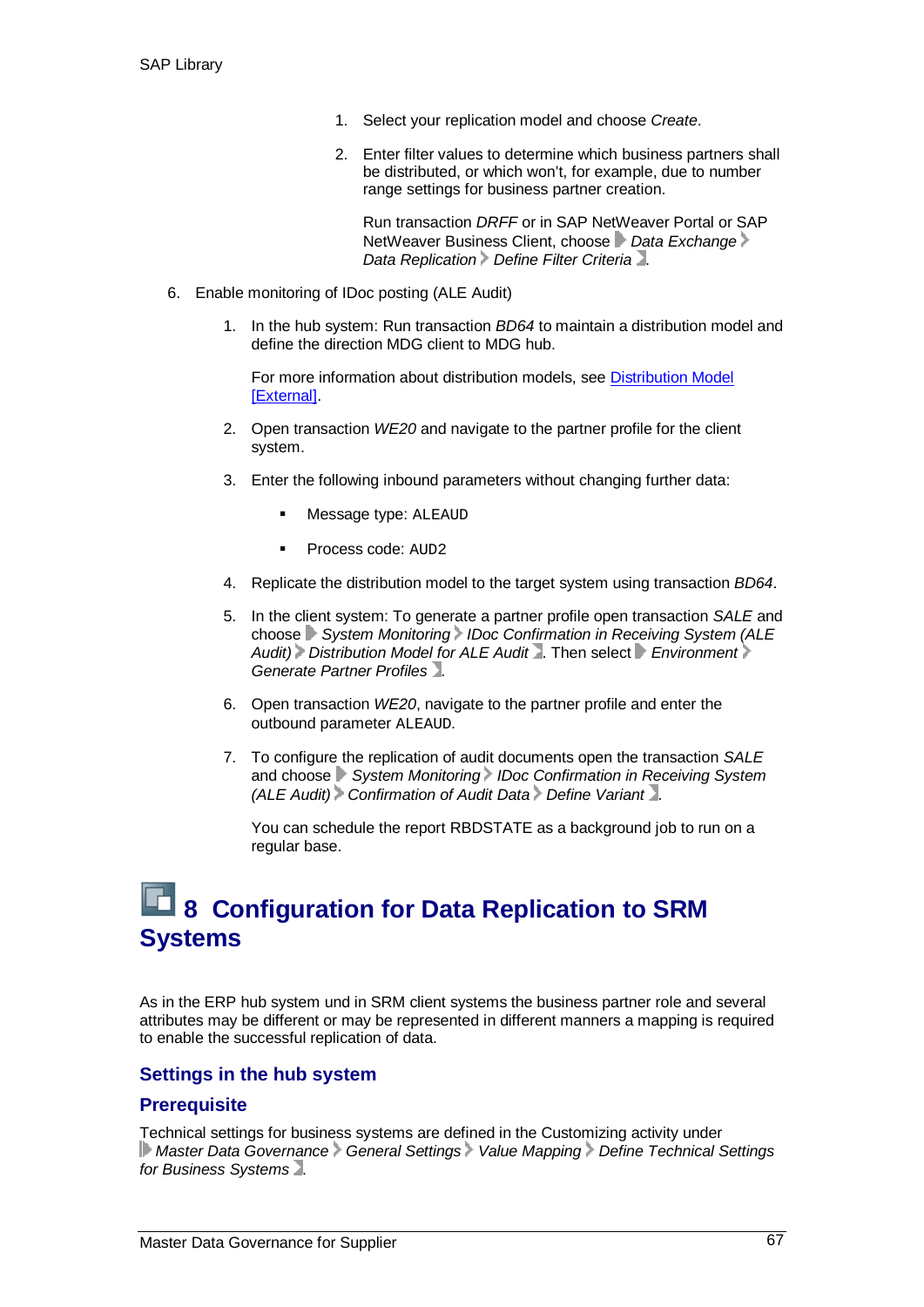#### **Procedure**

- Maintain Value Mapping for Business Partner Roles
	- 1. Run the Customizing activity Master Data Governance > General Settings  *Value Mapping Maintain Value Mapping* .
	- 2. For MDG\_FND\_PARTY\_ROLE\_CODE choose (*Display mapping relationships*).
	- 3. Under *Assign Code Lists* enter a *Mapping ID* (free text) and a *List Agency ID* (free text). Enter the *List ID* MDG\_FND\_PARTY\_ROLE\_CODE using the entry help.
	- 4. Under *Define Value Mapping* map the business partner role of the MDG hub system (*Internal Code Value*) with the business partner role of the SRM client system (*External Code Value*).
- Assign Code Lists to Elements and Systems
	- 1. Run the Customizing activity *Master Data Governance* General Settings  *Value Mapping Assign Code Lists to Elements and Systems* .
	- 2. Select the *Type* Data Element and the *Global Data Type* MDG\_FND\_PARTY\_ROLE\_CODE and enter a *Business System*. Additionally enter a *List ID* and the *List Agency ID* you have entered in step 3 of paragraph *Maintain Value Mapping*.
- Create and Edit Key Mapping for Purchasing Organizations
	- 1. Run the *Supplier Governance Work Center* using the *NetWeaver Business Client* or the *SAP NetWeaver Portal*.
	- 2. Choose *Data Exchange Data Replication Create and Edit Key Mapping* .
	- 3. Under *Object Selection* enter the following:

| <b>Field</b>                   | Entry                                                                                                    |
|--------------------------------|----------------------------------------------------------------------------------------------------------|
| <b>Business Object</b><br>Type | <b>Purchasing Functional Unit</b>                                                                        |
| <b>Business System</b>         | <business id="" system=""> of the MDG hub system</business>                                              |
| Object ID<br>Type/Object ID    | ERP Purchasing Functional Unit (ERP)/ <id> of the purchasing<br/>organization in the MDG hub system</id> |

- 4. Choose *Add Row*.
- 5. In row 2 and subsequent enter the Business*System ID* of the SRM client system, select the *Business Object Type* Organizational Center and enter the corresponding *Object ID* of the organizational unit representing the purchasing organization in the SRM client system.

#### **Settings in the SRM client system**

#### **Prerequisite**

The vendor group organizational unit exists in the SRM system. To create it, run transaction PPOCV\_BBP.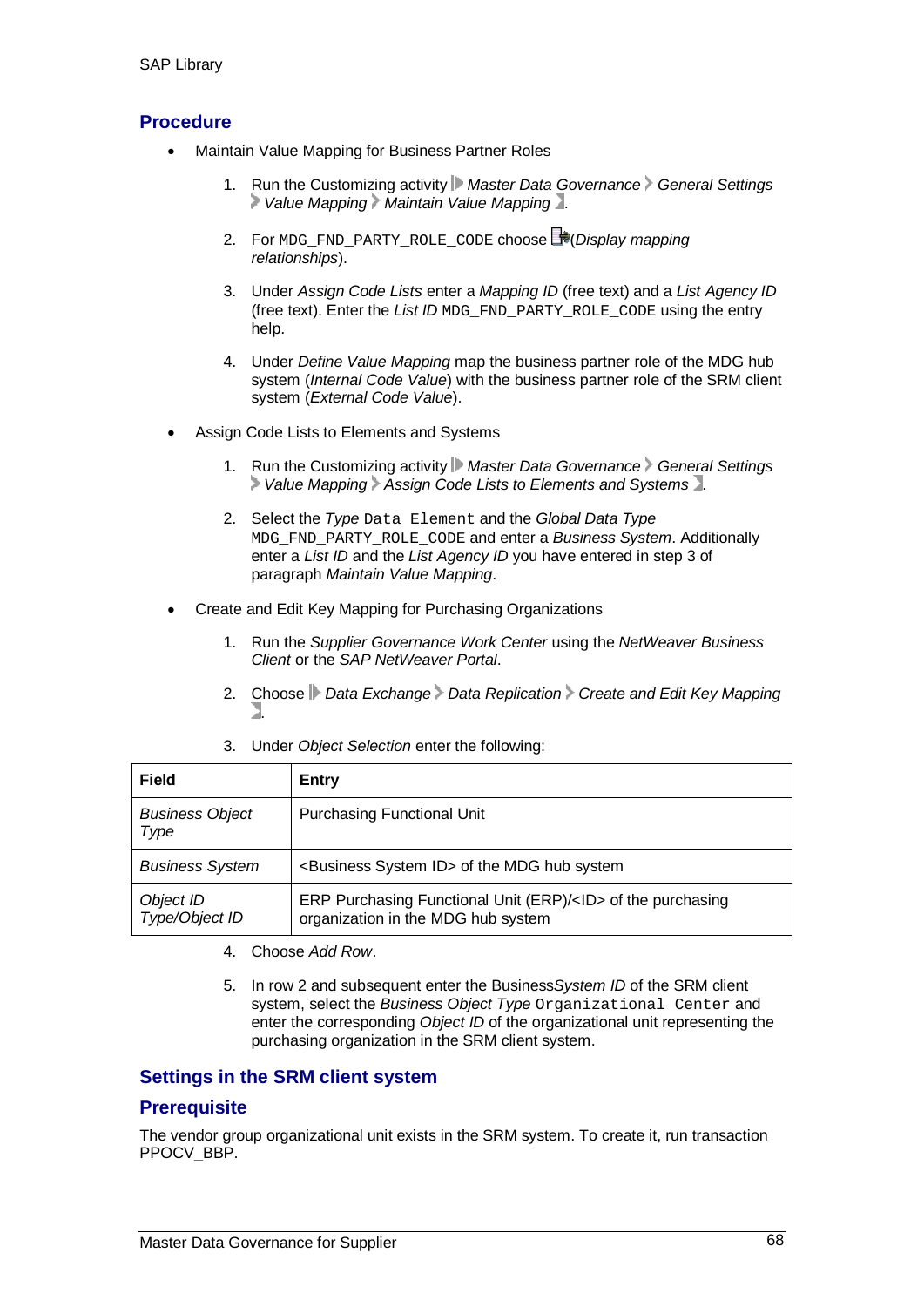#### **Procedure**

- Maintain SLD Name of MDG Hub System in SRM Client System
	- 1. Run transaction SM30, enter the table name BBP\_BACKEND\_DEST and choose *Maintain*.
	- 2. Choose *New Entries* and enter the logical system of your MDG hub system, as *Sys. type* select MDGS\_HUB and as *System Landscape Directory Name* enter your MDG hub system.
	- 3. Save your entries.
- Maintain Global Settings for the Vendor Synchronization
	- 1. Run transaction SM30, enter the view name  $V$  BBP VDSYNC UPD and choose *Maintain*.
	- 2. Enter the ID of the root vendor group organizational unit into the field *Organizational Unit in EBP for the Supplier*.
	- 3. Select a vendor number assignment type such as *Internal Number Assignment if SAP ERP Numbers not Possible*.
	- 4. Save your entries.

### **19 Configuring Business Context Viewer for MDG Supplier**

You can use this function to view context-related information for your supplier master data in a side panel. You must activate the Business Context Viewer (BCV) to access the side panels for the Web Dynpro applications *Create Supplier* and *Change Supplier*.

#### **Prerequisites**

- 1. To enable BCV, you must activate the following business functions:
	- o *FND, Business Context Viewer Main Application* (/BCV/MAIN)
	- o *FND, Business Context Viewer Main Application 2* (/BCV/MAIN\_1)
	- o *FND, Business Context Viewer NWBC Side Panel* (/BCV/NWBC\_SIDEPANEL)
- 2. The business content for MDG Supplier is delivered in the BC sets *BCV Content for MDG Framework* (MDGAF\_BCV) and *BCV Content for MDG BP Release 7.0* (MDGBP BCV 70). You must activate them in transaction SCPR20.

#### **Process**

To view this content, open the BCV side panel by choosing the *Side Panel* link in the upper right corner of your MDG Supplier user interface. From the side panel, select the following overviews you require from the dropdown list:

#### *Purchasing Overview*

This BCV content provides you with a list of all purchasing orders created for the current vendor number.